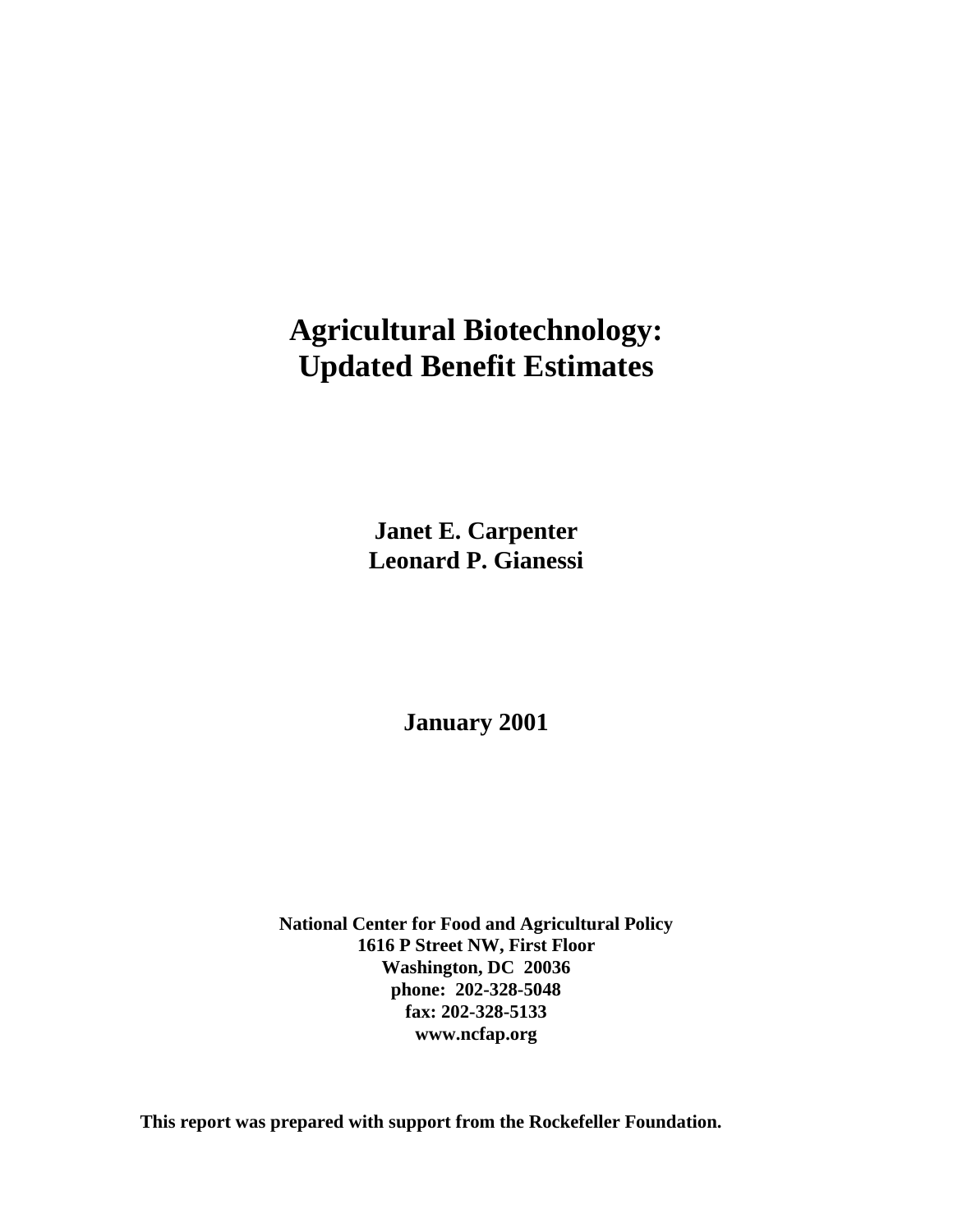# **Table of Contents**

| <b>Executive Summary</b> |    |
|--------------------------|----|
| Introduction             | 3  |
| Corn                     |    |
| Cotton                   | 11 |
| Potatoes                 | 30 |
| Soybeans                 | 37 |
| Summary                  | 42 |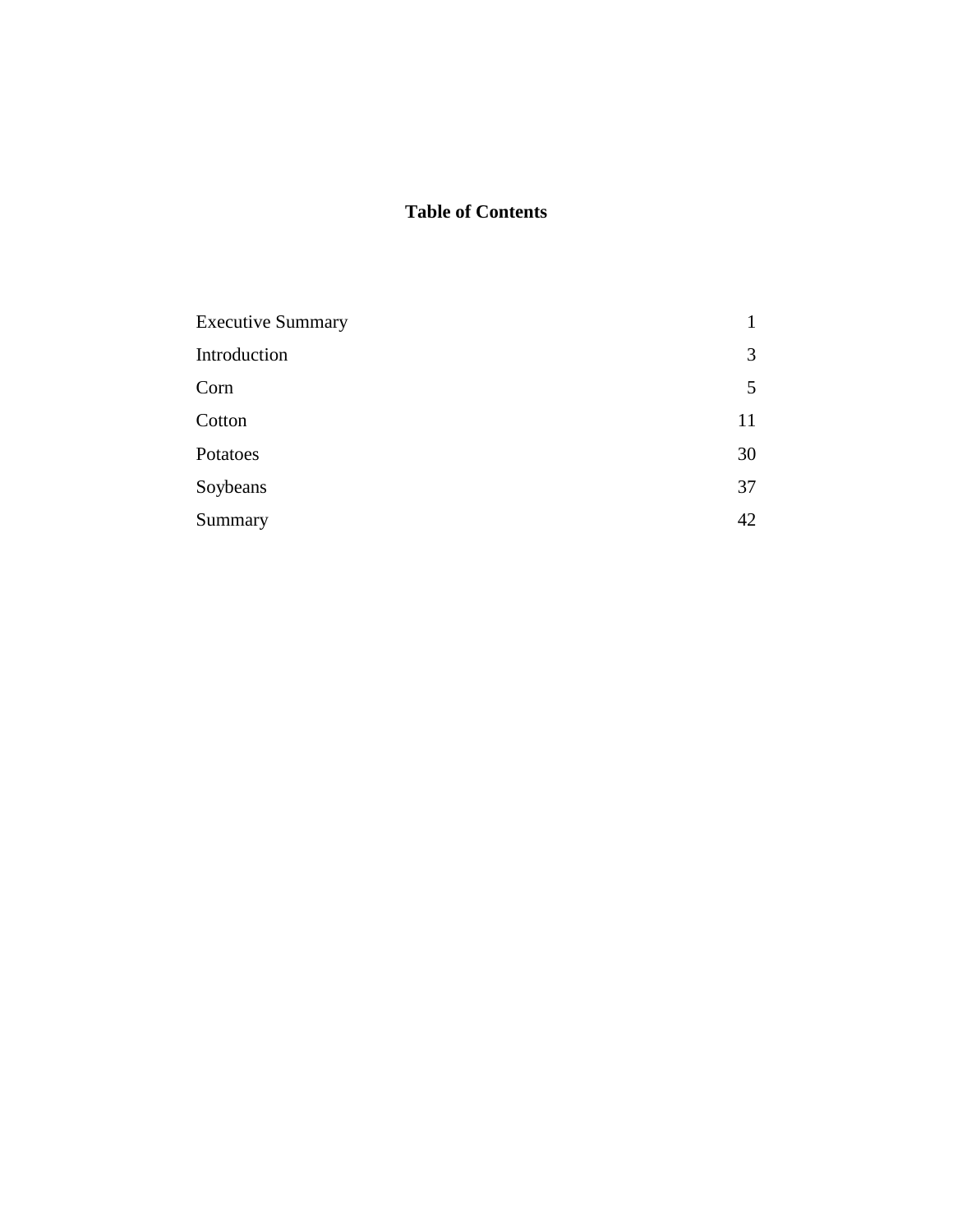### **Executive Summary**

U.S. farmers have adopted genetically modified crop varieties rapidly since their introduction. By 2000, roughly one fifth of U.S. corn acreage, over half of the soybean acreage, and almost three-quarters of the cotton acreage was planted to crops genetically modified to be resistant to insects and/or herbicides.

This report updates our previous estimates of the benefits associated with the adoption of genetically modified crop varieties. Updated impact estimates have been calculated for corn, cotton and soybeans. A discussion of potential impacts for potatoes is included. Each of these crops delivers a unique set of benefits to growers who adopt them. These benefits largely depend on pest control issues particular to each crop and whether other effective and affordable pest control options are available. Understanding the reasons why growers are adopting these varieties is critical in evaluating the their impact.

Insect resistant Bt corn varieties have allowed farmers to control the European Corn Borer, an insect pest that is difficult to control using conventional insecticides because it tunnels into the corn stalk soon after hatching, and is protected from the insecticides. Prior to the introduction of Bt corn, few growers were spraying for the corn borer. Instead, yield losses sometimes reached 300 million bushels of corn per year. With Bt corn, losses to the corn borer are eliminated. The primary benefit of Bt corn varieties has been increased yields. In 1999, it is estimated that 66 million bushels of corn were saved from the corn borer, or the equivalent of production on nearly 500,000 acres. Modest reductions in corn insecticide use have also been observed since the introduction of Bt corn.

Cotton growers have adopted genetically modified varieties faster than growers of any other crop. Both insect and herbicide resistant varieties have been adopted widely. Insect protected varieties of Bt cotton provide control of three of the most destructive insect pests in cotton: tobacco budworm, cotton bollworm and pink bollworm. Growers were managing these pests with several insecticide treatments per year. In some areas, the efficacy of these insecticides was diminished by the development of insecticide resistant insect populations. Bt cotton has allowed growers to reduce insecticide use and attain better control of these pests, which has resulted in increased yields. It is estimated that cotton growers reduced insecticide use by 2.7 million lbs and made 15 million fewer insecticide applications per year due to the introduction of Bt cotton. Cotton production has also increased, by 260 million lbs per year. Net revenues are estimated to have increased by \$99 million in 1999.

Herbicide resistant cotton varieties provide growers with effective weed control programs that eliminate some of the problems associated with conventional programs. Until 1995, cotton growers did not have any broadleaf herbicides that could be used over a growing cotton crop without causing crop injury. Instead, herbicide treatments on small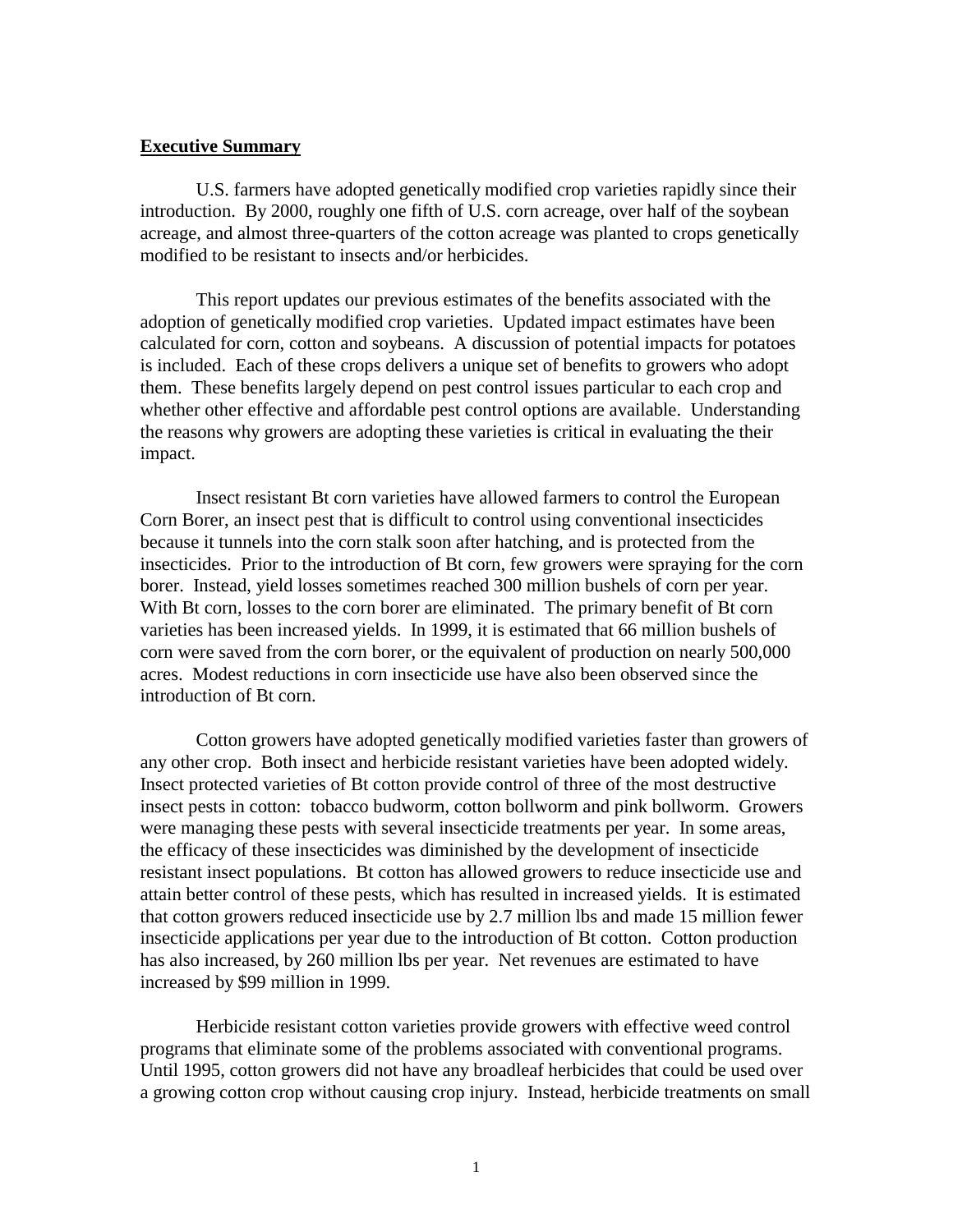cotton required time consuming treatments using special equipment to treat weeds between the rows without contacting the crop. With the introduction of herbicide resistant cotton, growers can use broad spectrum herbicides over the growing crop with minimal crop injury. The introduction of herbicide resistant cotton varieties has led to a reduction in the number of herbicide applications made by cotton growers, by 19 million in 2000.

Insect and virus resistant potato varieties have been introduced that have great potential to decrease insecticide use in that crop. However, the recent introduction of a highly effective conventional insecticide and the refusal of processors to accept genetically modified potatoes have limited the adoption of these new varieties.

Finally, herbicide tolerant soybeans offer growers effective weed control with a simple, flexible program that has allowed many to reduce weed control costs. Prior to the introduction of herbicide tolerant soybeans, growers chose from many herbicides, often applying three or more active ingredients, some of which would cause damage to the growing soybean plants, or cause harm to corn crops that commonly follow soybeans. Herbicide tolerant soybeans allow growers to rely on one herbicide to control a broad spectrum of weeds without harming the current or rotation crops. The primary benefit of herbicide tolerant soybean varieties has been a reduction in weed control costs, of \$216 million per year in 1999. Growers have also reduced the number of herbicide applications, by 19 million in 1999.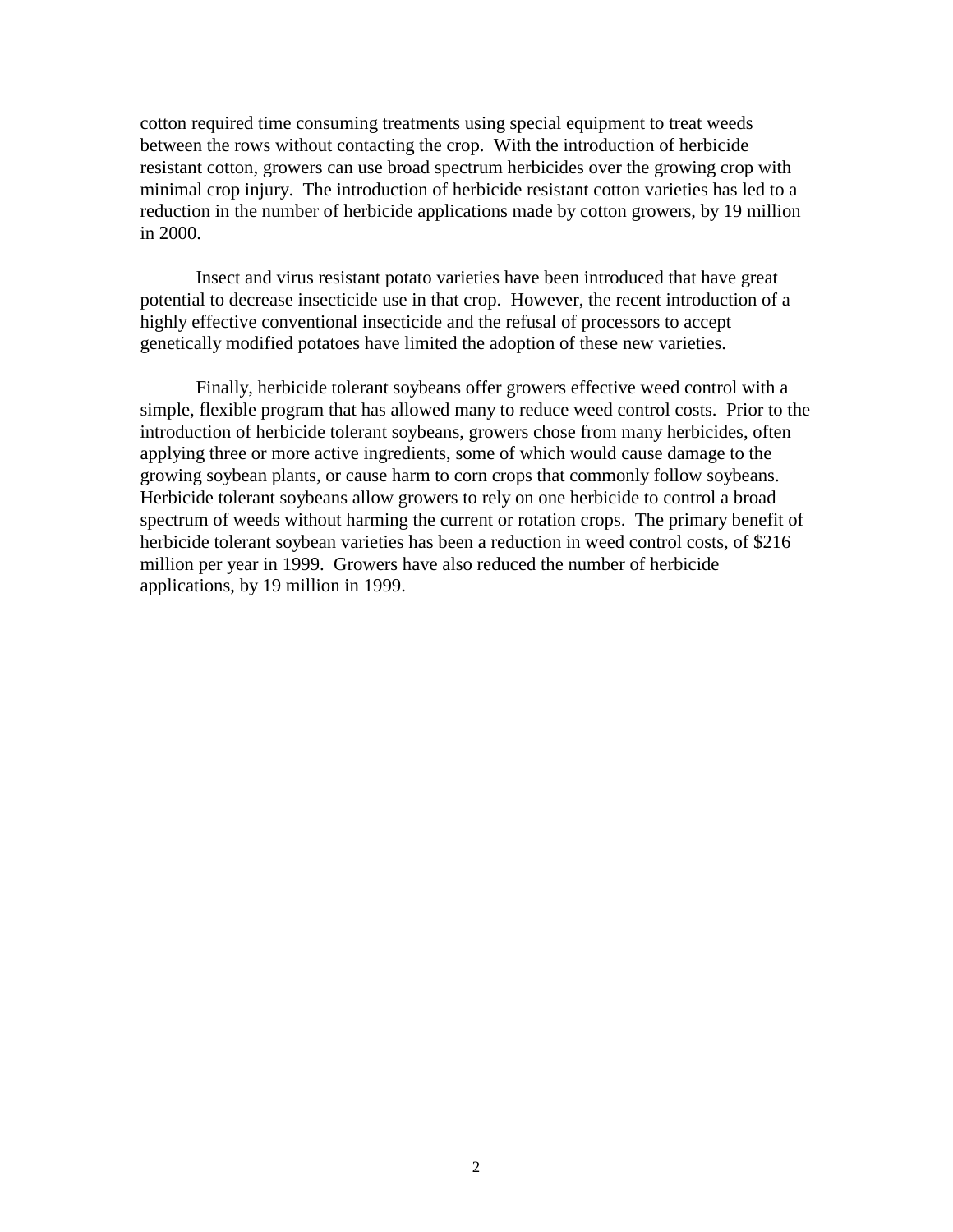### **Introduction**

U.S. farmers have adopted genetically modified crop varieties rapidly since their introduction in the mid-1990's. Genetically modified varieties of three major crops including corn, cotton and soybeans have been planted in the United States. (See Table 1.) A genetically modified potato variety has also been planted on limited acreage. Each of these crops delivers a unique set of benefits to growers who adopt them. These benefits largely depend on pest control issues particular to each crop and whether other effective and affordable pest control options are available. Understanding the reasons why growers are adopting these varieties is critical in evaluating the impact these technologies have had on US agriculture.

Previous estimates of aggregate benefits to U.S. farmers indicate higher yields, lower costs and ease of management. In addition, pesticide use has declined since the introduction of genetically modified varieties (Gianessi, et al. 1999, 2000; Carpenter, et al.). This report updates previous estimates of aggregate benefits resulting from farmers' adoption of genetically modified varieties for corn, cotton, potatoes and soybeans.

The aggregate impacts of the introduction of genetically modified crop varieties are summarized in tables 2-5. These tables present aggregate estimates of changes in net revenue, increases in production, decreases in pesticide use and decreases in pesticide acre treatments.

| Table 1. Adoption of Generically modified varieties in the O.D. |                         |      |                |      |          |         |  |  |
|-----------------------------------------------------------------|-------------------------|------|----------------|------|----------|---------|--|--|
|                                                                 | 1995                    | 1996 | 1997           | 1998 | 1999     | 2000    |  |  |
|                                                                 | percent of U.S. acreage |      |                |      |          |         |  |  |
| Bt corn                                                         |                         |      | h              | 18   | 26       | 19      |  |  |
| Bt cotton                                                       |                         | 12   | 18             | 23   | 32       | 39      |  |  |
| Bt potatoes                                                     |                         |      | 2.5            | <4   | $\leq$ 4 | $2 - 3$ |  |  |
| <b>RR</b> cotton                                                |                         |      | $\overline{4}$ | 21   | 37       | 54      |  |  |
| RR soybeans                                                     |                         |      | 13             | 37   | 47       | 54      |  |  |
| <b>BXN</b> cotton                                               |                         | O 1  | 12             | 5.8  | 7.8      | 7.2     |  |  |

**Table 1. Adoption of Genetically Modified Varieties in the U.S.**

Sources: Bt corn 1996-1999 from US EPA 2000; Bt corn 2000 from USDA NASS 2000a; cotton from USDA AMS; soybeans 1996-1999 from Marshall; soybeans 2000 from USDA NASS 2000a; potatoes 1996-1999 from US EPA 2000; potatoes 2000 from **Owens**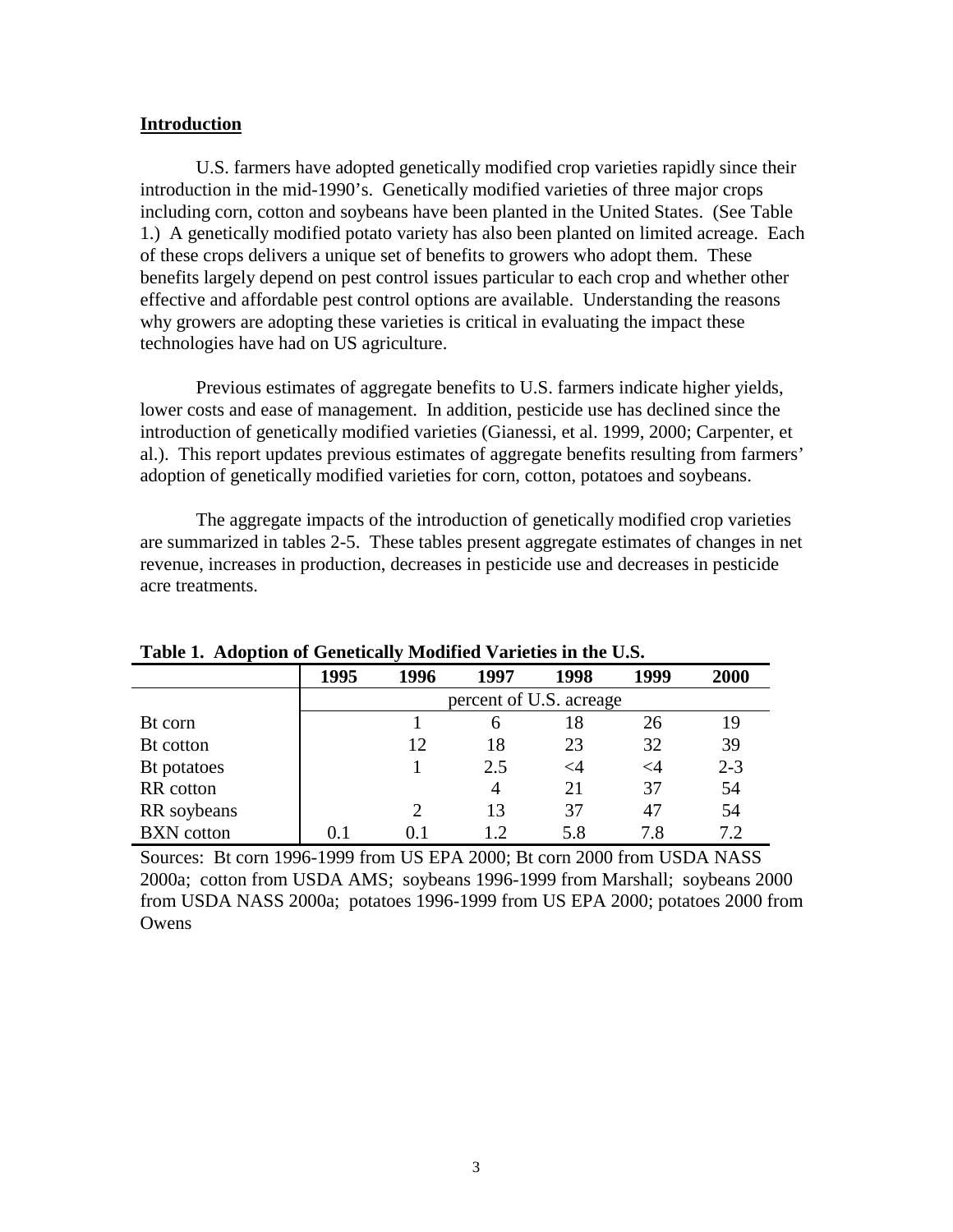|             | 1998     | 1999     |
|-------------|----------|----------|
|             |          | millions |
| Bt corn     | $(\$26)$ | $(\$35)$ |
| Bt cotton   | \$92     | \$99     |
| RR soybeans | \$220    | \$216    |

| Table 2. Aggregate Impacts of Genetically Modified Varieties in the U.S.—Gain |
|-------------------------------------------------------------------------------|
| (Loss) in Net Revenues                                                        |

## **Table 3. Aggregate Impacts of Genetically Modified Varieties in the U.S. — Increases in Production**

|           |            | 1998     | 1999 |
|-----------|------------|----------|------|
|           | units      | millions |      |
| Bt corn   | bushels    | 60       | 66   |
| Bt cotton | <b>lbs</b> | 178      | 260  |

# **Table 4. Aggregate Impacts of Genetically Modified Varieties in the U.S.— Decreases in Pesticide Use**

|           | 1998        | 1999               |
|-----------|-------------|--------------------|
|           | million lbs |                    |
| Bt cotton | ∽           | -<br>$\sim$<br>ن ک |

# **Table 5. Aggregate Impacts of Genetically Modified Varieties in the U.S.— Decreases in Pesticide Acre Treatments**<sup>1</sup>

|                               | 1998       | 1990     |
|-------------------------------|------------|----------|
|                               |            | millions |
| Bt $\text{corn}^2$            |            |          |
| Bt cotton                     |            |          |
| $HT \cot \theta$ <sup>3</sup> | 1.8        |          |
| RR soybeans                   | $\sqrt{2}$ |          |

 $<sup>1</sup>$  An application acre is the number of different active ingredients applied per acre times</sup> the number of repeat applications, and differs from the number of trips over the field, as one trip across the field to apply two active ingredients is treated as two applications, as is two treatments each containing a single ingredient.

<sup>2</sup> Bt corn insecticide reductions in number of acres treated

 $3$  HT cotton-herbicide tolerant cotton, including BXN and Roundup Ready varieties.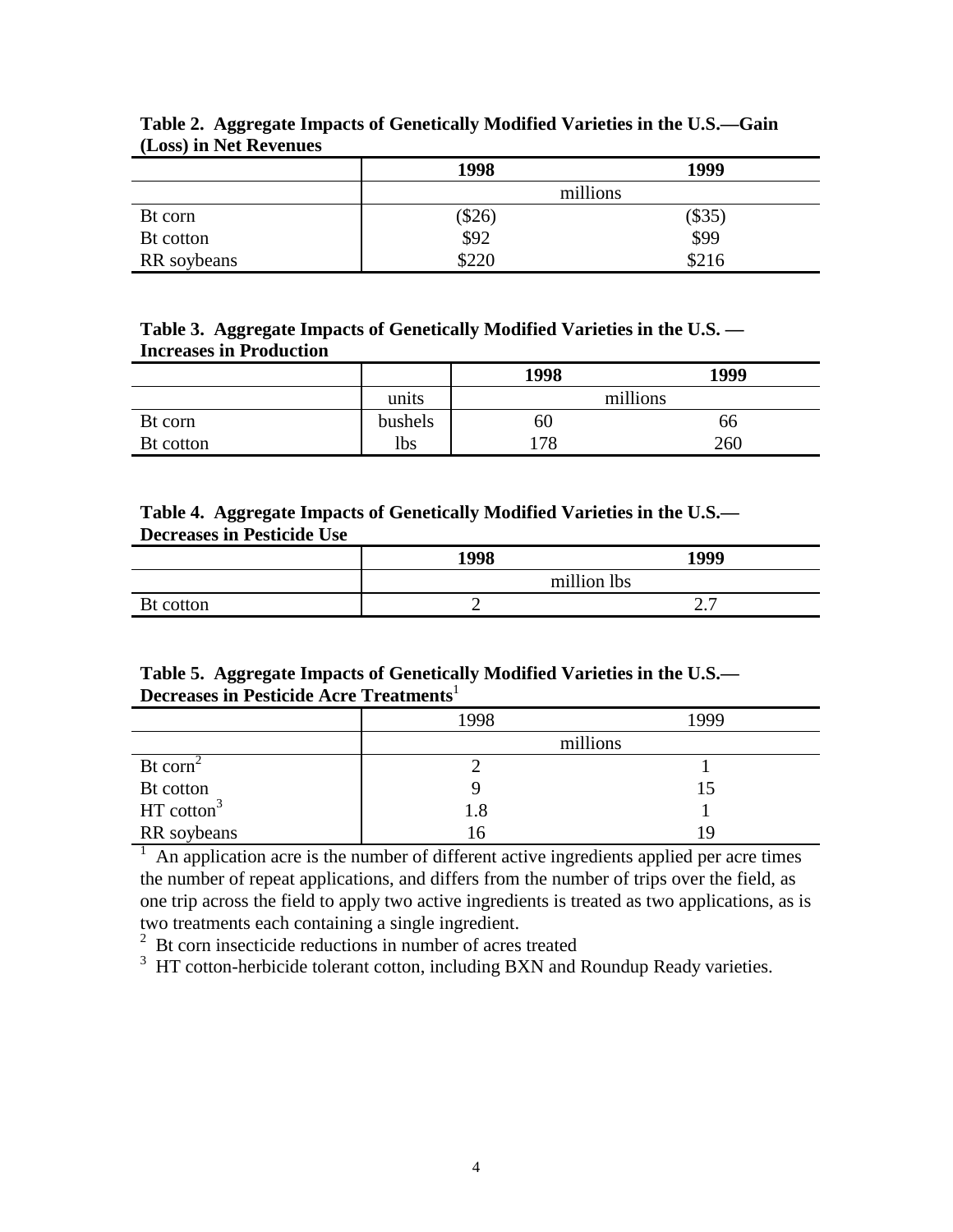### **Corn**

Bt field corn varieties were introduced for planting by U.S. farmers in 1996, offering built-in insect control. Adoption of Bt corn varieties was swift, rising to 26% of corn acres planted by 1999, the fourth year on the market. Adoption decreased to 19% in 2000, which is believed to be due largely to historically low target pest pressure in 1998 and 1999. Figure 1 shows adoption of Bt corn since its introduction in 1996.

Corn is the largest acreage crop grown in the U.S. Planted acreage totaled 80 million in 2000, which represents approximately one-quarter of the acreage planted to all crops in the U.S. Average corn yields totaled 134 bushels per acre in 1998 and 1999 (USDA NASS 2000a). Corn for grain production was estimated at 9 billion bushels in 1999 (USDA NASS 2000c) with a total value of production of \$18 billion. This represents approximately 20% of the value of all crops grown in the U.S. (USDA NASS 2000d).



**Figure 1. Bt Field Corn Adoption**

Source: US EPA 2000; USDA NASS 2000a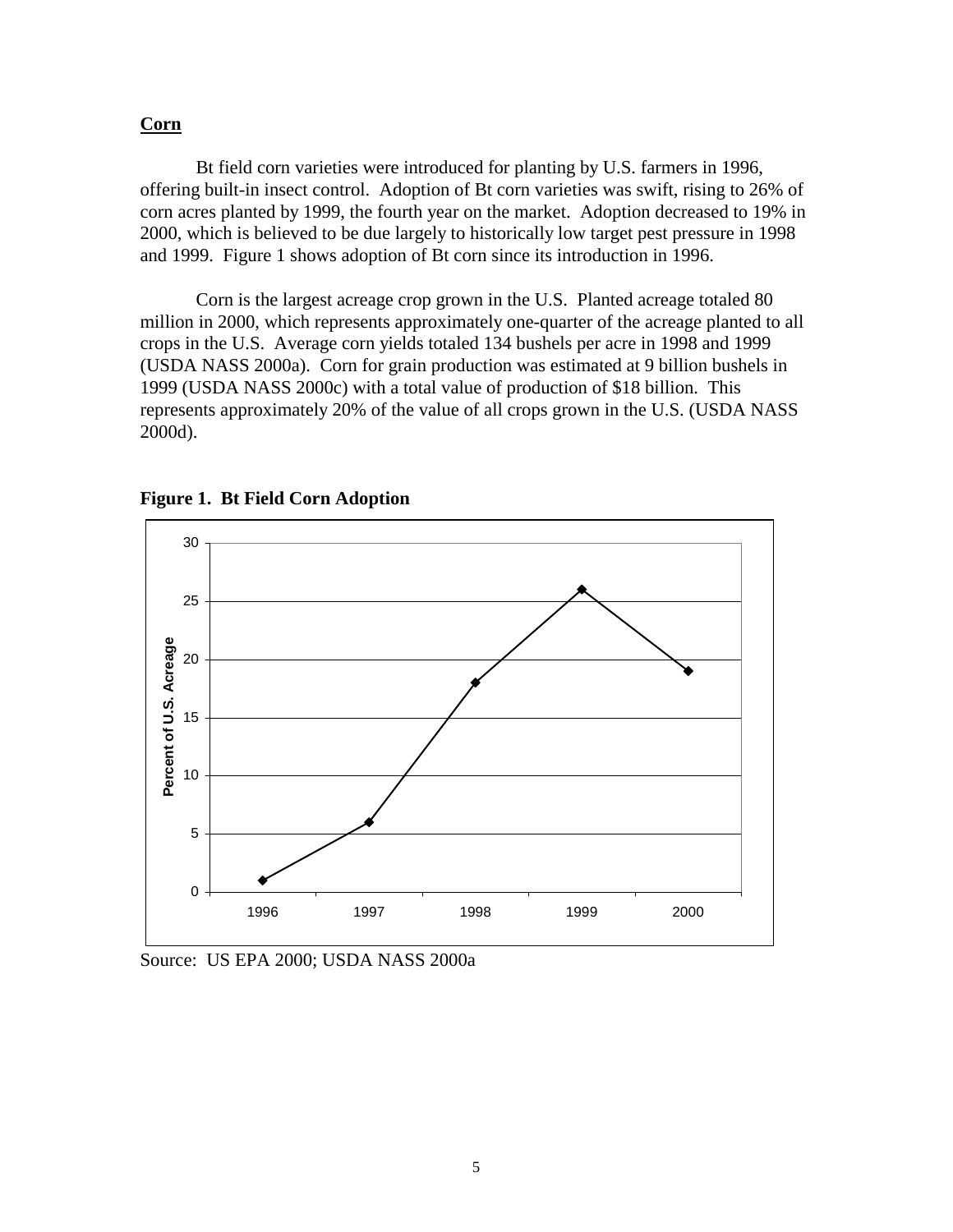All 48 coterminous states have corn acreage, and, in many states, corn is the single most important crop in terms of acreage and production value. Corn production is concentrated in the Midwest, where ten states account for 85% of U.S. acreage and production. Individually, the states of Illinois and Iowa account for over 10 million acres of corn each (USDA NASS 2000a).

The major use of corn produced in the U.S. is as a livestock and poultry feed, accounting for 60% of use, while food, seed and industrial uses (including sweeteners, fuel alcohols and starch) account for approximately 19% of use. Exports account for the remaining 21% of use (USDA NASS 2000b).

The U.S. is by far the largest corn producing country, growing 40% of the world's total production. China is the second largest producer, growing 21% of the world's total. Brazil, Mexico, France and Argentina are also major corn producing countries. The U.S. dominates the corn export market, accounting for 75% of the world's total exports. Major export markets for U.S.-grown corn are Japan (29%), Korea (12%), Mexico (10%) and Taiwan (8%). Western Europe accounts for less than 1% of U.S. corn exports (USDA NASS 2000b).

Bt corn varieties were genetically modified to express an insecticidal protein from the soil bacterium *Bacillus thuringiensis* (Bt). The Bt protein is selectively active against lepidopteran, or caterpillar insects, including the European Corn Borer (ECB), a major insect pest of field corn in the U.S. The ECB ingests the Bt protein when it starts to feed on the plant. The toxin binds to the gut membranes, which causes the ECB larvae to die.

Due to the difficulty in scouting for this pest and the importance of timing insecticide application before the caterpillar bores into the corn stalk and is protected from insecticides, it is estimated that less than 5 percent of field corn acreage in the U.S. "Corn Belt" was being treated with insecticides for the ECB prior to the introduction of Bt corn varieties.

Researchers have sought alternative methods to control the corn borer, although none has proven effective on a wide scale. Traditional breeding efforts to select for natural resistance to the corn borer resulted in the development of varieties with intermediate levels of resistance that were widely used into the mid 1970s. However, acreage planted to these varieties decreased dramatically due to the introduction of much higher-yielding susceptible hybrids, which could produce higher yields than the resistant hybrids, even after sustaining high levels of damage from the corn borer. Another extensive research program was undertaken by the U.S. Department of Agriculture (USDA) to identify natural predators of the corn borer. The program resulted in the introduction of 24 species of parasites in U.S. corn production areas, of which only six became established. While these beneficial insects have provided control of the corn borer in some years in some areas, their impact has been limited.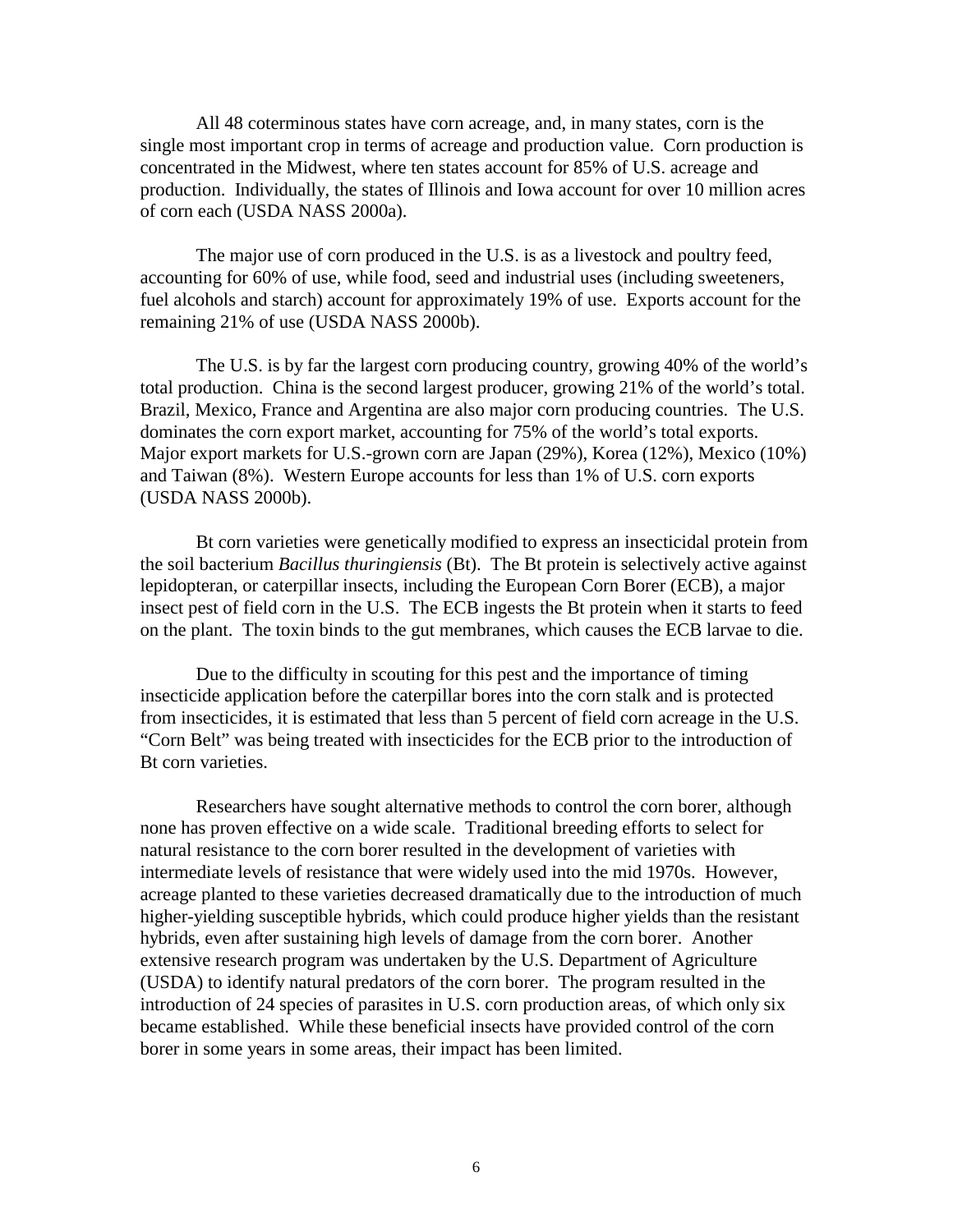Several different types of Bt field corn have been registered. The U.S. Environmental Protection Agency (EPA) has registered five unique Bt corn products: 176 (Novartis Seeds and Mycogen Seeds), Bt11 (Northrup King/Novartis Seeds), Mon 810 (Monsanto), DBT418 (Dekalb Genetics), and CBH 351 (Aventis, was AgrEvo). The Mon 810 and Bt11 events are used in production of YieldGard corn. Event 176 is sold as KnockOut by Novartis and Nature Gard by Mycogen. The DBT418 event is sold as BT-Xtra. The CBH351 event is sold as Starlink by Aventis. These events vary in the specific Bt protein that is produced, how much of the protein is produced, and where it is produced in the plant, thus affecting ECB control. The Starlink corn hybrid contains the Cry9C protein while all the other Bt hybrids contain the Cry1A(b) or Cry1A(c) protein. The Cry9C protein binds to a different site in the insect's gut. Cry9C is also toxic to black cutworms. The registration for Starlink varieties was voluntarily withdrawn by Aventis in October 2000. Starlink varieties had been planted on less than 1% of total U.S. corn acreage.

The impacts of Bt corn include increased yields and reduced pesticide use. However, the main advantage of Bt field corn has been increased yields, as only a small proportion of U.S. field corn acreage was sprayed for the ECB prior to the introduction of Bt varieties, as noted above.



**Figure 2. European Corn Borer Densities in Illinois 1943-1999**

Sources: Briggs, et al.; Gray, et al.; Monsanto; Steffey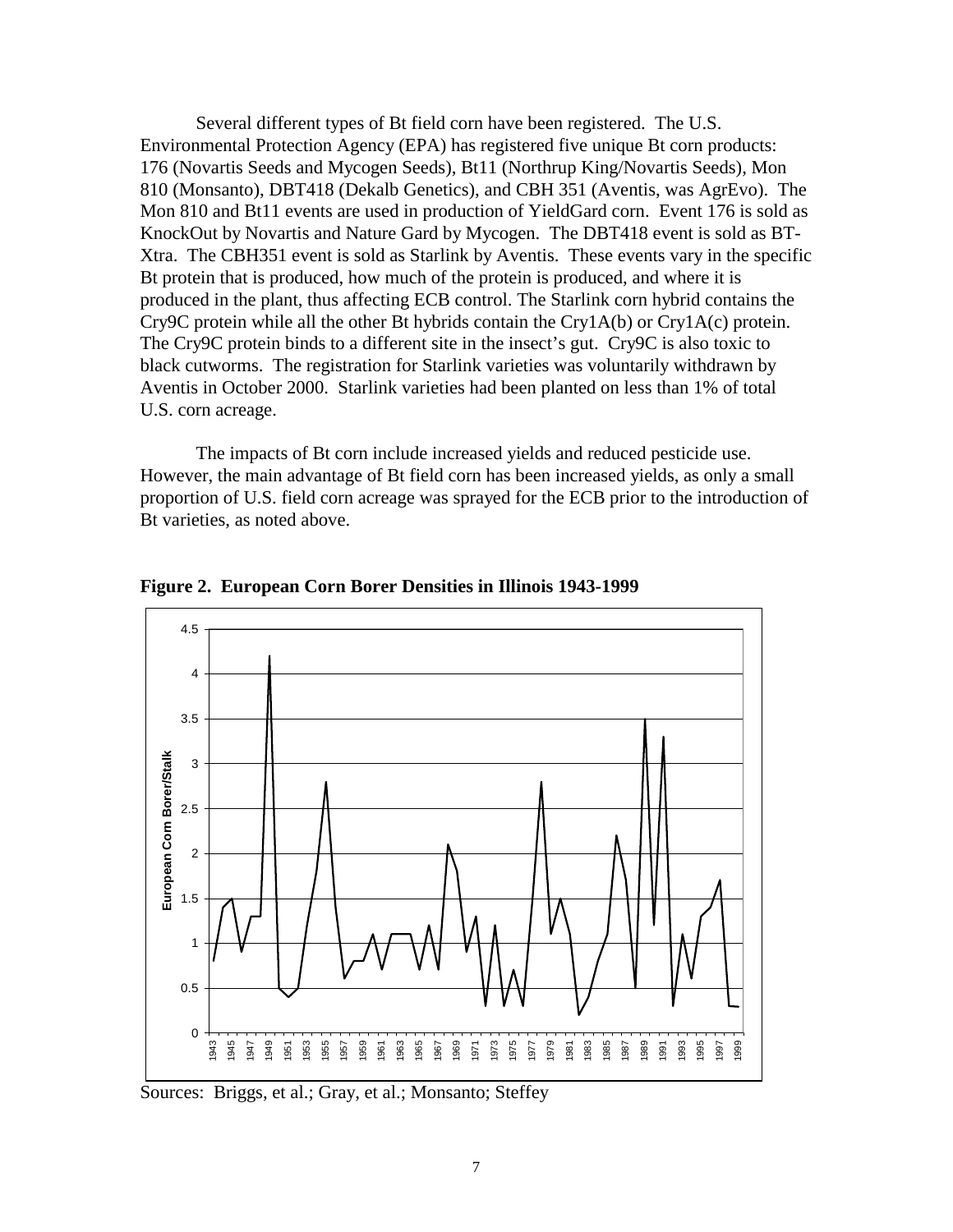Yield losses due to the corn borer vary from year to year with infestation levels, which are generally unpredictable from one year to the next. Figure 2 shows ECB infestation levels in Illinois for 1943 to 1999. Largely uncontrolled until the introduction of Bt corn varieties, the ECB has caused production losses that have ranged from 33 million bushels to over 300 million bushels per year (USDA APHIS). Bt corn varieties have been shown to provide a very high level of protection from the corn borer. Plants sustain only minute damage as the corn borer larvae attempt to feed.

The benefits that growers realize from planting Bt corn varieties depend on the level of infestation. In light infestation years the benefits may not be great, while in heavy infestation years growers will realize substantial yield increases. An average of available research results comparing yields from Bt and non-Bt corn fields indicates that growers experienced a yield advantage of approximately 12 bushels an acre in 1997, 4.2 bushels an acre in 1998 and 3.3 bushels an acre in 1999. The seed price premium, or technology fee, for Bt corn was approximately \$10 an acre in 1997 and 1998 and \$8 in 1999. Assuming corn prices of \$2.43 a bushel in 1997, \$1.95 a bushel in 1998 and \$1.90 a bushel in 1999, the average income changes for Bt corn were an increase of \$18 an acre in 1997, a decrease of \$1.81 an acre in 1998 and a decrease of \$1.73 an acre in 1999. It is expected that in 10 of the 13 years from 1986 to 1998, corn borer infestations in the Corn Belt were such that corn growers would have realized a gain from planting Bt corn (Monsanto). Table 6 shows aggregate cost and benefits estimates of Bt corn for 1997 through 1999.

The greatest impact of Bt corn varieties is the increase in production it provides through reduced yield losses due to the ECB. Table 7 shows the increase in production due to reduced yield losses due to Bt corn for 1997 through 1999. In 1999, growers were able to reduce their yield losses by 66 million bushels, the equivalent to production on nearly 500,000 acres of corn production that would otherwise have been destroyed by the corn borer.

Reductions in insecticide use are also expected due to the introduction of Bt corn varieties, though these reductions are anticipated to be modest due to low levels of insecticide use for ECB prior to the introduction of Bt corn. Attributing any observed changes in insecticide since 1995 to the introduction of Bt corn is necessarily problematic for several reasons. First, insecticides are typically used for control of several target pests. USDA pesticide use surveys do not report insecticide use by target pest, which means that isolating insecticide use targeted solely to the ECB is impossible. Second, insect populations by their nature are highly variable from year to year, which makes trends difficult to discern. Finally, the introduction of new products and development of resistance in insect populations to older products also drive shifts in insecticide use.

Five insecticides are currently recommended for control of ECB: Bt (foliar spray), chlorpyrifos, permethrin, lambdacyhalothrin, and methyl parathion. With the exception of foliarly applied Bt products, these insecticides are typically used for several target pests, including cutworms, rootworms, armyworms as well as the ECB.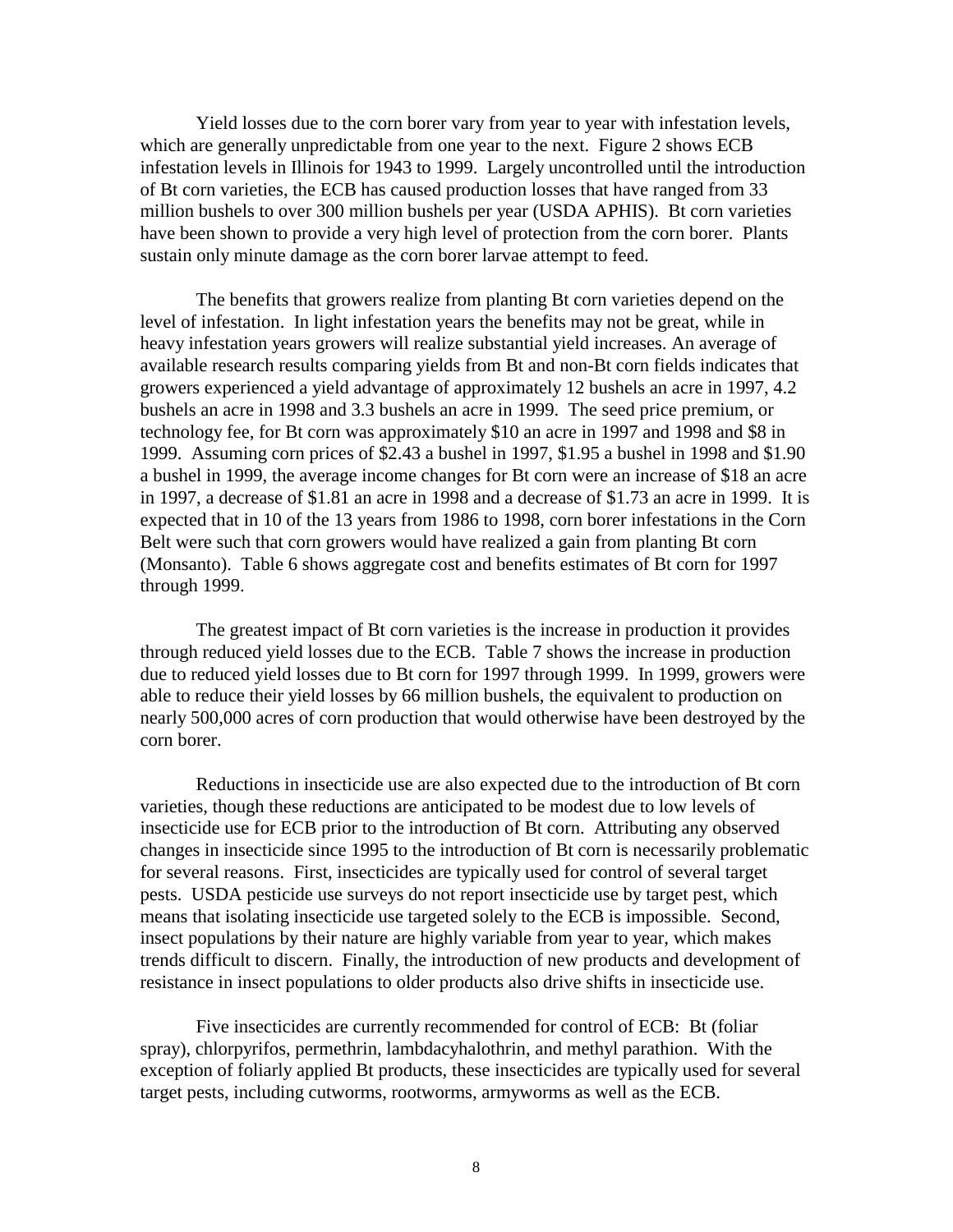Comparing 1995, the year before Bt corn varieties were introduced, to 1999, the use of these five insecticides declined. (See Table 8.) Of interest is the decline in use of four of the insecticides between 1995 and 1999: chlorpyrifos (-2%), permethrin (-1%), Bt (-1%), and methyl parathion (-2%). The decrease in the use of these insecticides may be due to the introduction of Bt corn varieties and the resulting reduced need for sprays targeted at the ECB. However, several other explanations are also possible to explain the change from 1995 to 1999. Lambdacyhalothrin was introduced in 1996, primarily for the treatment of cutworm in-season, which has likely displaced some of the use of the other insecticides, such as chlorpyrifos. Adult corn rootworm beetle populations have reportedly developed resistance to methyl parathion in some areas, which may account for part of the decline in its use. Finally, these reductions may be due to a decline in insecticide treatments targeted at pests other than the ECB. It is likely that all of these factors have affected use patterns of these insecticides.

The aggregate reduction of the percent acreage treated with the five insecticides is 6%. Assuming that 3% of the change is attributed to the introduction of lambdacyhalothrin, implies that a 3% decline occurred as a result of changes in the target pest complex, including ECB and other pests. For analytical purposes, it is assumed that one-half of the decline in the usage of the four insecticides (1.5%) was due to the introduction of Bt corn, implying over 1 million fewer acres sprayed for ECB.

| Table 0. Aggregate Costs and Denems of Dt Corn 1997-1999 |              |                 |          |  |  |  |  |
|----------------------------------------------------------|--------------|-----------------|----------|--|--|--|--|
|                                                          | <b>Costs</b> | <b>Benefits</b> |          |  |  |  |  |
|                                                          |              |                 | (Loss)   |  |  |  |  |
|                                                          |              | (millions)      |          |  |  |  |  |
| 1997                                                     | \$47         | \$136           | \$89     |  |  |  |  |
| 1998                                                     | \$144        | \$118           | $(\$26)$ |  |  |  |  |
| 1999                                                     | \$161        | \$126           | $(\$35)$ |  |  |  |  |

**Table 6. Aggregate Costs and Benefits of Bt Corn 1997-1999**

| Table 7. Aggregate Production Increases from Bt Corn 1997-1999 |                                             |         |  |  |  |  |  |
|----------------------------------------------------------------|---------------------------------------------|---------|--|--|--|--|--|
|                                                                | <b>Total Bushels</b><br><b>Bushels/Acre</b> |         |  |  |  |  |  |
|                                                                |                                             | (1.000) |  |  |  |  |  |
| 1997                                                           | 117                                         | 55,832  |  |  |  |  |  |

1998 4.2 60,606 1999 3.3 66,436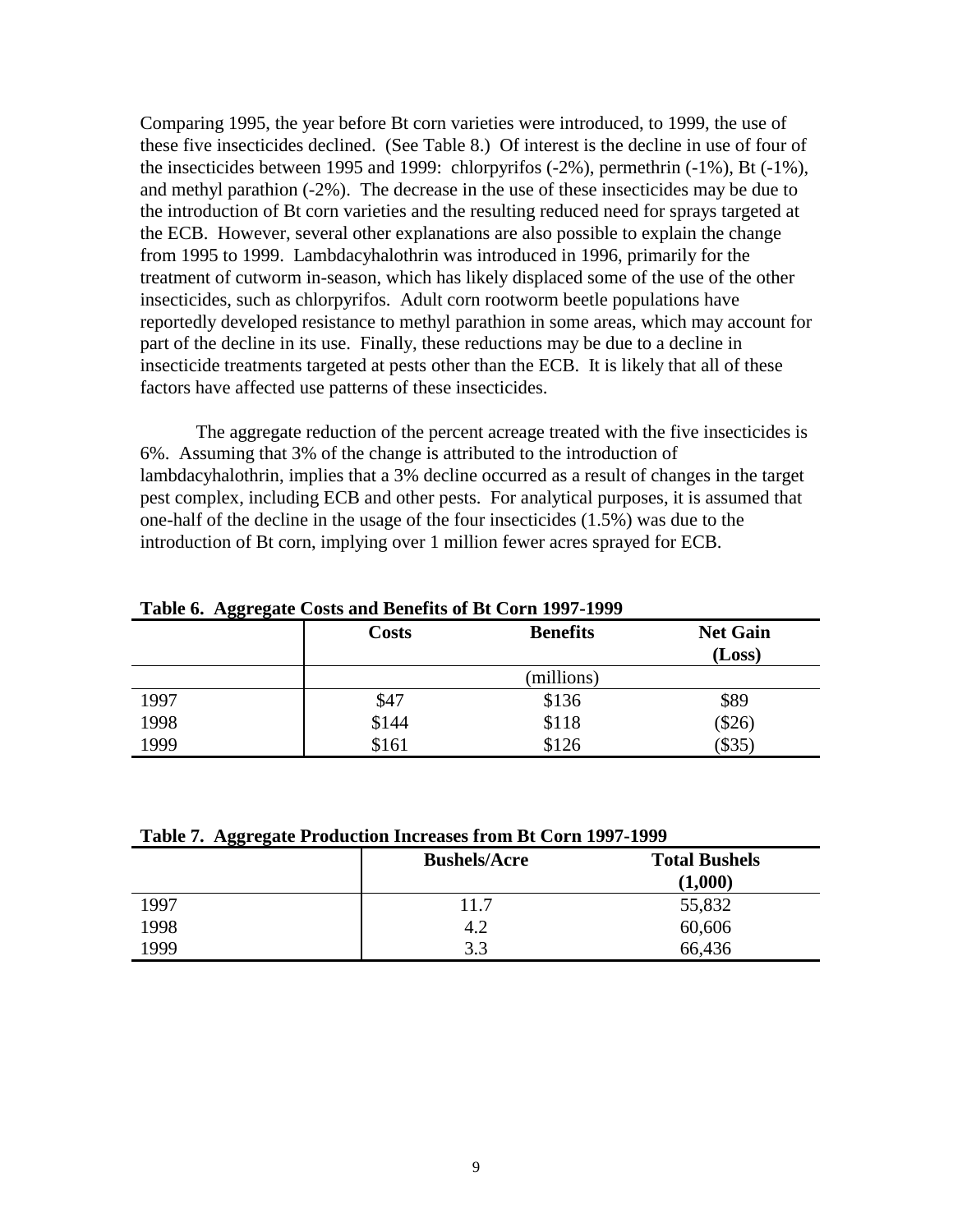| <b>Active Ingredient</b> | 1990 | 1991                     | 1992 | 1993 | 1994 | 1995 | 1996 | 1997 | 1998         | 1999 |
|--------------------------|------|--------------------------|------|------|------|------|------|------|--------------|------|
|                          |      | percent of acres treated |      |      |      |      |      |      |              |      |
| Chlorpyrifos             | 6.1  |                          | 8    | 8    | 8    |      | 8    |      | <sub>(</sub> |      |
| Lambdacyhalothrin        |      |                          |      |      |      |      |      |      |              |      |
| <b>Methyl Parathion</b>  |      |                          |      |      |      | 3    |      | 4    |              |      |
| Permethrin               | 1.4  |                          | 2    | 2    | 3    | 4    | 4    |      |              |      |
| Bt (foliar spray)        |      | 0                        |      |      |      |      |      |      |              |      |
| $\sim$<br>$-722$ $+7722$ |      |                          |      |      |      |      |      |      |              |      |

**Table 8. Corn Insecticides Used for European Corn Borer Control (Percent Acres Treated)**

Source: USDA NASS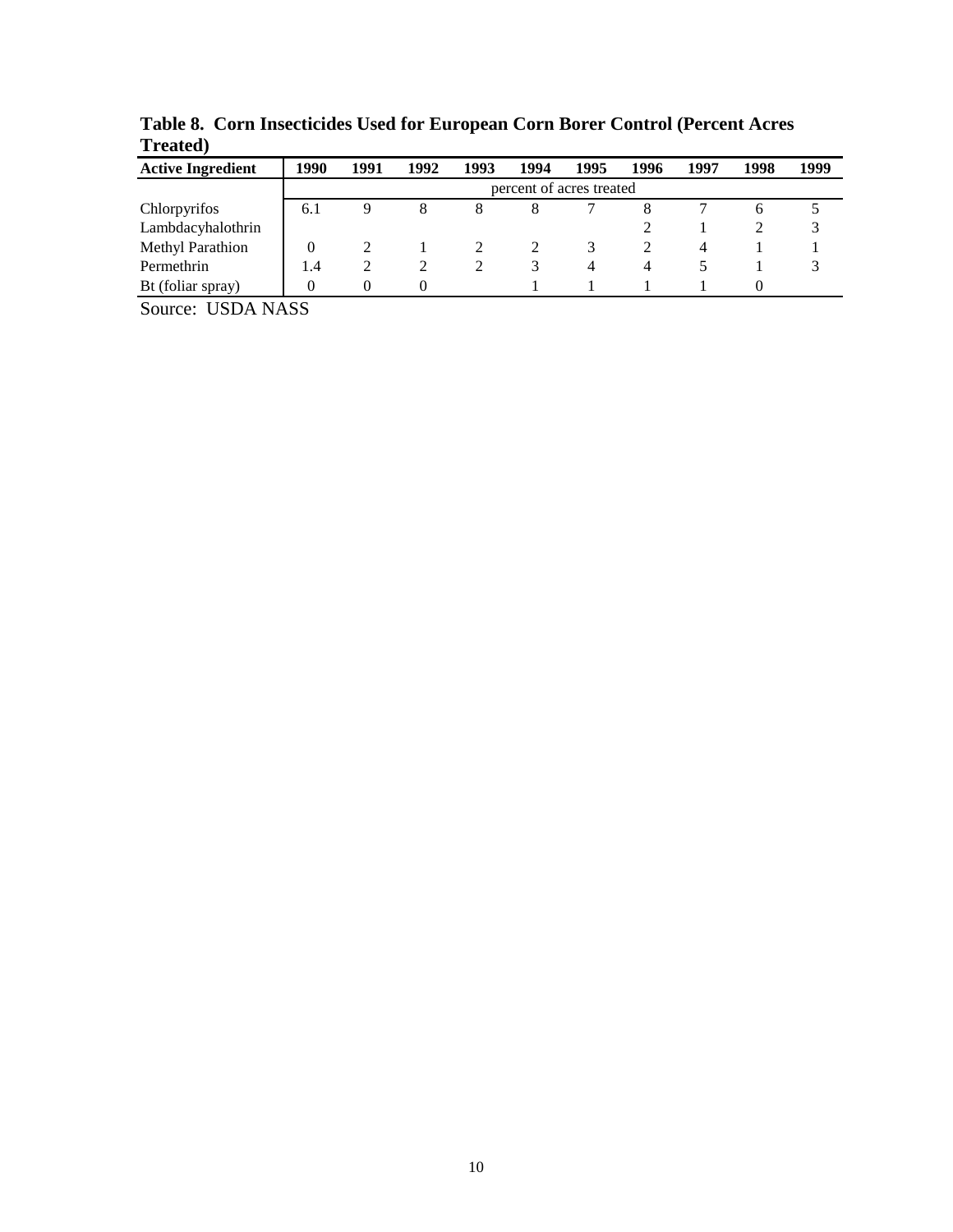### **Cotton**

In 2000, 72% of U.S. cotton acreage was planted to insect and/or herbicide resistant varieties: 39% *Bt*, 61% herbicide resistant and 28% "stacked" varieties with both insect and herbicide resistance (USDA AMS). Figure 3 and Table 9 show adoption of genetically modified cotton varieties since 1996.

Cotton is the fifth largest crop in the U.S., in terms of acreage in production, planted on over 15 million acres in 2000 (USDA NASS 2000a). In 1999, nearly 17 million bales of cotton were harvested, worth nearly \$4 billion (USDA NASS 2000d). Cotton production is concentrated in the south and west. Texas is the largest cotton producing state, accounting for 40% of total U.S. acreage and 30% of total production in 2000. Georgia has recently expanded acreage to become the second largest cotton producing state, in terms of area in production, planting 9% of U.S. total acreage in 2000. California, North Carolina and Arizona each have nearly 1 million acres in cotton production (USDA NASS 2000a).



**Figure 3. Transgenic Cotton Adoption**

Note: RR-Roundup Ready, BXN-bromoxynil resistant Source: USDA AMS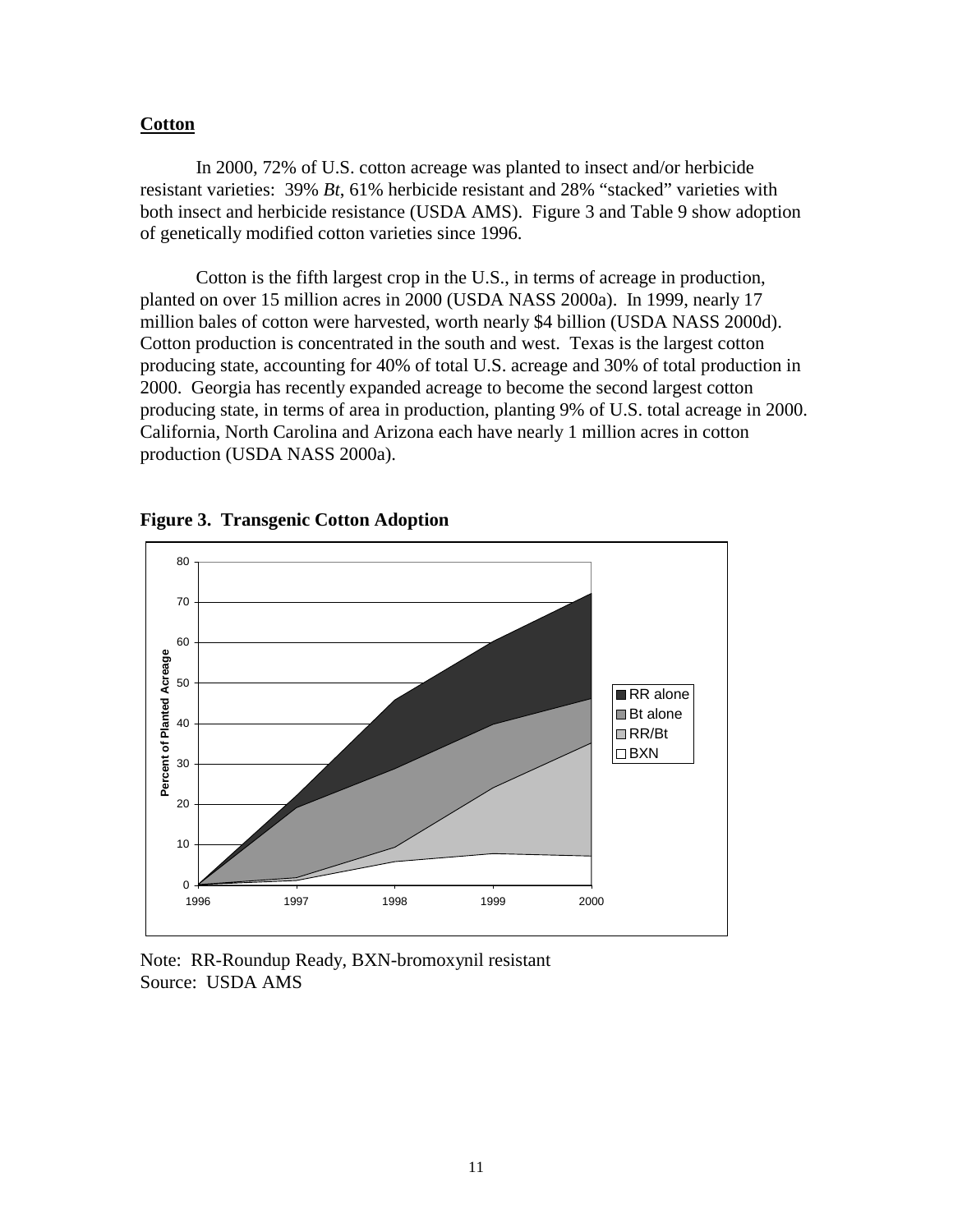|      | <b>BXN</b> | <b>Bt</b> | <b>RR</b>                | <b>RR/Bt</b> | <b>Total</b> |
|------|------------|-----------|--------------------------|--------------|--------------|
|      |            |           | percent of planted acres |              |              |
| 1995 | 0.1        |           |                          |              | 0.1          |
| 1996 | 0.1        | 12        |                          |              | 12           |
| 1997 | 1.2        | 18        |                          |              | 22           |
| 1998 | 5.8        | 23        | 21                       |              | 46           |
| 1999 | 7.8        | 32        | 37                       | 16           | 60           |
| 2000 | 7.2        | 39        | 54                       | 28           | 72           |

**Table 9. Transgenic Cotton Adoption**

Source: USDA AMS

#### *Bt Cotton*

*Bt* cotton varieties were introduced in 1996, providing control of three major cotton insect pests: tobacco budworm, cotton bollworm and pink bollworm. Cotton bollworm and tobacco budworm are prevalent in the Southeast and Mid-South production areas, while pink bollworm infests cotton acreage primarily in western states such as Arizona and California. These varieties offer an alternative to conventional insecticide spray programs. Insecticides were used on 75% of the total cotton acreage before the introduction of *Bt* varieties (USDA NASS). In 1995, the year before *Bt* varieties were introduced, it was estimated that 2.4 insecticide applications per year, on average were made to control bollworm/budworm across all cotton producing states, and that a 4% yield loss was incurred due to these two pests. Tobacco budworm infestations were particularly heavy in 1995, causing severe yield losses in some areas. The worst damage was sustained by Alabama growers, who on average experienced a 29% yield loss due to bollworm/budworm (Williams 1996). These losses were attributed to the ineffectiveness of pyrethroid insecticides against budworm, due to the development of resistant populations in some states.

Two surveys provide estimates of Bt cotton adoption. The USDA Agricultural Marketing Service estimates are based on informal surveys of cotton ginners, seed dealers, extension agents and others. In addition, the National Cotton Council sponsors an annual survey that provides estimates of adoption of Bt cotton varieties. The Cotton Council survey is coordinated by entomologists in each of the states, collecting information derived from surveys of county agents, extension specialists, private consultants and research entomologists. Tables 10 and 11 show estimates of adoption of Bt cotton from USDA AMS and the Cotton Council. Adoption estimates for 2000 are not yet available from the Cotton Council.

The adoption of *Bt* varieties was extremely rapid in some areas and has been slower in others. After a year of very high budworm populations and damage in 1995, growers in Alabama adopted the new technology at an extremely rapid rate, planting over 60% of total acreage to *Bt* varieties in 1996 (Williams 1997; USDA AMS). In 2000, 65% of cotton acreage in Alabama was in *Bt* varieties (USDA AMS). Florida and Mississippi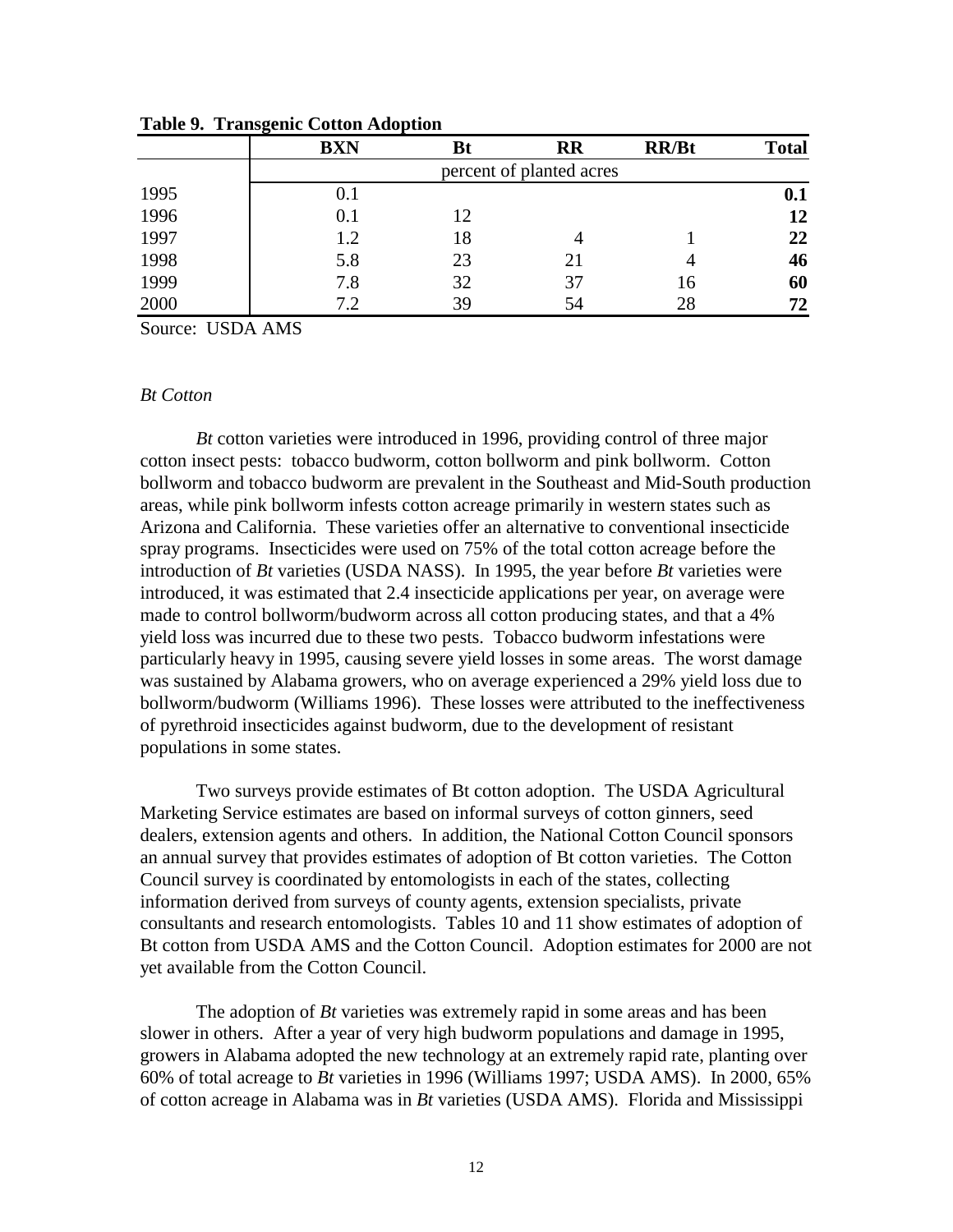also adopted the technology on over 30% of cotton acreage in 1996. By 2000, four states had adoption rates of over 75%: Florida, Louisiana, Mississippi and Tennessee (USDA AMS). Figure 4 shows adoption of *Bt* varieties by state for 2000.

Two major cotton producing states have had very low adoption rates thus far, which skews the national adoption rate. Texas, which accounted for 40% of cotton acreage in 2000, has only adopted *Bt* cotton on a small scale, at only 10% in 2000. Adoption has been hindered by the lack of stripper varieties appropriate for growing conditions in Texas. California also has low adoption rates, which is at least partially due to a unique law in that state that controls which varieties may be planted. Demand for *Bt* cotton varieties in California is expected to be relatively low, however, since most producing areas of California are not infested with the three target pests of *Bt* varieties.

|                 | 1996           | 1997                     | 1998           | 1999 | 2000 |  |  |  |
|-----------------|----------------|--------------------------|----------------|------|------|--|--|--|
|                 |                | percent of planted acres |                |      |      |  |  |  |
| Alabama         | 65             | 80                       | 61             | 75   | 65   |  |  |  |
| Arizona         | 11             | 64                       | 57             | 56   | 57   |  |  |  |
| <b>Arkansas</b> | 15             | 14                       | 14             | 22   | 60   |  |  |  |
| California      | $\theta$       | $\overline{2}$           | 5              | 8    | 6    |  |  |  |
| Florida         | 42             | 79                       | 80             | 66   | 75   |  |  |  |
| Georgia         | 23             | 34                       | 47             | 51   | 48   |  |  |  |
| Louisiana       | 21             | 32                       | 71             | 67   | 81   |  |  |  |
| Mississippi     | 37             | 45                       | 60             | 66   | 75   |  |  |  |
| Missouri        | 0              | $\Omega$                 | $\theta$       |      | 5    |  |  |  |
| New Mexico      | 9              | 13                       | 38             | 28   | 36   |  |  |  |
| North Carolina  | 3              | $\overline{2}$           | $\overline{4}$ | 37   | 41   |  |  |  |
| Oklahoma        | $\overline{2}$ | 7                        | $\overline{2}$ | 47   | 55   |  |  |  |
| South Carolina  | 16             | 27                       | 17             | 84   | 71   |  |  |  |
| Tennessee       | 0              | 6                        | 7              | 59   | 76   |  |  |  |
| Texas           |                | 4                        | 7              | 9    | 10   |  |  |  |
| Virginia        | 0              | 3                        |                | 16   | 41   |  |  |  |
| <b>US</b>       | 12             | 18                       | 23             | 32   | 39   |  |  |  |

**Table 10. USDA AMS Bt Cotton Adoption Estimates**

Source: USDA AMS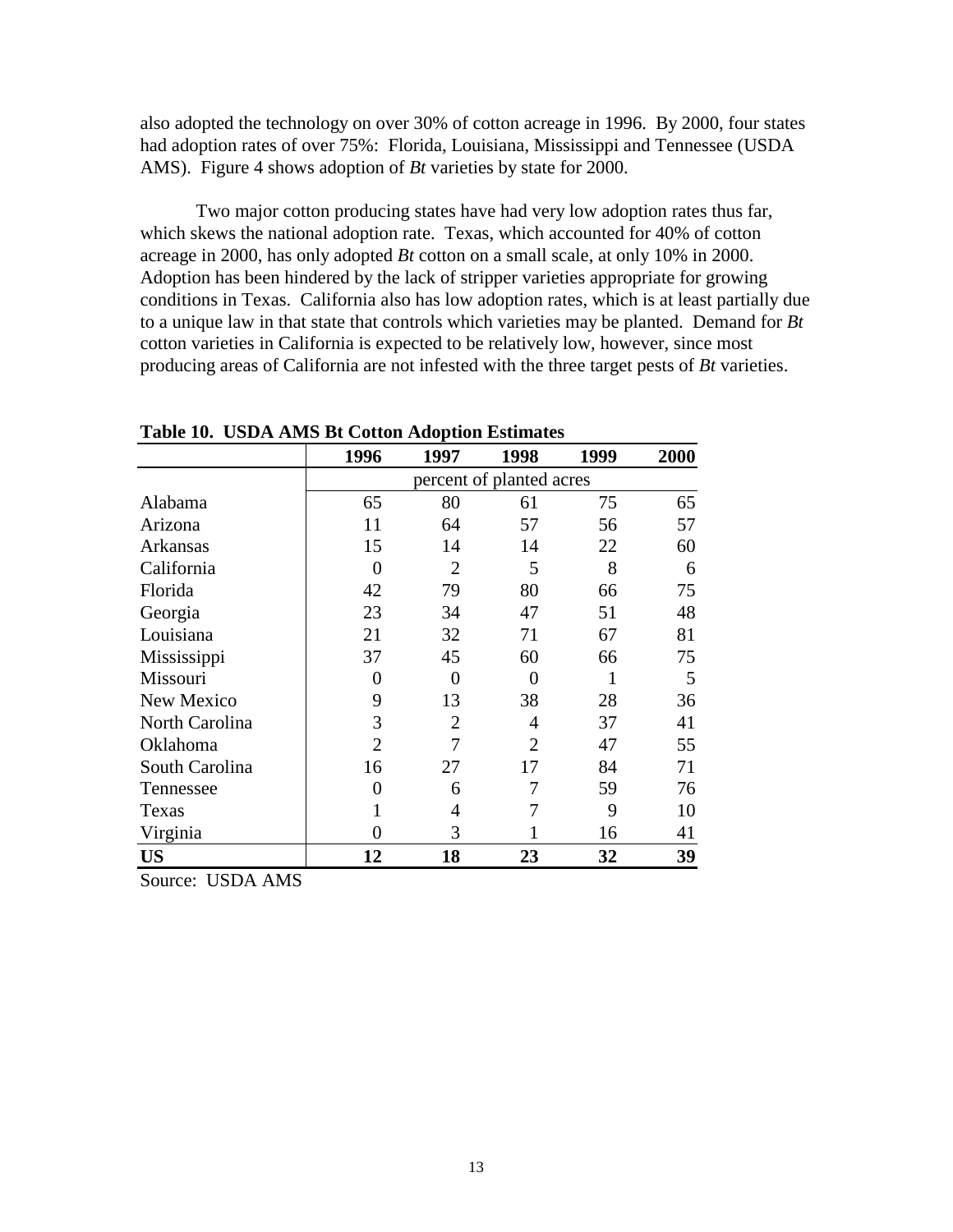|                 | 1996           | 1997 | 1998                     | 1999           |
|-----------------|----------------|------|--------------------------|----------------|
|                 |                |      | percent of planted acres |                |
| Alabama         | 77             | 68   | 63                       | 66             |
| Arizona         | 21             | 61   | 71                       | 63             |
| <b>Arkansas</b> | 14             | 13   | 12                       | 16             |
| California      | 0              | 0    | 1                        | 3              |
| Florida         | 43             | 60   | 50                       | 56             |
| Georgia         | 30             | 38   | 44                       | 58             |
| Louisiana       | 15             | 38   | 60                       | 61             |
| Mississippi     | 35             | 43   | 58                       | 67             |
| Missouri        | 0              | 1    |                          | $\overline{2}$ |
| New Mexico      | 1              | 6    | 35                       | 23             |
| North Carolina  | 6              | 3    | 12                       | 20             |
| Oklahoma        | 6              | 8    | 8                        | 21             |
| South Carolina  | 14             | 31   | 39                       | 81             |
| Tennessee       | 1              | 3    | 19                       | 68             |
| Texas           | $\overline{2}$ | 5    | 5                        | 8              |
| Virginia        | 0              | 0    | 3                        |                |
| <b>US</b>       | 13             | 17   | 21                       | 29             |

**Table 11. Cotton Council Bt Cotton Adoption Estimates**

# **Figure 4. Bt Cotton Adoption 2000**



Source: USDA AMS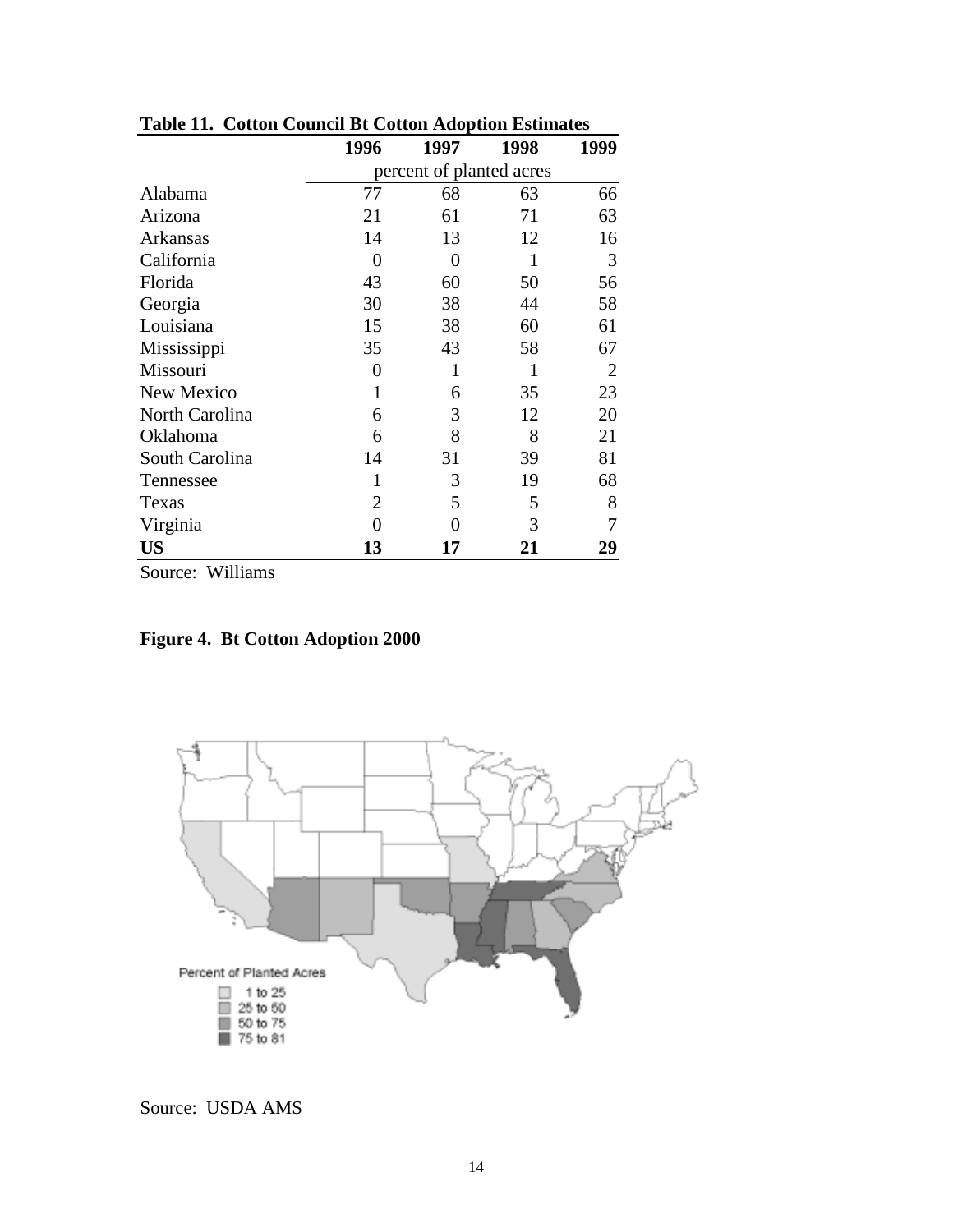The impact of the adoption of Bt cotton varieties has been a reduction in yield losses due to Bt-target pests, reductions in insecticide use, and cost savings. For Alabama growers, yield losses due to bollworm/budworm were drastically reduced from levels experienced in 1995. In Central Alabama, where the average yield loss due to bollworm/budworm was 55% in 1995, losses varied between 2 and 7% from 1996 to 1999. The number of insecticide applications per year was reduced from 10 to between 0 and 2 (Williams). Yield losses due to Bt target pests have declined in 12 of 16 reporting states. Table 12 shows percent yield losses due to cotton bollworm, tobacco budworm and pink bollworm by state for 1985 to 1999.

The major impact of the adoption of *Bt* varieties is a reduction in insecticide use. There are two sources of cotton insecticide use data available. The first is the Cotton Council survey, which estimates insecticide use by target pest. The number of insecticide treatments for cotton bollworm, tobacco budworm and pink bollworm decreased in 1999 compared to 1995 in 12 of 16 reporting states. Table 13 shows the number of insecticide applications directed toward cotton bollworm, tobacco budworm and pink bollworm by state from 1986 to 1999.

As part of the Cotton Council survey, three states report insecticide use separately for Bt acreage and conventional acreage. (See Table 14.) In all three states, the number of insecticide treatments directed at Bt target pests was lower on Bt acreage. However, treatments for other insects (except for boll weevil) were higher on Bt acreage. This is believed to be due to the emerging importance of pests that were previously considered secondary pests, which were previously controlled with treatments at Bt target pests. However, the reduction in treatments for Bt targets is larger than the increased number of treatments towards these secondary pests in all three instances. Finally, in Louisiana and Tennessee, the number of treatments for boll weevil is higher on Bt acreage than on conventional acreage. This is likely due to higher adoption rates for Bt cotton in boll weevil eradication areas.

USDA pesticide use data record insecticide use by active ingredient without indication of target pest. Comparing USDA pesticide use data for 6 states for 1995 to 1998 and 1999 shows a dramatic reduction in the use of insecticides used to control cotton bollworm, tobacco budworm and pink bollworm. Table 15 shows reductions in insecticide use for those insecticides that are recommended for cotton bollworm, tobacco budworm and pink bollworm control. This difference in use was adjusted to account for reduction in planted acreage since 1995. The use of cotton insecticides for Bt target pests declined by over 2 million pounds between 1995, the year before Bt varieties were introduced, and 1998, and by 2.7 million pounds by 1999. These reductions account for 10% and 14% of all insecticides used in those six states in 1995. The number of insecticide applications has also declined, by 8.7 million applications in 1998 and by 15 million applications in 1999, or 13% and 22% of the total number of insecticide applications in those states in 1995.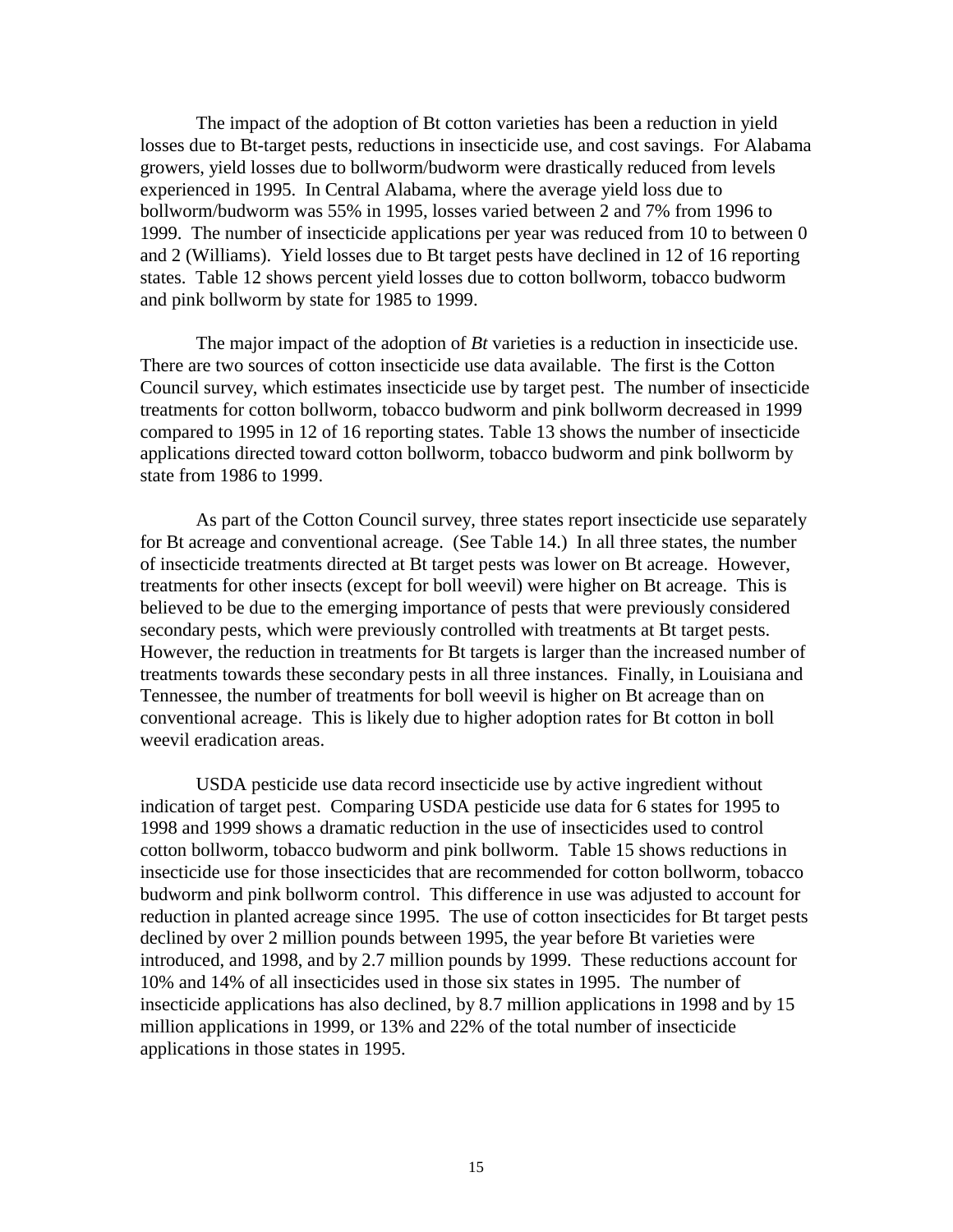Several surveys have found that growers are achieving higher yields and attaining higher profits by planting *Bt* varieties, due to better pest control and decreased insect control costs. The average increase in net returns from 5 studies in 7 states including 91 comparisons in 1999, comparing *Bt* to conventional varieties was \$20.81/acre, taking into account the technology fee. (See Table 16.) On average, per acre insect control costs were \$14.28 higher. This increased cost was outweighed by a yield increase of 9%, or 55 lbs/acre. These yield and revenue impacts, if realized over all 4.67 million acres of *Bt* cotton in 1999, would result in a \$99 million increase in revenues and 260 million lbs increased cotton production.

#### *Herbicide Resistant Cotton*

In 1995, BXN cotton was introduced. BXN cotton is tolerant to bromoxynil (Buctril), a post-emergence broadleaf herbicide already registered for use in corn and small grains. Roundup Ready cotton varieties became available in 1997, presenting growers with another option for post-emergence weed control using glyphosate (Roundup).

Nearly all U.S. cotton acreage is currently treated with herbicides. In 1998, 95% of U.S. cotton acreage was treated with herbicides (USDA NASS). The average number of herbicide applications per treated acre was 2.6 in 1995, while 34% of the acreage received 3 or more applications. An average of 2.7 different active ingredients per acre were used in 1995, with 24% of the treated acreage receiving 4 or more active ingredients (USDA ERS 1997). Primary weed species are morningglory (*Ipomoea* spp.), pigweed (*Amaranthus* spp.), nutsedge (*Cyperus* spp.), cocklebur (*Xanthium* spp.) and johnsongrass (*Sorghum* spp.) (Byrd).

Prior to 1995, cotton growers did not have any broadleaf herbicides that could be used over the top of a growing cotton crop without the potential to cause crop injury. Instead, growers would use directed, post-emergence applications of nonselective herbicides, using specialized equipment to avoid herbicide contact with the growing crop plants, and cultivation. Directed, post-emergence treatments require weeds to be shorter than the cotton crop. This height differential is sometimes difficult to achieve. Postdirected treatments on small cotton require time-consuming treatments and can damage plants if herbicides contact the plant foliage.

In 1996, a new post-emergence broadleaf herbicide became available for use over the top of growing cotton without causing crop injury. Pyrithiobac (Staple) is a selective broadleaf herbicide that may be applied post-emergence at any stage of crop growth. The first year it was available, it was used on 10% of U.S. cotton acreage, increasing to 23% in 1997 (USDA NASS). By 1999, its use had dropped back to 14% (USDA NASS), likely due to competition with weed control programs using newly introduced herbicide tolerant cotton varieties.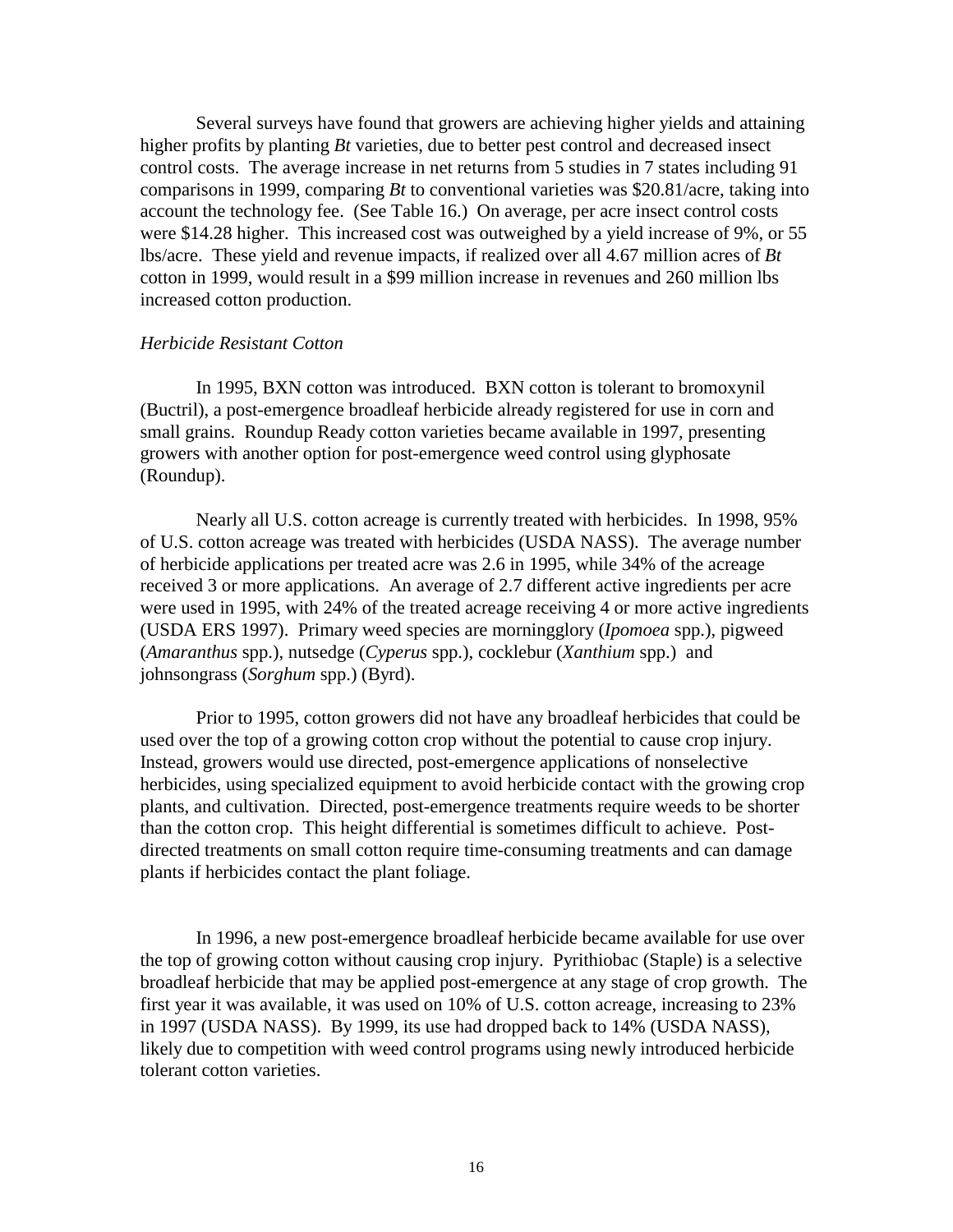|                | 1985 | 1986 | 1987 | 1988 | 1989 | 1990 | 1991 | 1992    | 1993 | 1994 | 1995 | 1996 | 1997 | 1998 | 1999 |
|----------------|------|------|------|------|------|------|------|---------|------|------|------|------|------|------|------|
|                |      |      |      |      |      |      |      | percent |      |      |      |      |      |      |      |
| Alabama        | 2.6  | 4.5  | 4.5  | 2.6  | 3.4  | 1.4  | 1.7  | 2.5     | 6.8  | 6.1  | 29.1 | 3.1  | 3.2  | 4.7  | 2.0  |
| Arizona        | 3.6  | 2.9  | 2.3  | 1.4  | 1.5  | 4.6  | 1.1  | 0.7     | 0.1  | 3.9  | 1.2  | 2.8  | 2.7  | 0.0  | 1.0  |
| Arkansas       | 1.8  | 1.8  | 1.1  | 1.4  | 1.0  | 1.3  | 1.5  | 2.6     | 1.5  | 1.8  | 3.6  | 3.1  | 2.7  | 4.7  | 1.3  |
| California     | 0.8  | 0.0  | 0.0  | 1.0  | 0.0  | 0.4  | 0.0  | 0.0     | 0.0  | 0.0  | 0.0  | 0.0  | 0.0  | 0.0  | 0.0  |
| Florida        | 4.3  | 5.5  | 7.2  | 4.4  | 5.5  | 9.1  | 4.0  | 3.0     | 3.0  | 3.7  | 3.9  | 3.3  | 4.3  | 2.1  | 0.7  |
| Georgia        | 3.6  | 4.1  | 2.1  | 2.7  | 4.7  | 5.0  | 1.0  | 1.8     | 1.9  | 1.9  | 2.8  | 1.9  | 2.5  | 2.8  | 0.8  |
| Louisiana      | 4.0  | 5.3  | 2.7  | 2.3  | 5.8  | 4.0  | 3.5  | 7.5     | 3.6  | 2.9  | 3.2  | 2.3  | 1.9  | 1.5  | 0.8  |
| Mississippi    | 1.3  | 4.9  | 4.6  | 4.9  | 4.6  | 4.5  | 0.6  | 3.9     | 3.9  | 4.1  | 8.0  | 1.9  | 2.4  | 4.2  | 2.5  |
| Missouri       | 1.0  | 0.6  | 1.9  | 7.5  | 0.0  | 1.1  | 1.6  | 1.7     | 0.9  | 0.5  | 1.4  | 1.3  | 1.3  | 6.1  | 0.7  |
| New Mexico     | 4.5  | 3.9  | 0.8  | 2.4  | 2.5  | 5.0  | 3.4  | 1.6     | 3.0  | 1.6  | 3.3  | 10.6 | 8.6  | 6.1  | 3.7  |
| North Carolina | 8.5  | 2.5  | 0.9  | 5.2  | 8.6  | 3.6  | 12.6 | 4.3     | 2.3  | 6.4  | 3.7  | 5.2  | 5.3  | 4.4  | 4.1  |
| Oklahoma       | 5.0  | 1.8  | 1.9  | 1.3  | 0.5  | 1.2  | 1.6  | 3.3     | 3.1  | 1.7  | 2.5  | 3.3  | 3.0  | 4.0  | 5.0  |
| South Carolina | 4.3  | 3.2  | 2.1  | 4.6  | 2.6  | 2.4  | 1.9  | 2.8     | 3.4  | 3.4  | 4.7  | 5.0  | 4.7  | 3.5  | 1.9  |
| Tennessee      | 3.0  | 2.0  | 2.1  | 1.6  | 0.8  | 0.3  | 1.0  | 1.0     | 6.7  | 0.5  | 10.8 | 0.8  | 1.0  | 5.9  | 1.6  |
| Texas          | 3.8  | 2.3  | 1.9  | 0.9  | 1.5  | 1.1  | 1.8  | 1.4     | 0.5  | 0.8  | 1.0  | 3.0  | 1.7  | 1.3  | 0.4  |
| Virginia       | 15.0 | 10.0 | 2.4  | 3.4  | 4.7  | 12.5 | 4.0  | 0.2     | 0.0  | 0.5  | 1.0  | 2.0  | 0.3  | 0.0  | 0.3  |

**Table 12. Yield Losses Due to Tobacco Budworm, Cotton Bollworm and Pink Bollworm**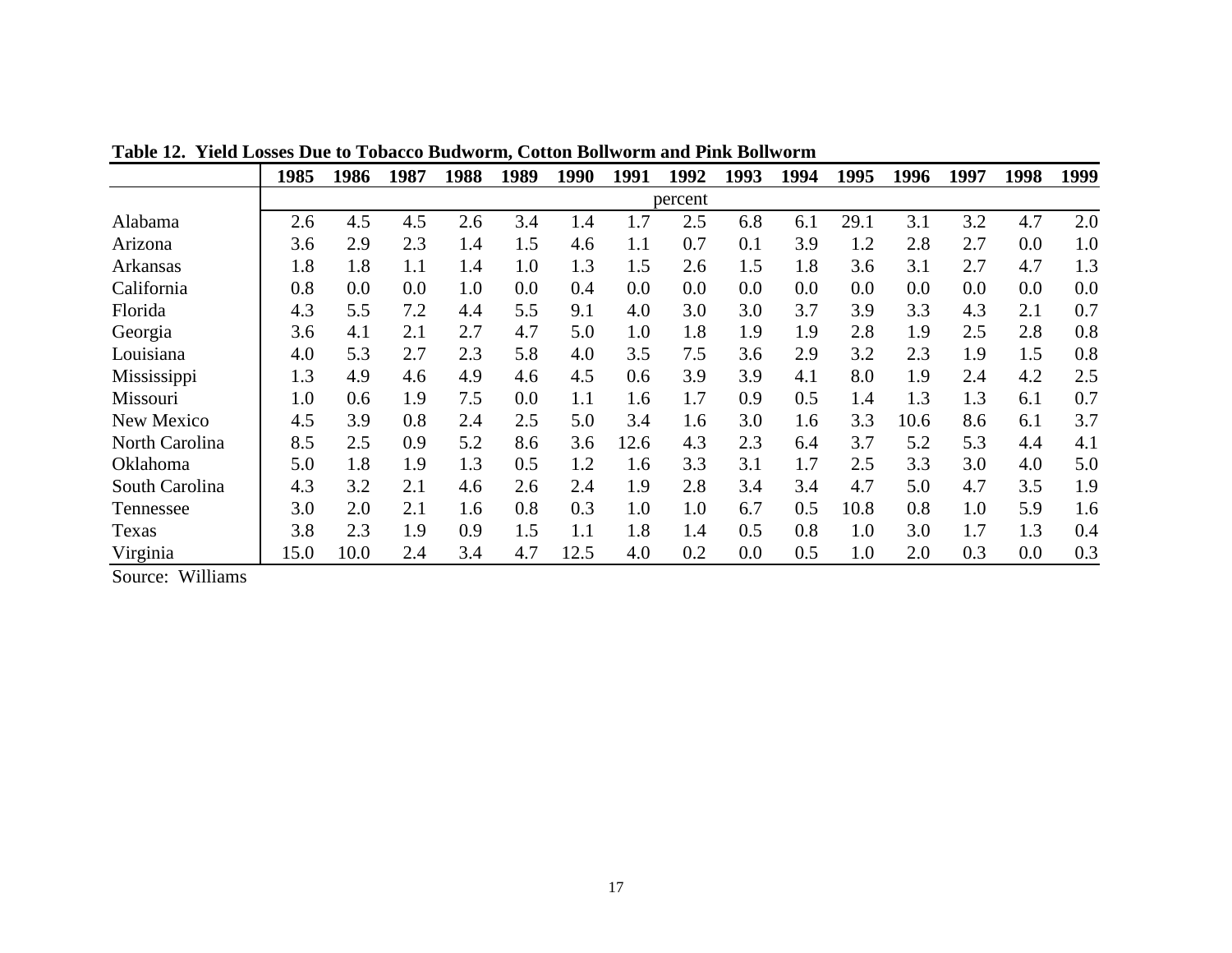|                | 1986 | 1987 | 1988 | 1989 | 1990 | 1991 | 1992                            | 1993 | 1994 | 1995 | 1996 | 1997 | 1998 | 1999 |
|----------------|------|------|------|------|------|------|---------------------------------|------|------|------|------|------|------|------|
|                |      |      |      |      |      |      | number of applications per year |      |      |      |      |      |      |      |
| Alabama        | 5.2  | 4.9  | 2.0  | 3.7  | 2.5  | 2.9  | 2.9                             | 4.8  | 4.4  | 6.7  | 0.1  | 0.5  | 1.4  | 0.4  |
| Arizona        | 2.2  | 6.3  | 2.9  | 3.9  | 7.4  | 3.2  | 1.1                             | 0.1  | 2.9  | 2.9  | 2.0  | 1.1  | 0.1  | 0.4  |
| Arkansas       | 2.9  | 1.3  | 2.9  | 2.6  | 2.4  | 3.3  | 3.7                             | 3.6  | 3.0  | 4.6  | 2.3  | 1.6  | 3.1  | 0.5  |
| California     | 0.1  | 0.0  | 0.6  | 0.2  | 0.1  | 0.3  | 0.0                             | 0.0  | 0.0  | 0.0  | 0.0  | 0.0  | 0.0  | 0.0  |
| Florida        | 9.0  | 7.1  | 5.6  | 8.4  | 7.2  | 5.0  | 5.0                             | 5.3  | 5.3  | 5.7  | 1.1  | 1.0  | 2.0  | 0.5  |
| Georgia        | 7.3  | 6.2  | 4.4  | 4.3  | 5.0  | 4.9  | 3.4                             | 2.7  | 4.3  | 3.4  | 1.7  | 2.5  | 1.5  | 0.6  |
| Louisiana      | 5.5  | 4.3  | 3.7  | 5.8  | 5.0  | 3.5  | 5.8                             | 4.7  | 4.8  | 4.7  | 3.9  | 3.2  | 3.5  | 1.2  |
| Mississippi    | 4.6  | 4.7  | 3.7  | 4.8  | 3.4  | 1.5  | 5.1                             | 4.3  | 4.1  | 5.7  | 2.2  | 2.5  | 2.5  | 1.3  |
| Missouri       | 0.3  | 0.6  | 1.5  | 0.0  | 0.1  | 0.3  | 0.3                             | 0.9  | 0.8  | 1.3  | 0.1  | 0.7  | 1.6  | 0.9  |
| New Mexico     | 1.1  | 0.1  | 0.4  | 0.6  | 1.1  | 0.8  | 0.3                             | 0.3  | 0.7  | 0.8  | 1.1  | 0.7  | 2.0  | 1.1  |
| North Carolina | 3.5  | 2.7  | 2.6  | 2.9  | 2.8  | 3.1  | 3.0                             | 2.5  | 3.6  | 2.6  | 3.1  | 2.0  | 3.0  | 1.9  |
| Oklahoma       | 1.8  | 1.1  | 1.3  | 0.8  | 0.9  | 1.3  | 1.1                             | 2.3  | 0.7  | 1.8  | 1.7  | 1.9  | 1.5  | 0.7  |
| South Carolina | 3.1  | 2.8  | 3.7  | 3.5  | 3.8  | 3.8  | 3.7                             | 4.9  | 4.4  | 4.7  | 4.2  | 3.3  | 3.4  | 1.1  |
| Tennessee      | 0.4  | 0.5  | 0.3  | 0.4  | 0.3  | 0.6  | 0.1                             | 2.0  | 0.3  | 2.9  | 0.2  | 0.3  | 2.7  | 0.6  |
| Texas          | 0.8  | 1.2  | 0.8  | 0.7  | 0.7  | 1.1  | 0.7                             | 0.4  | 0.7  | 0.5  | 0.7  | 0.6  | 0.6  | 0.1  |
| Virginia       | 2.0  | 1.0  | 1.4  | 0.8  | 1.5  | 2.5  | 0.2                             | 1.0  | 1.7  | 1.5  | 1.0  | 1.2  | 2.2  | 1.8  |

**Table 13. Insecticide Treatments for Tobacco Budworm, Cotton Bollworm and Pink Bollworm**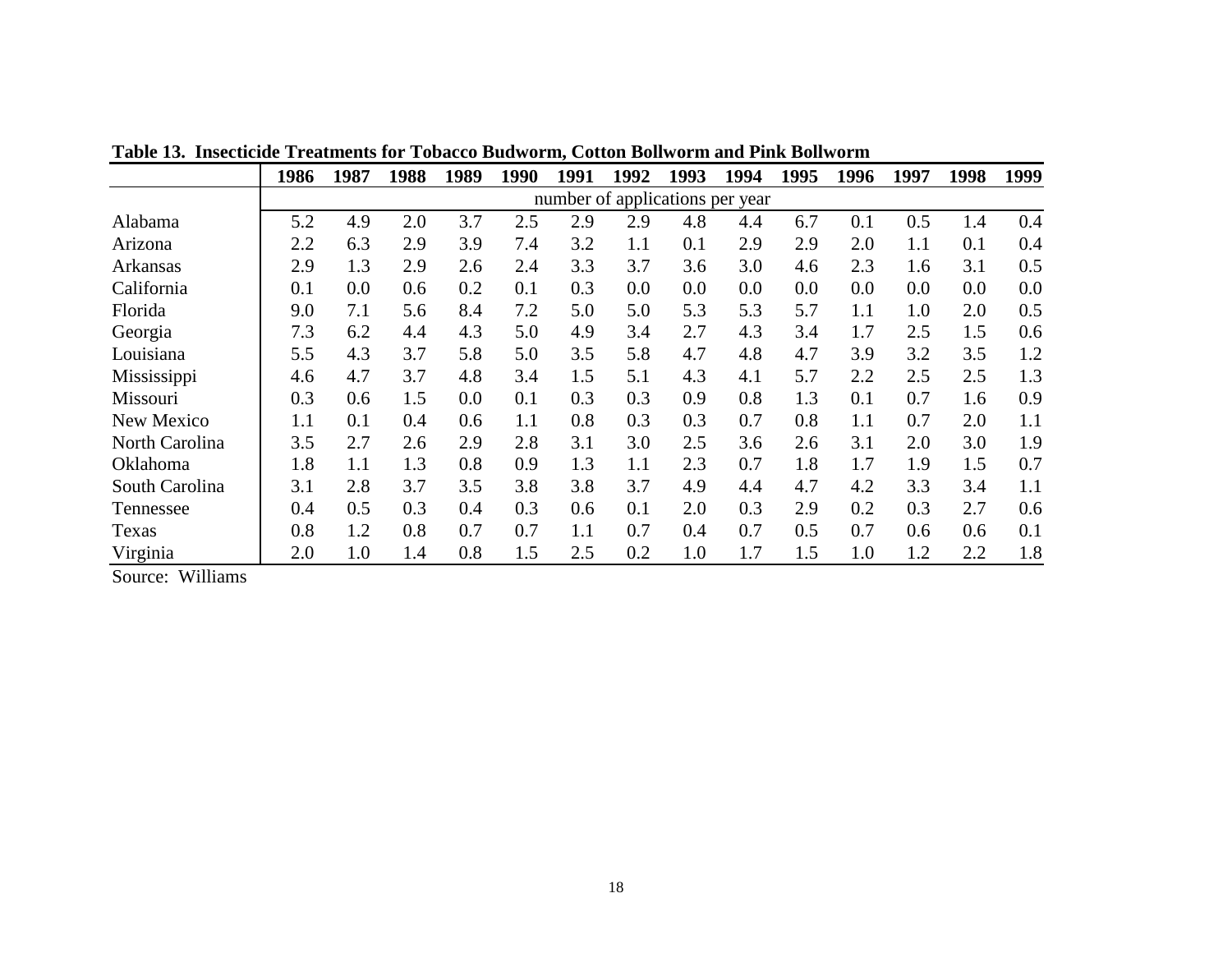|                                                                 | <b>Arizona</b> |       |           | Louisiana | <b>Tennessee</b> |      |
|-----------------------------------------------------------------|----------------|-------|-----------|-----------|------------------|------|
| <b>Target Pest</b>                                              | <b>Bt</b>      | Conv. | <b>Bt</b> | Conv.     | <b>Bt</b>        | Conv |
| Cotton Bollworm,<br><b>Tobacco Budworm</b><br>and Pink Bollworm | 0.0            | 1.1   | 0.8       | 1.8       | 0.3              | 1.2  |
| <b>Boll Weevil</b>                                              | 0.0            | 0.0   | 3.1       | 2.7       | 4.5              | 3.9  |
| <b>Other Insects</b>                                            | 1.6            | 1.4   | 3.4       | 3.3       | 2.1              | 1.5  |
| Total                                                           | 1.6            | 2.5   | 7.3       | 7.8       | 6.8              | 6.6  |

**Table 14. Cotton Insecticide Applications in Bt and Conventional Varieties 1999**

|                   | <b>Reduction from</b><br>1995 to 1998 |                            | <b>Reduction from</b><br>1995 to 1999<br><b>Pounds Applications</b> |         |  |
|-------------------|---------------------------------------|----------------------------|---------------------------------------------------------------------|---------|--|
|                   |                                       | <b>Pounds Applications</b> |                                                                     |         |  |
|                   | (1,000)                               | (1,000)                    | (1,000)                                                             | (1,000) |  |
| Amitraz           | 66                                    | 347                        | 73                                                                  | 408     |  |
| Cyfluthrin        | 23                                    | 824                        | 72                                                                  | 2,115   |  |
| Cypermethrin      | 62                                    | 1,696                      | 109                                                                 | 2,550   |  |
| Deltamethrin      | $-15$                                 | $-566$                     | $-1$                                                                | -88     |  |
| Esfenvalerate     | 34                                    | 885                        | 40                                                                  | 1,039   |  |
| Lambdacyhalothrin | 35                                    | 1,154                      | 85                                                                  | 2,870   |  |
| Methomyl          | 328                                   | 1,238                      | 404                                                                 | 1,457   |  |
| Profenofos        | 955                                   | 1,804                      | 1,114                                                               | 2,091   |  |
| Spinosad          | $-31$                                 | $-481$                     | $-19$                                                               | $-288$  |  |
| Thiodicarb        | 568                                   | 1,888                      | 842                                                                 | 2,574   |  |
| Tralomethrin      | 22                                    | 988                        | 26                                                                  | 1,165   |  |
| Zeta-cypermethrin | $-40$                                 | $-1,037$                   | $-31$                                                               | $-751$  |  |
| <b>Total</b>      | 2,008                                 | 8,738                      | 2,715                                                               | 15,142  |  |

**Table 15. Reductions in Cotton Bollworm/Tobacco Budworm/Pink Bollworm Insecticide Use After Introduction of Bt Varieties (AR, AZ, CA, LA, MS, TX)**

Source: USDA NASS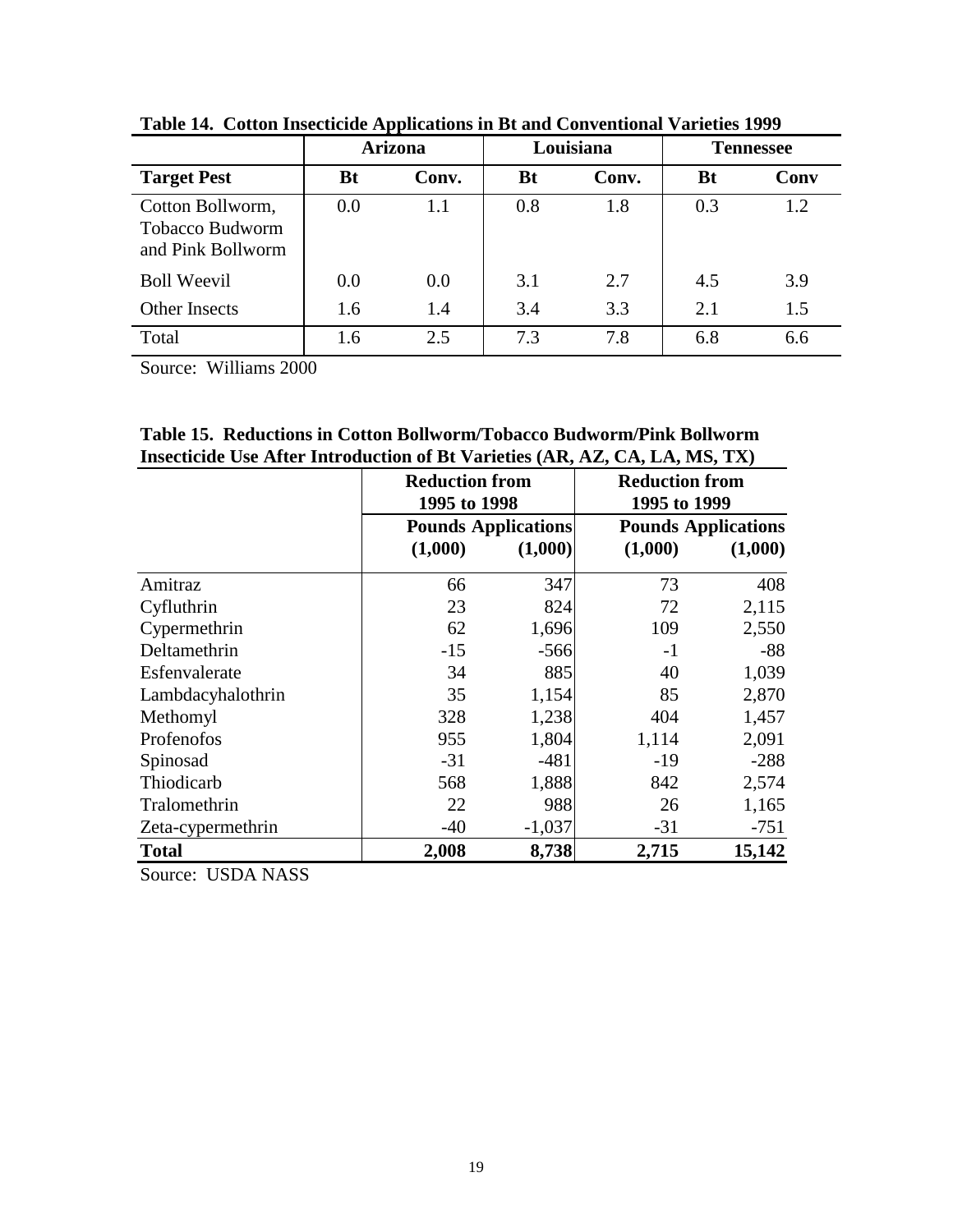| <b>Study</b>   | <b>State</b> | # of<br><b>Comparisons</b> | Difference in<br><b>Insect</b><br><b>Control</b><br>$\text{Costs}^1$ | Difference in<br>Lint Yield <sup>2</sup> | Difference in<br><b>Gross</b><br>Return <sup>1</sup> | Difference in<br>Net Return <sup>1</sup> |
|----------------|--------------|----------------------------|----------------------------------------------------------------------|------------------------------------------|------------------------------------------------------|------------------------------------------|
|                |              |                            | $\frac{\sqrt{2}}{2}$                                                 | $\%$                                     | $\frac{\text{S}}{\text{acre}}$                       | $\frac{\sqrt{2}}{2}$                     |
| Cooke, et al.  | <b>MS</b>    | 13                         | 11.19                                                                | $\overline{2}$                           | 18.67                                                | 1.23                                     |
| Karner, et al. | OK           | 14                         | 16.47                                                                | 19                                       | 77.50                                                | 40.06                                    |
| Reed, et al.   | <b>MS</b>    |                            | 14.66                                                                | 12                                       | 39.52                                                | 24.86                                    |
| Seward, et al. | <b>TN</b>    | 8                          | 19.00                                                                | 3                                        | 10.20                                                | (9.00)                                   |
| <b>Mullins</b> | AR, AL, MS,  | 29                         | 6.46                                                                 | 7                                        | 37.20                                                | 31.12                                    |
|                | LA           |                            |                                                                      |                                          |                                                      |                                          |
|                | West TX      | 22                         | 17.89                                                                | 10                                       | 53.89                                                | 36.61                                    |
| Average        |              |                            | 14.28                                                                | 9                                        | 39.50                                                | 20.81                                    |

**Table 16. 1999 Comparisons of Bt and Conventional Cotton Performance**

<sup>1</sup> Differences are values for Bt varieties minus values for conventional varieties.<br><sup>2</sup> Percent difference of Bt yields over conventional yields.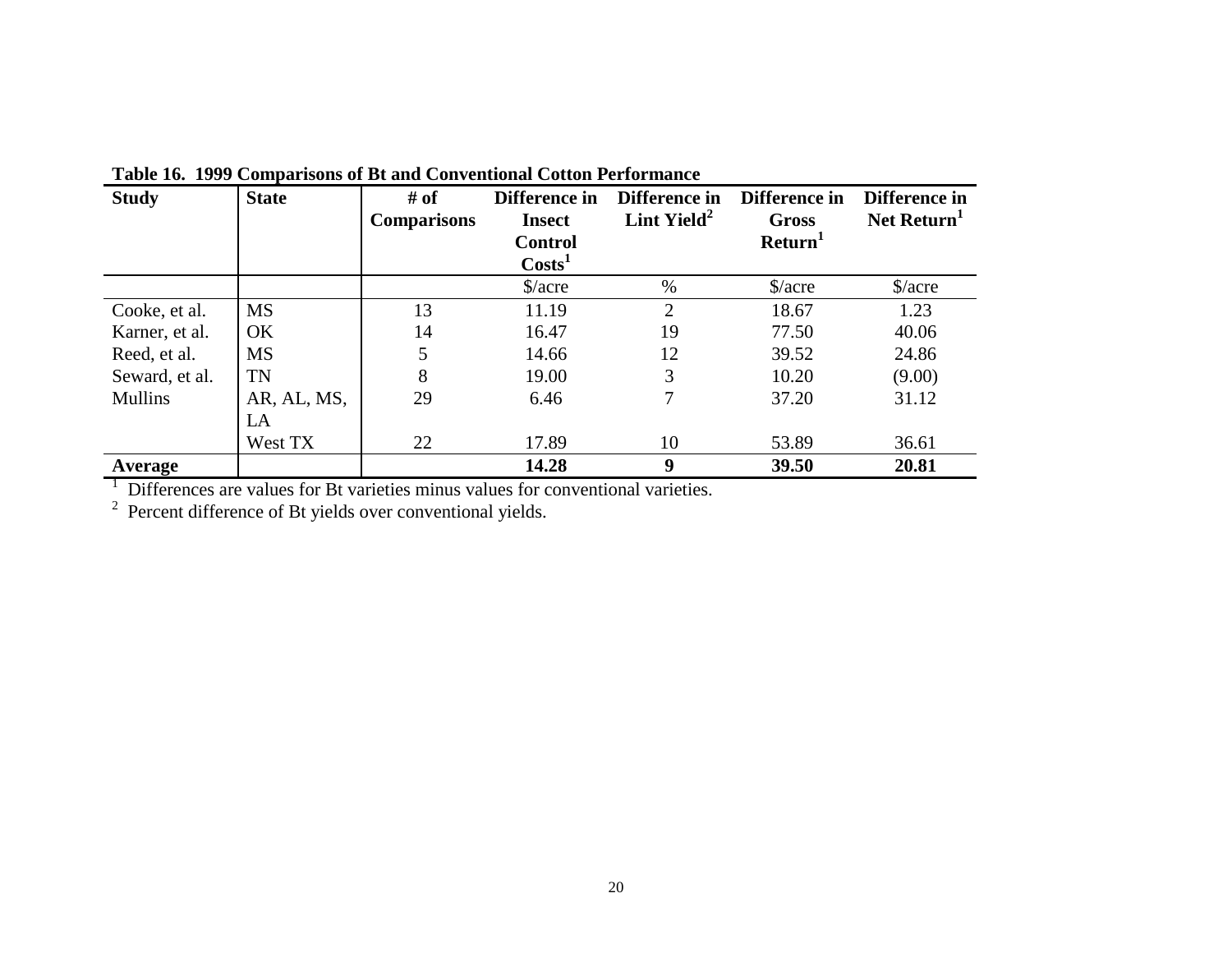The adoption of BXN and Roundup Ready varieties has been driven largely by the ease and convenience of avoiding early directed post-emergence herbicide applications, as well as having new tools to control particular weed problems. Along with the introduction of Staple, growers now have three new post-emergence herbicides for broadleaf weed control. This is especially valuable in areas where weeds have become resistant to other commonly used herbicides. Figure 5 shows adoption of these three new herbicide technologies since 1996.

BXN cotton varieties were first planted in 1995, when EPA approved the use of bromoxynil for cotton. On May 18, 1995, EPA established time-limited tolerances for residues of bromoxynil on cottonseed, which allowed the use of bromoxynil over BXN cotton varieties. The accompanying registration allowed 200,000 acres of cotton to be treated with bromoxynil. On June 18, 1997, EPA renewed the time-limited tolerances, with an accompanying registration that increased the allowable treated acreage to 400,000 acres. On May 13, 1998, EPA established permanent tolerances for bromoxynil in cotton, with an accompanying registration allowing 1.3 million cotton acres to be treated with bromoxynil (US EPA 1998).

Bromoxynil controls many broadleaf weeds but does not control grasses, which makes continued use of soil applied herbicides likely. In particular, adoption has been high in some areas due to its effectiveness on morningglory and cocklebur. However, bromoxynil does not provide effective control of sicklepod, which limits adoption in areas where that weed is prevalent.

Adoption of BXN cotton varieties was very low until 1998. By 1998, adoption was almost 6%, rising to nearly 8% in 1999 and falling slightly to just over 7% in 2000. With current limitations on the total acreage that may be treated with bromoxynil, adoption can not increase substantially from current levels. The relatively small national adoption numbers hide what has been substantial adoption in some areas. In 1997, 7% of North Carolina and 4% of Tennessee acreage was planted to BXN varieties. Tennessee had adopted BXN varieties rapidly, 40% in 1998, but in 1999 reduced their acreage to 10% due to the commencement of boll weevil eradication and the demand for *Bt* varieties (Hayes). BXN varieties have not yet been stacked with the *Bt* trait. Missouri currently has the highest adoption rate for BXN varieties at nearly 40% of planted acres (USDA AMS). Table 17 shows adoption rates of BXN varieties by state since 1995. Figure 6 shows adoption by state for 2000.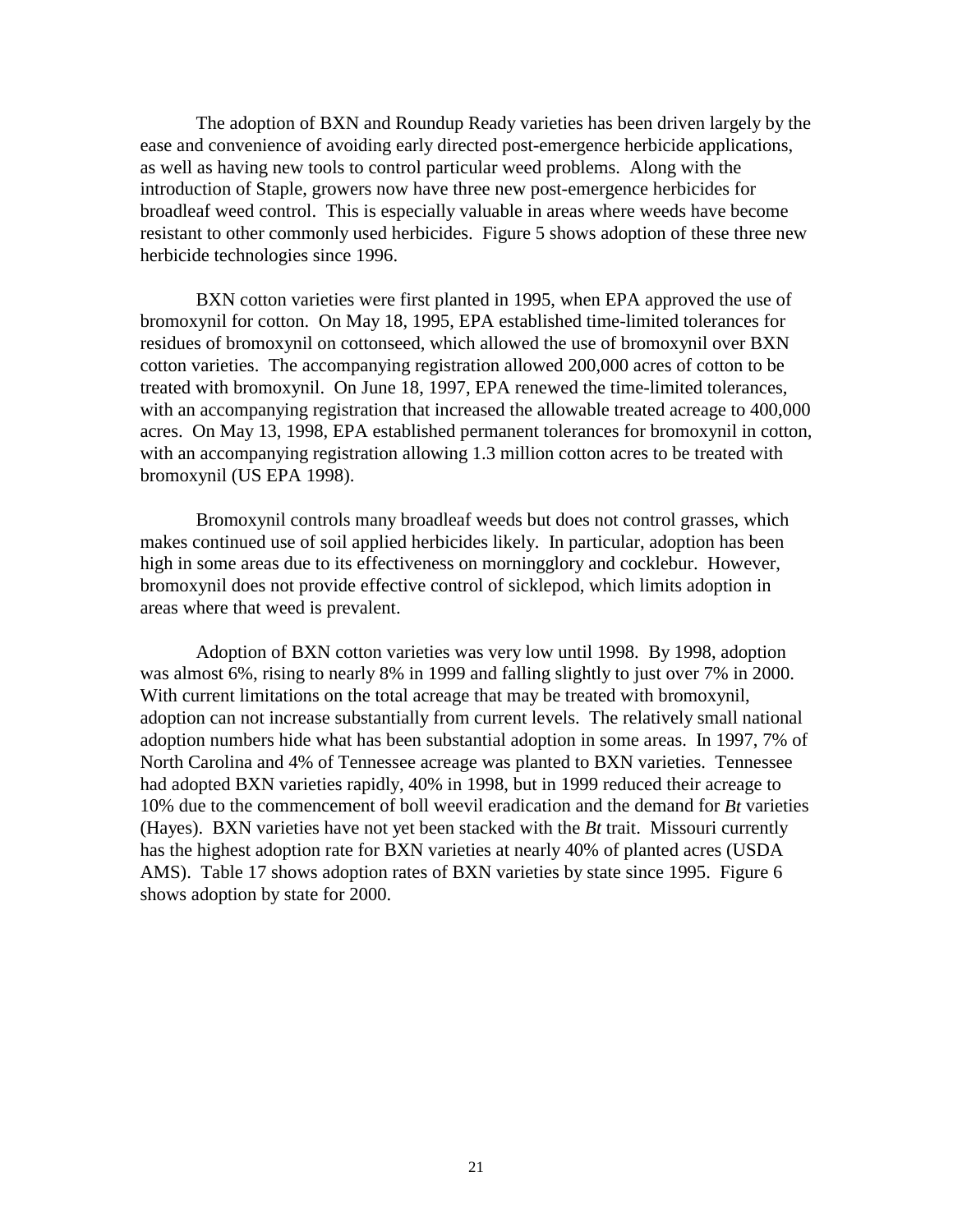

**Figure 5. Adoption of Cotton Weed Control Technologies**

Sources: USDA NASS; USDA AMS

Roundup Ready varieties, which are tolerant to the application of glyphosate (Roundup), became available in 1997. Roundup is a highly effective broad spectrum herbicide that controls both grasses and broadleaf weeds. Roundup Ready varieties are not perfectly tolerant to treatment with Roundup, however. Over the top treatment with Roundup may be made only until the 4-leaf growth stage, after which time, directed postemergence treatments must be made.

Since 1997, adoption of the technology has been rapid, growing from 4% in 1997 to 54% in 2000. Some areas have adopted the technology more rapidly than others. South Carolina planted 94% of its cotton acreage to Roundup Ready varieties in 1999 which is believed to be due to the effectiveness of Roundup on sicklepod, and DNAresistant palmer amaranth (Murdock). Florida and Tennessee have also adopted at rates over 75% of planted acreage (USDA AMS). Table 18 shows adoption rates of Roundup Ready varieties by state since 1997. Figure 7 shows Roundup Ready cotton adoption by state for 2000.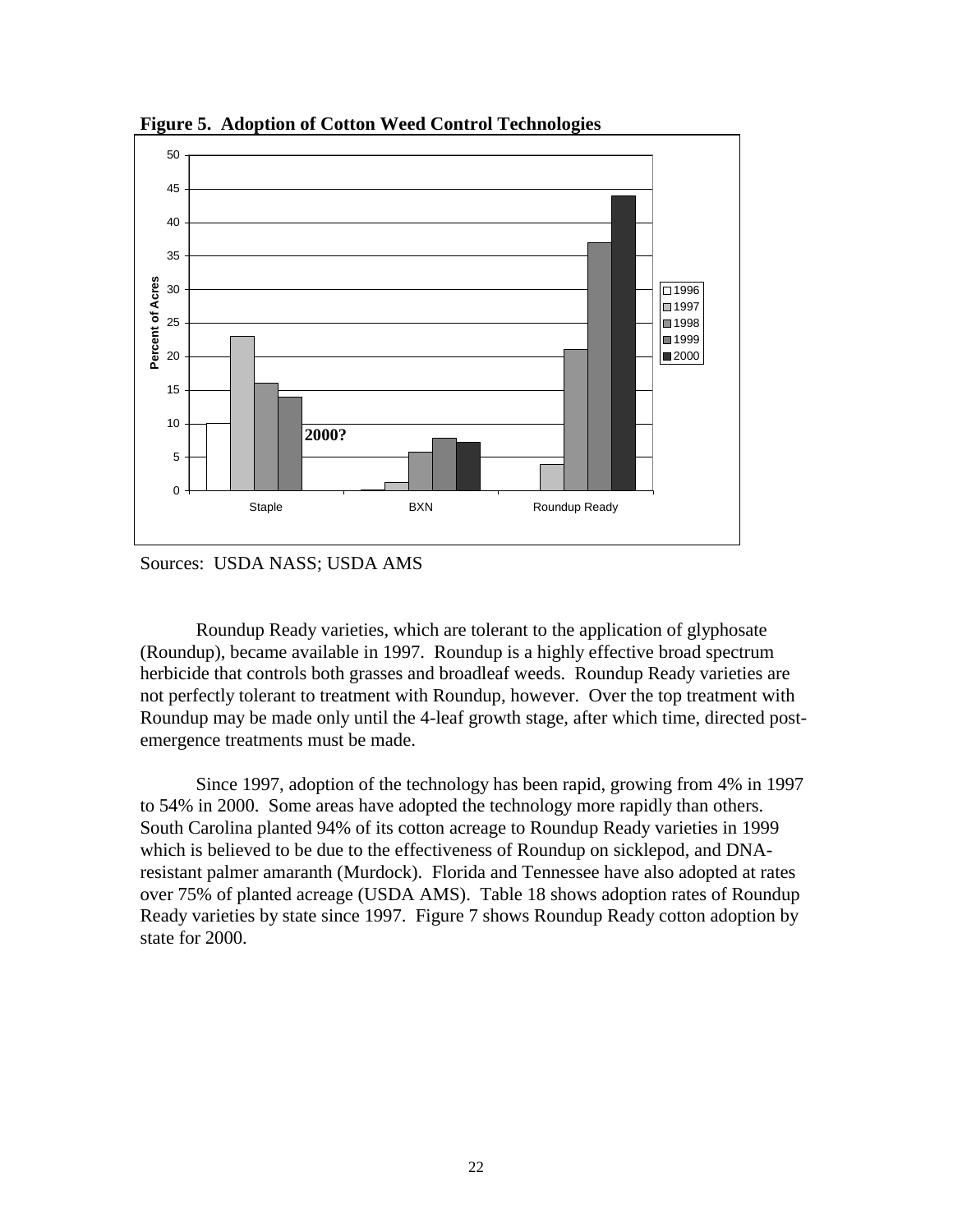|                                           | 1995                     | 1996 | 1997 | 1998 | 1999 | 2000 |  |  |
|-------------------------------------------|--------------------------|------|------|------|------|------|--|--|
|                                           | percent of planted acres |      |      |      |      |      |  |  |
| Alabama                                   |                          |      |      |      |      |      |  |  |
| Arizona                                   |                          | 0.1  | 0.3  | 1.0  | 1.9  | 1.7  |  |  |
| Arkansas                                  | 0.3                      | 0.5  | 2.0  | 27.8 | 41.3 | 21.9 |  |  |
| California                                |                          |      |      |      | 3.0  | 8.7  |  |  |
| Florida                                   |                          |      |      |      | 0.7  | 0.3  |  |  |
| Georgia                                   |                          | 0.2  | 0.7  | 2.5  | 2.3  | 0.8  |  |  |
| Louisiana                                 | 0.2                      | 0.3  | 0.6  | 8.0  | 8.7  | 3.4  |  |  |
| Mississippi                               | 0.3                      | 0.2  | 3.1  | 6.2  | 15.0 | 11.0 |  |  |
| Missouri                                  | 0.2                      | 0.1  | 0.7  | 11.1 | 29.9 | 39.5 |  |  |
| North Carolina                            | 0.1                      | 0.1  | 7.1  | 4.3  | 13.4 | 13.1 |  |  |
| Oklahoma                                  |                          |      |      | 1.6  | 0.7  | 2.9  |  |  |
| South Carolina                            | 0.2                      | 0.2  | 1.1  | 0.2  | 1.2  | 0.4  |  |  |
| Tennessee                                 |                          |      | 3.7  | 39.6 | 10.3 | 7.3  |  |  |
| Texas                                     |                          | 0.1  | 0.2  | 0.4  | 1.1  | 1.8  |  |  |
| Virginia                                  |                          |      |      | 3.4  | 11.2 | 16.4 |  |  |
| <b>US</b><br>$\sim$<br>$1 - F$<br>T T T T | 0.1                      | 0.1  | 1.2  | 5.8  | 7.8  | 7.2  |  |  |

**Table 17. BXN Cotton Adoption**

Source: USDA AMS

**Figure 6. BXN Cotton Adoption 2000**



Source: USDA AMS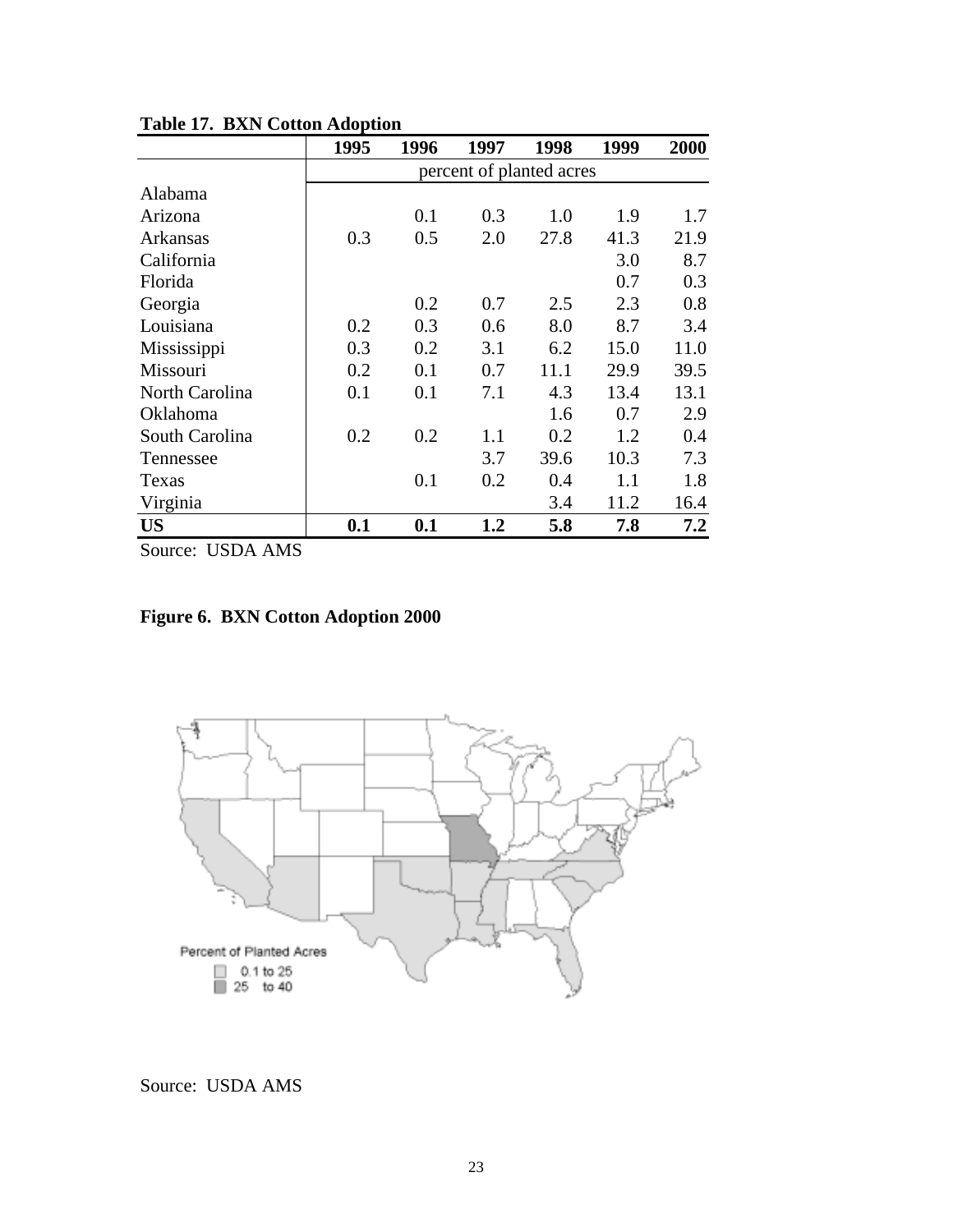|                | 1997           | 1998           | 1999                     | 2000 |
|----------------|----------------|----------------|--------------------------|------|
|                |                |                | percent of planted acres |      |
| Alabama        | 1              | 13             | 40                       | 60   |
| Arizona        | 2              | 11             | 12                       | 25   |
| Arkansas       | 5              | 3              | 8                        | 42   |
| California     |                |                | $\overline{2}$           | 21   |
| Florida        |                | 7              | 54                       | 83   |
| Georgia        | $\overline{2}$ | 35             | 55                       | 66   |
| Louisiana      | 1              | 3              | 12                       | 54   |
| Mississippi    | 11             | 10             | 27                       | 53   |
| Missouri       |                | 2              | 4                        | 22   |
| New Mexico     | 1              | $\overline{2}$ | $\overline{2}$           | 4    |
| North Carolina | 10             | 32             | 58                       | 65   |
| Oklahoma       | 2              | 22             | 57                       | 68   |
| South Carolina | 4              | 45             | 94                       | 76   |
| Tennessee      | 11             | 18             | 57                       | 81   |
| Texas          | $\overline{2}$ | 27             | 41                       | 55   |
| Virginia       | 3              | 19             | 39                       | 49   |
| <b>US</b>      | $\overline{4}$ | 21             | 37                       | 54   |

**Table 18. Roundup Ready Cotton Adoption**

Source: USDA AMS

# **Figure 7. Roundup Ready Cotton Adoption 2000**



Source: USDA AMS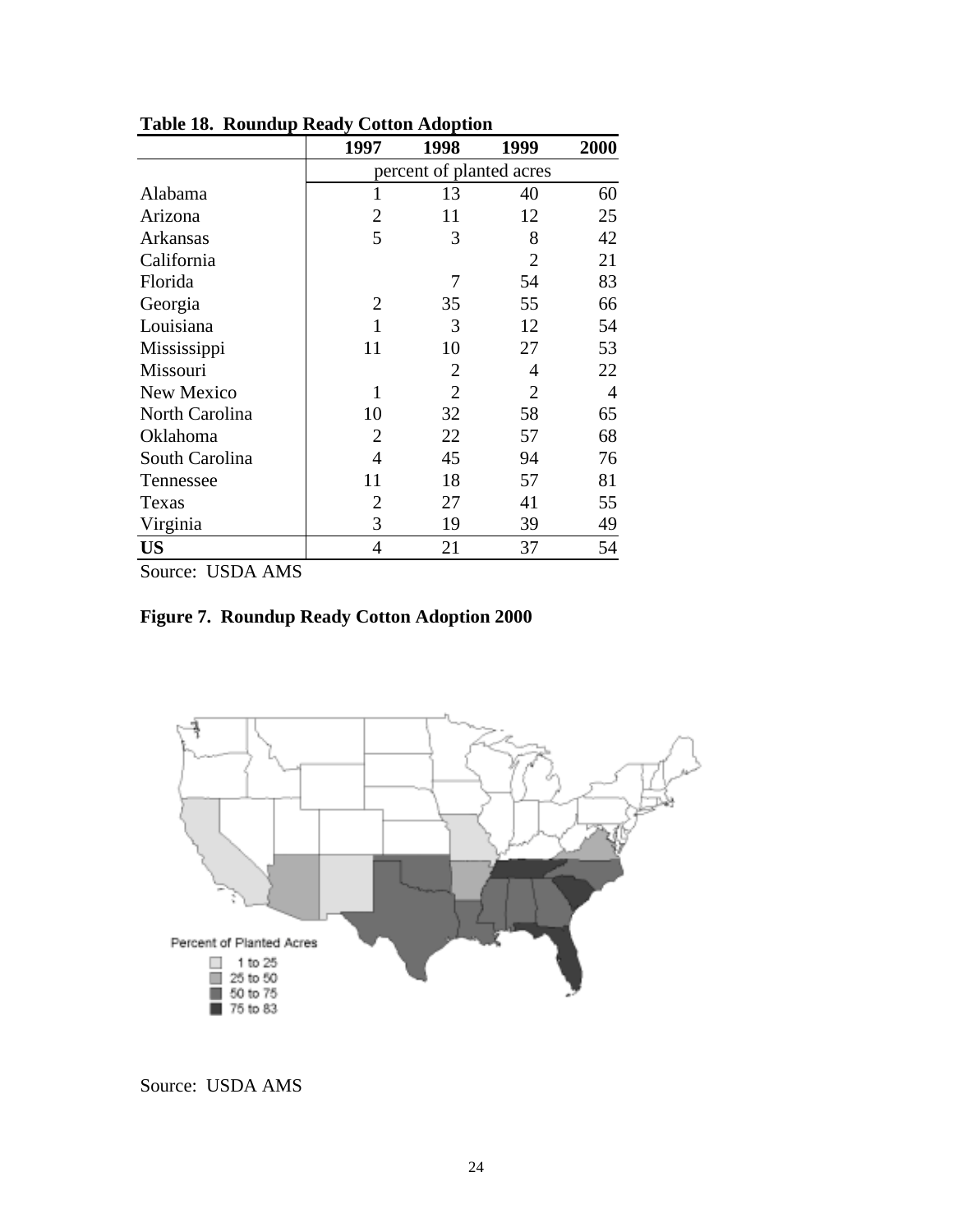Some growers may have realized cost savings by switching to Roundup Ready programs. While conventional programs may cost around \$44 per acre, Roundup Ready programs cost between \$23 and \$47, including an \$8/acre technology fee, depending on the number of applications and whether other soil-applied or post-emergence treatments are made. Staple is relatively expensive, with a program cost of approximately \$57/acre. BXN programs cost approximately the same as a conventional program (Coble). In field trials of conventional programs with and without Staple compared to BXN and Roundup Ready programs, relative yields and net returns varied. Table 19 shows average relative yields compared to a conventional program from trials conducted in six states in 1997 and 1998. Table 20 shows net returns for Tennessee and Louisiana, including technology fees where appropriate, herbicide costs, costs of cultivation and taking into account differences in lint quality. Though these yield and return results are from few years and locations, at this point there appears to be no clear cut advantage of one program over another.

Adoption of BXN and Roundup Ready varieties has caused shifts in pesticide use patterns and reduced herbicide use in cotton production. Use of many of the most commonly used herbicides, such as trifluralin, fluometuron, and MSMA, has declined since 1994. Table 21 shows the extent of use of cotton herbicides by active ingredient in 1994, the year before BXN cotton varieties were introduced, to 1999. Glyphosate use increased from use on 8% of planted acres in 1994 to use on 36% in 1999 (USDA NASS).

Herbicide use in cotton is expected to decline with the adoption of herbicide tolerant varieties. Application rates for conventional programs vary between 5.5 and 9 lbs./acre, compared to 2.75 to 4.5 lbs./acre for Roundup Ready systems and 2.8 to 4.45 lbs./acre for BXN systems (Coble). Indeed, USDA pesticide data shows a declining trend in herbicide use in cotton. USDA data show that average application rates decreased from 1.7 lbs/acre in 1997 to 1.63 lbs/acre in 1999. There has been a general decline in average cotton herbicide application rates since 1994. (See Table 22.) The total amount of herbicide applied to cotton acreage has also declined since 1995. (See Figure 8.) Further, the number of applications made to cotton acreage has declined by 1.8 million applications in 1998 and 1.3 million applications in 1999 compared to 1994. (See Figure 9 and Table 23.)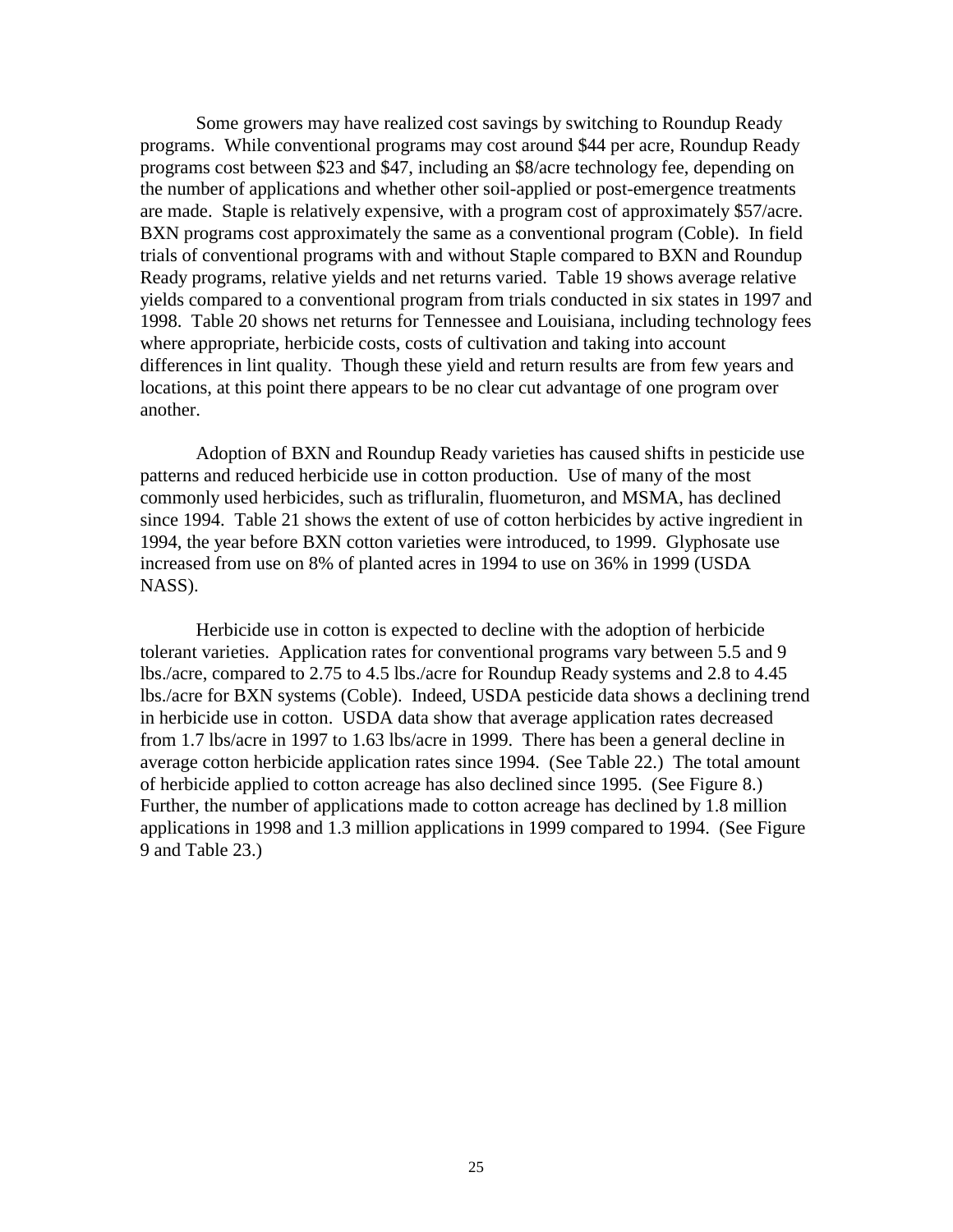| <b>Weed Control Program</b> | <b>Yield Relative to</b><br><b>Conventional</b><br><b>Program</b> |
|-----------------------------|-------------------------------------------------------------------|
| Conventional                | 100%                                                              |
| <b>Staple</b>               | 95%                                                               |
| <b>BXN-Buctril</b>          | 93%                                                               |
| $RR$ -conv.+ $1xRU$         | 101%                                                              |
| RR-Treflan/RU               | 102%                                                              |
| RR-RU/Bladex+MSMA           | 93%                                                               |
| RR-RU as needed             | 96%                                                               |

**Table 19. Average Relative Yields for Conventional, BXN and Roundup Ready Programs for FL, GA, LA, MS, NC, and TN 1997-1998**

Sources: Brecke, Bridges, Hayes, Miller, Snipes, Wilcut

**Tennessee Louisiana** Program Net **Return (\$/acre)** Rank | Net **Return (\$/acre) Rank** Conventional 541 4 522 6 Staple 191 7 559 2 BXN-Buctril 194 6 668 1 RR-conv.+1xRU 636 1 546 4 RR-Treflan/RU | 636 2 | 536 5 RR-RU/ Bladex+MSMA 535 5 556 3 RR-RU as needed 1 569 3 508 7

**Table 20. Comparison of Net Returns for Tennessee and Lousiana 1998 (\$/acre)**

Sources: Hayes, Miller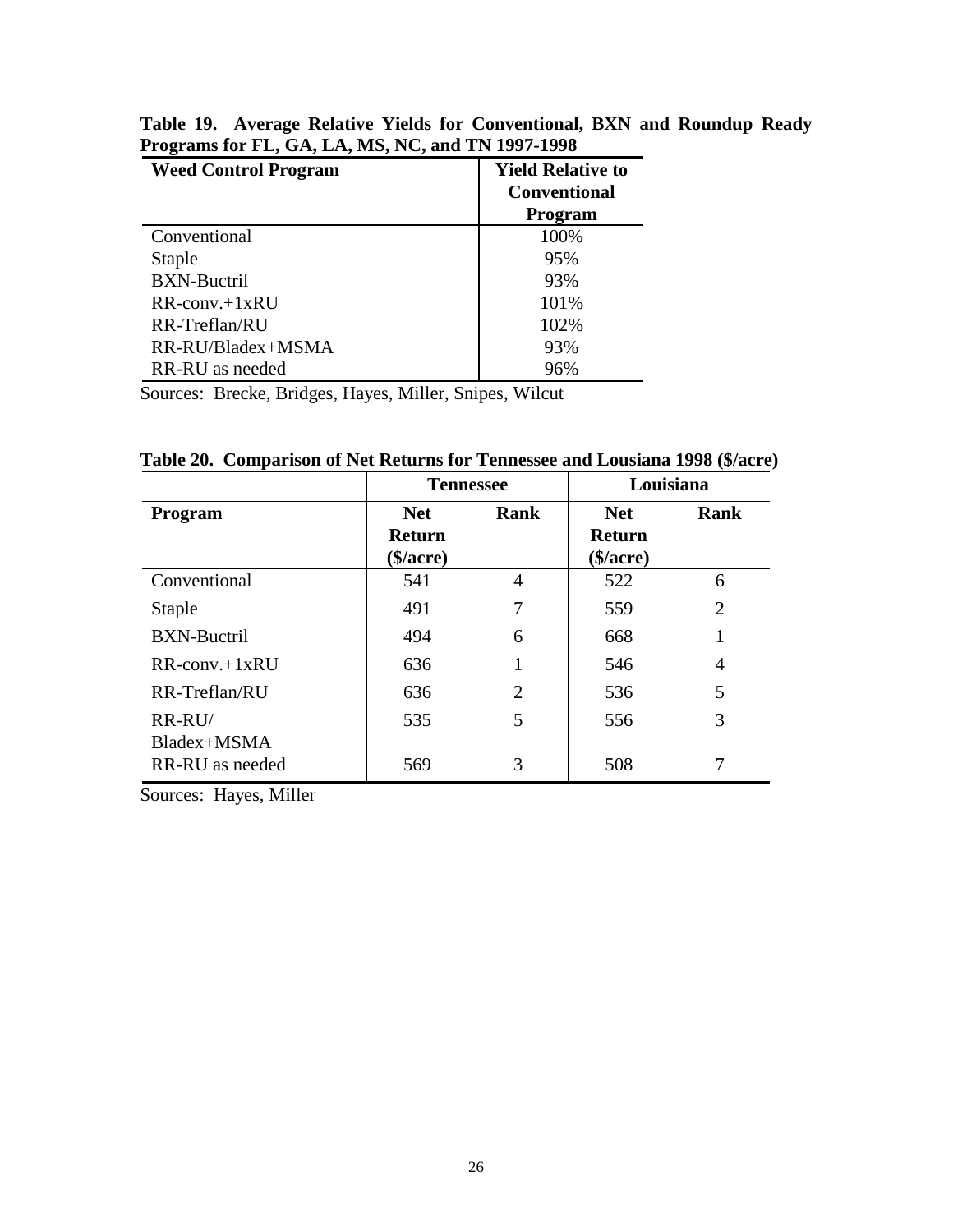|                   | 1994 | 1999                     |
|-------------------|------|--------------------------|
|                   |      | percent of acres treated |
| $2,4-D$           |      | 1                        |
| Bromoxynil        |      | 7                        |
| Clethodim         |      | 2                        |
| Clomazone         | 12   | 3                        |
| Cyanazine         | 18   | 15                       |
| Diuron            | 11   | 24                       |
| <b>DSMA</b>       | 5    | $\overline{2}$           |
| Fluazifop         | 4    | $\mathbf{1}$             |
| Fluometuron       | 30   | 27                       |
| Glyphosate        | 8    | 36                       |
| Lactofen          | 3    |                          |
| Metolachlor       | 4    | 5                        |
| <b>MSMA</b>       | 22   | 18                       |
| Norflurazon       | 13   | 5                        |
| Pendimethalin     | 18   | 24                       |
| Prometryn         | 26   | 14                       |
| Pyrithiobac       |      | 14                       |
| Trifluralin       | 61   | 52                       |
| Course. HEDA MACC |      |                          |

**Table 21. Use of Individual Cotton Herbicide Active Ingredients 1994 and 1999**

Source: USDA NASS

|      | lbs/acre | applications/acre |
|------|----------|-------------------|
| 1994 | 2.02     | 2.96              |
| 1995 | 1.89     | 2.91              |
| 1996 | 1.57     | 2.53              |
| 1997 | 1.7      | 2.84              |
| 1998 | 1.61     | 2.76              |
| 1999 | 1.63     | 2.82              |

**Table 22. Cotton Herbicide Application Rates 1994 to 1999**

Source: USDA NASS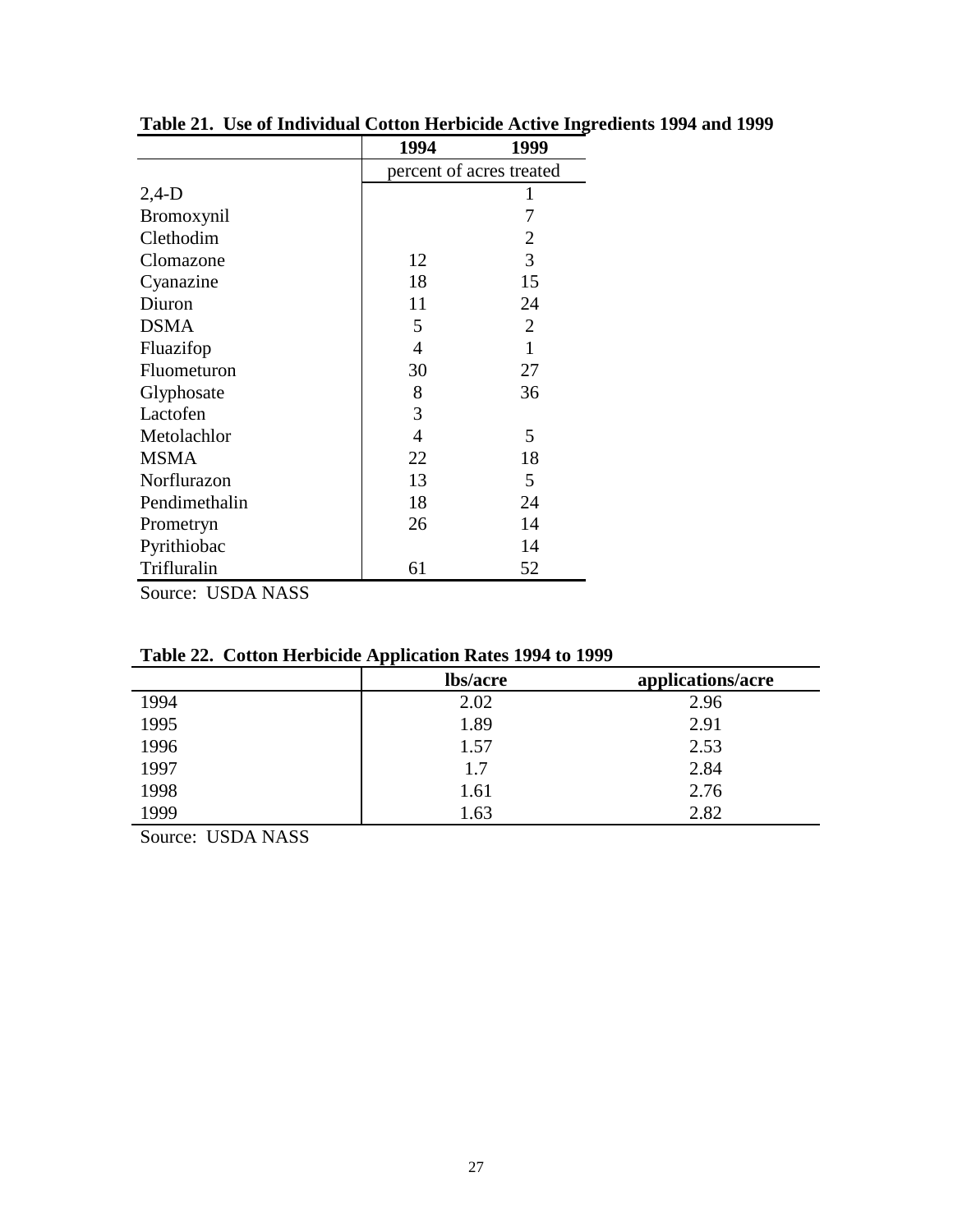

**Figure 8. Herbicide Use in Cotton 1990-99 (AR, AZ, CA, LA, MS, TX)**

Source: USDA NASS





Source: USDA NASS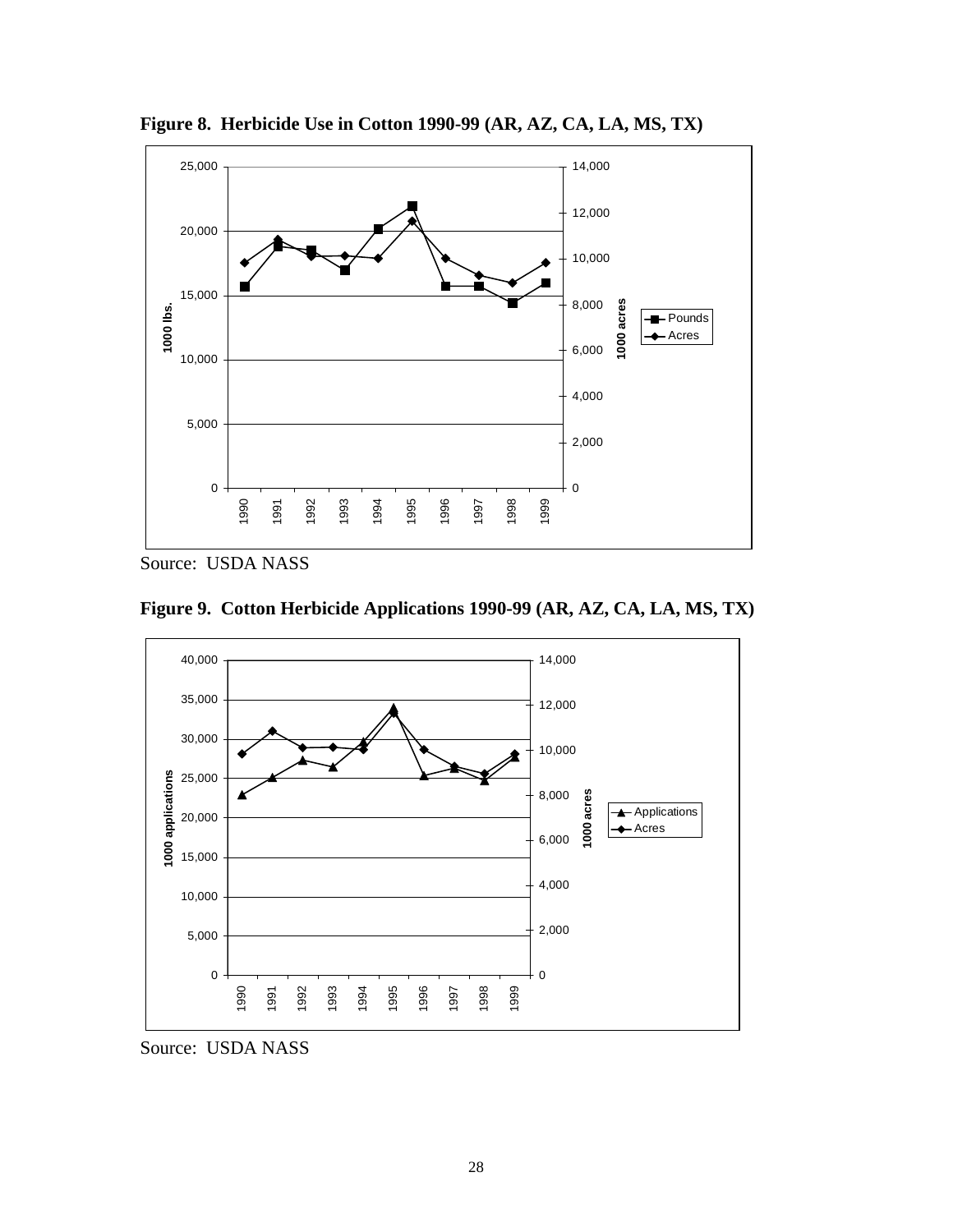|              | 1994 to 1998 | 1994 to 1999 |
|--------------|--------------|--------------|
|              | 1,000        |              |
| Pounds       | 3,643        | 3,825        |
| Applications | 1,775        | 1,316        |

**Table 23. Reductions in Cotton Herbicide Use Since Introduction of Herbicide Tolerant Varieties**

Much of the decline in total pounds of herbicides used in cotton since 1995 is likely due to the adoption of Staple and is probably not attributable to the introduction of herbicide tolerant varieties. Staple is used at a very low average rate, 0.05 lbs/acre, compared to other herbicides that are used at 0.09 lbs/acre to 1.18 lbs/acre (USDA NASS 2000). However, the decline in the number of applications is more likely due to the introduction of herbicide tolerant varieties and the associated use of broad spectrum herbicides, such as Roundup, which reduce the number of herbicides needed for effective weed control. Reductions in cotton herbicide use since the introduction of herbicide tolerant varieties are shown in Table 23. Reductions have been adjusted to account for the decline in acreage in recent years.

The impact of the introduction of genetically modified cotton varieties has been a reduction in the total amount of insecticides used, reductions in the numbers of insecticide and herbicide applications, increased yields and increased returns to farmers. The use of insecticides declined by 2.7 million pounds by 1999, while the number of insecticide applications has declined by over 15 million applications. Herbicide use has also declined, although the decline in the total amount of herbicides applied may not all be attributable to the introduction of herbicide tolerant varieties. The number of herbicide applications has declined by over 1 million applications. Production increased by 260 million lbs per year. Returns have increased \$99 million.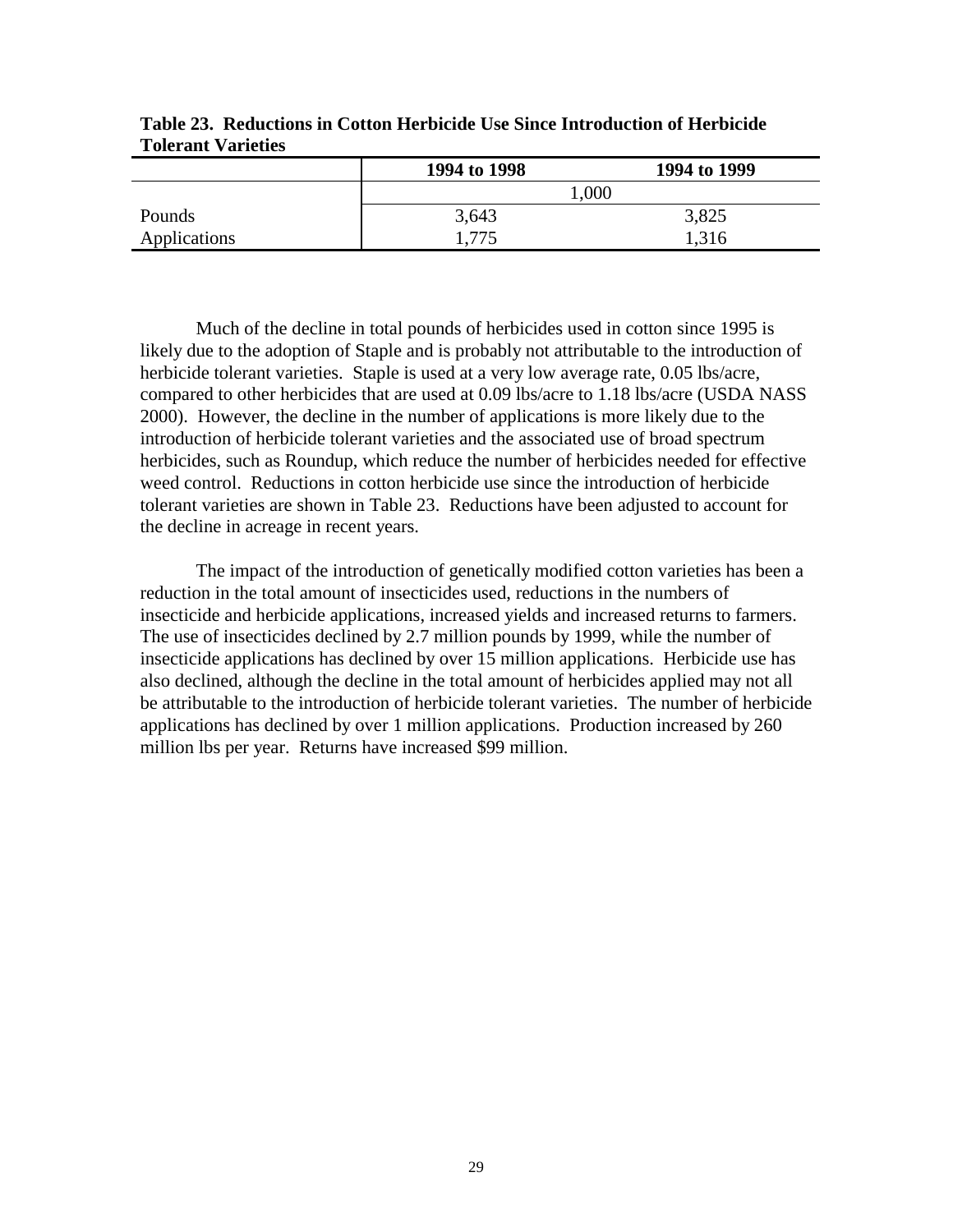#### **Potatoes**

Bt potato varieties were introduced in 1996, and have been adopted on a very limited basis. One percent of the total U.S. potato acreage was planted to Bt potato varieties in 1996. By 2000, adoption was between 2 and 3 %. (See Table 1.) Three types of Bt potatoes are available: NewLeaf Bt potato, introduced in 1996; NewLeafPlus Bt potato with resistance to the potato leafroll virus, introduced in 1999; and NewLeafY Bt potato with resistance to potato virus Y, also introduced in 1999. Adoption figures reflect combined adoption of the three types of Bt potatoes. The low adoption rates are due to a combination of factors. Early adoption of Bt potato varieties, prior to the introduction of stacked varieties, was hindered by the continuing need by potato growers to control other insect pests in addition to the Colorado Potato Beetle, which limited potential insect control cost savings. More recently, rejection by processors in response to McDonald's and other buyers' refusal to buy genetically modified potato products has limited adoption (Kilman). Finally, the introduction of a very effective conventional insecticide just prior to the introduction of Bt potatoes provided growers with an attractive alternative to Bt varieties.

Potatoes are grown on 1.4 million acres in the U.S., producing over 45 billion pounds of potatoes annually (USDA NASS 2000b). Total crop value was \$2.8 billion in 1999 (USDA NASS 2000d). Fifty-three percent of annual U.S. potato production is located in the Pacific Northwest states of Idaho, Washington and Oregon. Other major potato producing states include Wisconsin, Colorado, North Dakota, Minnesota, Maine, California and Michigan (USDA NASS 2000c).

The majority of potatoes are processed into food products or ingredients. Sixty percent of total production is processed, of which 50% is made into frozen french fries, the rest is either dehydrated (19%), made into chips or shoestring potatoes (17%), other frozen products (9%), or other end products. Twenty-six percent of total potato production is grown for table stock. The remaining production is used either for seed (6%), is not marketed due to shrinkage or loss (7%) or is used for livestock feed or household use (USDA NASS 2000b).

Potatoes are annuals produced from certified potato seed pieces taken from the previous year's crop. Potatoes and seed potatoes are produced in the same manner, except that seed potatoes receive more intensive pest management to ensure disease-free planting stock (Schreiber, et al.).

The target insect pest of all Bt potato varieties is the Colorado Potato Beetle (CPB), which is more of a problem in the East than in Northwest production areas. CPB consumes plant foliage, which leads to reduced photosynthesis and consequent yield reductions. The CPB is the major defoliating insect pest of potatoes in the U.S. If uncontrolled, the CPB can completely defoliate all potato plants in a field by mid-season.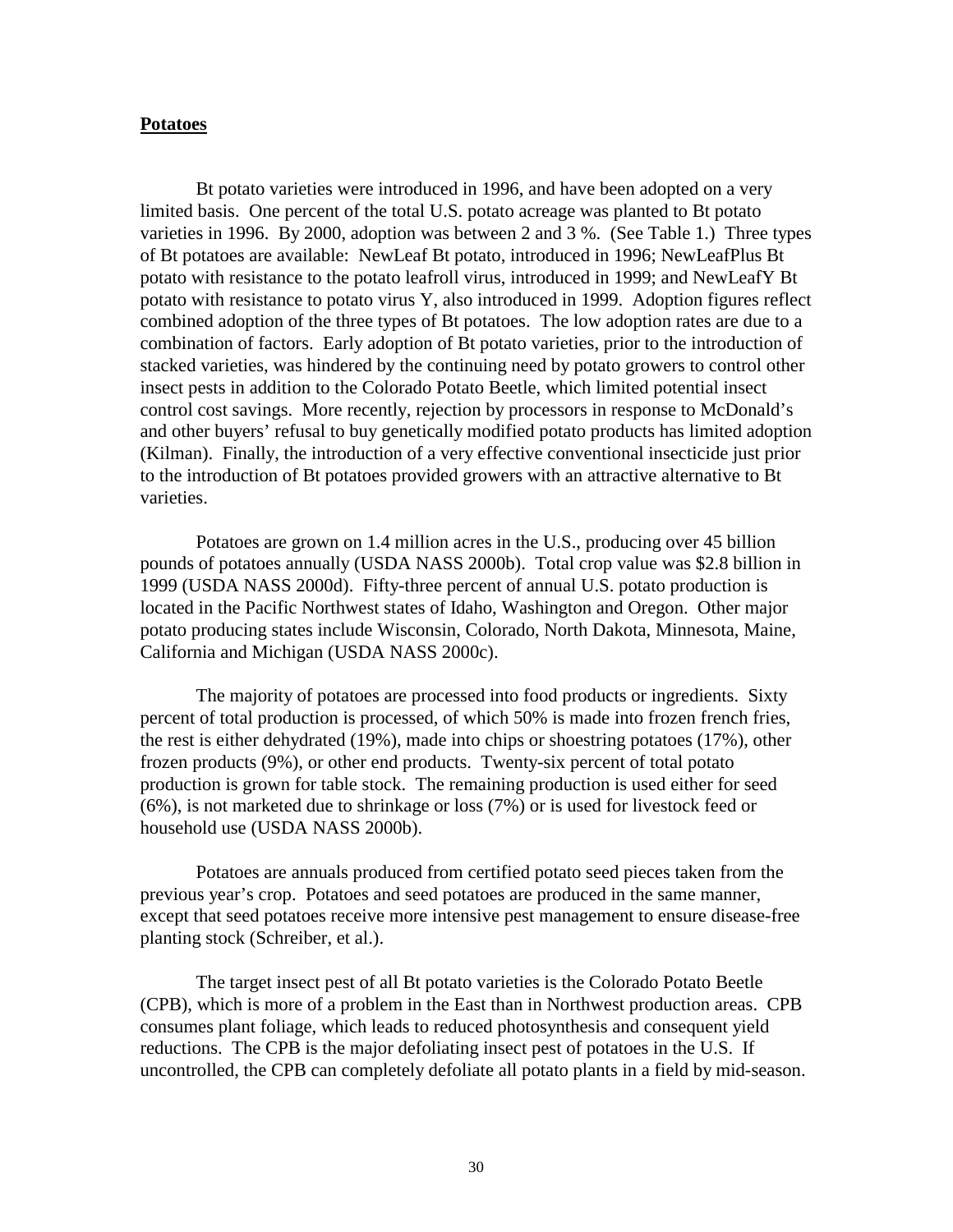Few insects have shown the potential to develop resistance to as broad a range of insecticides as the CPB. Eastern potato growers have found it necessary to change insecticides every few years as the CPB developed resistance to every insecticide used extensively against it (Casagrande). In the face of declining efficacy of conventional insecticide treatments, potato growers had resorted to other methods to control the CPB, such as using propane burners or constructing plastic-lined trenches in the borders around fields. Biological control of the CPB has been pursued using a fungal pathogen toxic to the beetle, but the success of this program was limited because fungicides used to control blights also killed the fungus. The introduction of predatory stink bugs has also been attempted, but difficulty attaining high enough populations of the stink bugs to provide control of the beetle limits the value of this practice (Ferro, et al.).

Aphids are another major insect pest of potatoes. Aphid infestation may reduce potato yields directly through feeding damage to the foliage, but causes more damage indirectly by transmission of viruses. The potato leaf roll virus (PLRV) is transmitted mainly by the green peach aphid and is prevalent in the Pacific Northwest. Aphids spread the virus when feeding, infecting expanding areas around the primary inoculum source as the aphids move from plant to plant. These expanding areas may engulf entire fields within a few weeks if the aphid populations are not controlled. Incidence of PLRV infection routinely approaches 100% in potato crops in the Northwest when insecticides are not used (Thomas, et al.). PLRV infection symptoms include leaf rolling, stunted plants, and discoloration of leaves, that become stiff, dry and leathery. PLRV infections reduce potato plant vigor and result in high yield losses (Hooker). PLRV also infects developing tubers, causing net necrosis, or stem end browning. Symptoms may not be evident at harvest, but may develop during storage. Losses in marketable yield can reach as high as 50-80% (Benttari).

The Russet Burbank potato variety is the dominant variety in the Northwest. The Russet Burbank is susceptible to potato leaf roll virus and the associated tuber net necrosis. The disease can limit production because the discolored tubers are not suitable for processing or table stock. The green peach aphid is the only important vector of the virus in the West and, because of this, is the key insect pest of Russet Burbank potato crops (Bishop, et al.).

Another major aphid-borne virus of potato is potato virus Y (PVY). PVY is transmitted mainly by the green peach aphid and the buckthorn aphid. Unlike PLRV, PVY is also transmittable mechanically by leaf contact and injury, although aphid transmission is the most important means of spread in the field. Diseases caused by PVY are severe mosaic, leaf-drop streak, and potato veinbanding mosaic. Reported losses range from 10 to 80% (Rowe). PVY does not cause price discounts due to damaged tubers as PLRV coes, but is considered one of the most damaging potato viruses in causing yield depression (Hooker). Control of PVY is especially important in the production of certified seed potatoes in Maine and Canada (Owens).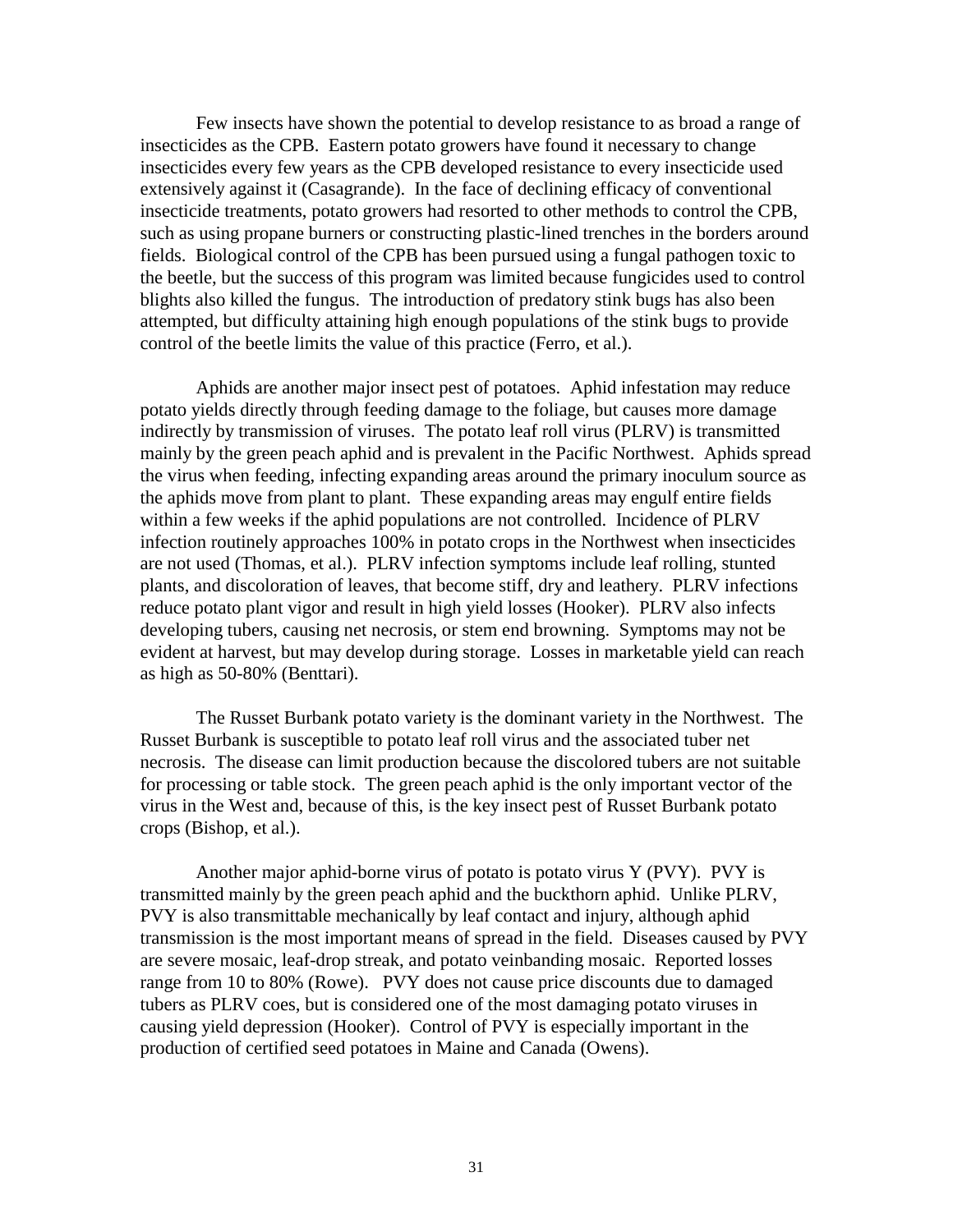A new insecticide, imidacloprid, was commercialized for use in potatoes for the 1995 season and provides highly effective control of the Colorado potato beetle, aphids and other foliar-feeding insects. Imidacloprid is applied in furrow when the potato seed is planted, is taken up through the plant, persists in the plant and controls insects that feed on the plant. Following the introduction of imidacloprid in 1995, Eastern potato growers stopped using all of the cultural methods of beetle control (burners, trenches), except for crop rotation. USDA pesticide use data show use of imidacloprid on 34% of acres in 1999. (See Table 24.) Midwest and Eastern states treat a higher proportion of potato acreage with imidacloprid than in northwest production areas. Ninety-three percent of Michigan potato acreage was treated with imidacloprid in 1999; 90% in Maine; and 81% in Pennsylvania.

The cost of an imidacloprid application at planting is \$60 per acre (Michigan Potato Industry Commission). Imidacloprid has dramatically reduced populations of CPB in Eastern states. The reduction in CPB populations has been estimated to be as high as 99.9% in some locations. Thus, CPB populations throughout the Midwestern and Eastern potato growing regions of the U.S. have declined dramatically (Whalon, et al.). Yield losses due to CPB have become minimal to nonexistent (Michigan Potato Industry Commission).

With the exception of propargite, all insecticides commonly used in the Pacific Northwest are primarily to control CPB and aphids (Pacific Northwest Insect Control Handbook). In eastern production areas, all commonly used insecticides are directed primarily at CPB, except carbaryl, diazinon, dimethoate and methyl parathion (Cornell Cooperative Extension).

NewLeaf potatoes, with the Bt trait alone, were the first genetically engineered potato varieties that were made available to growers, in 1996. NewLeaf varieties only provide control of CPB. The best fit for these varieties would be in the Eastern states, where CPB is the primary insect pest and PLRV is not a concern. Surveyed growers who planted both NewLeaf and conventional Russet Burbank potatoes in 1998 made 1.35 fewer insecticide applications on their NewLeaf fields. In terms of total amount of insecticides used, NewLeaf fields required 0.48 lbs/acre less insecticide active ingredient. Eastern growers had the greatest reduction in the number of insecticide applications, from 3.12 to 1.77. Table 25 shows the results of a grower survey conducted by Monsanto comparing insecticide use on NewLeaf and conventional potatoes.

In the Pacific Northwest, growers who adopted the technology were those with a history of light infestation of pests other than CPB. The New Leaf potato technology fee was about \$30 per acre in 1998. Avoiding an at-plant insecticide application cost of \$60 per acre represented a saving of \$30 per acre. If only one foliar application was needed during the year for aphids at a cost of \$20 per acre, the grower could save \$10 per acre. Some of the growers planting New Leaf were interested in supporting and trying the technology while others selected the New Leaf varieties for agronomic considerations.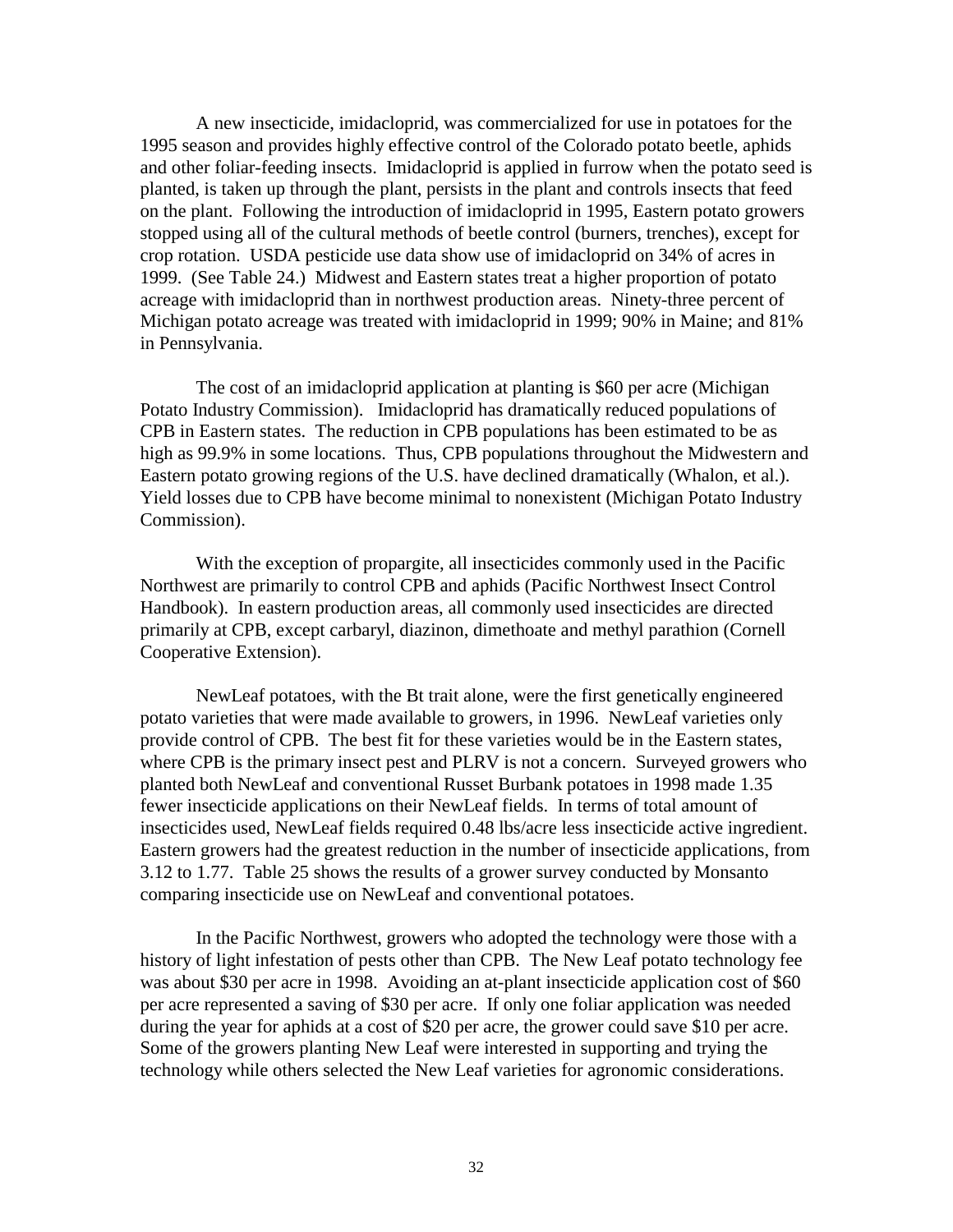Most growers did not change their insect control practices and still used the at-planting systemic insecticide.

The introduction of NewLeafPlus and NewLeafY potato varieties, with built-in virus protection in addition to protection against CPB, had the potential to provide growers with greater benefits in terms of reducing the need for insecticide treatments. NewLeafPlus and NewLeafY do not control the aphids that vector PLRV and PVY, but are protected from these viruses that the aphids transmit. NewLeafPlus varieties are most valuable for growers in the Pacific Northwest, where PLRV is prevalent and destructive. In field trials conducted by NatureMark in 1998 and 1999, fewer insecticide applications were made to NewLeafPlus fields than to conventional Russet Burbank fields. Table 26 shows the average number of insecticide applications made to NewLeafPlus fields compared to conventional fields. NewLeafPlus potatoes are also expected to reduce losses due to net necrosis. In total, growers could save considerably in reduced losses due to net necrosis and in reduced insecticide costs. Including the \$46 per acre technology fee for NewLeafPlus varieties, field trial results indicate an average savings of \$85 per acre in 1998 and \$134 per acre in 1999. (See Table 27.)

NewLeafY potato varieties are expected to provide benefits both in the production of certified seed potatoes as well as for commercial growers. Potatoes grown for seed are certified by state agencies against viral infection. The availability of NewLeafY potatoes eliminates the need for pest control targeted at the PVY, and allows growers to produce seed free of PVY.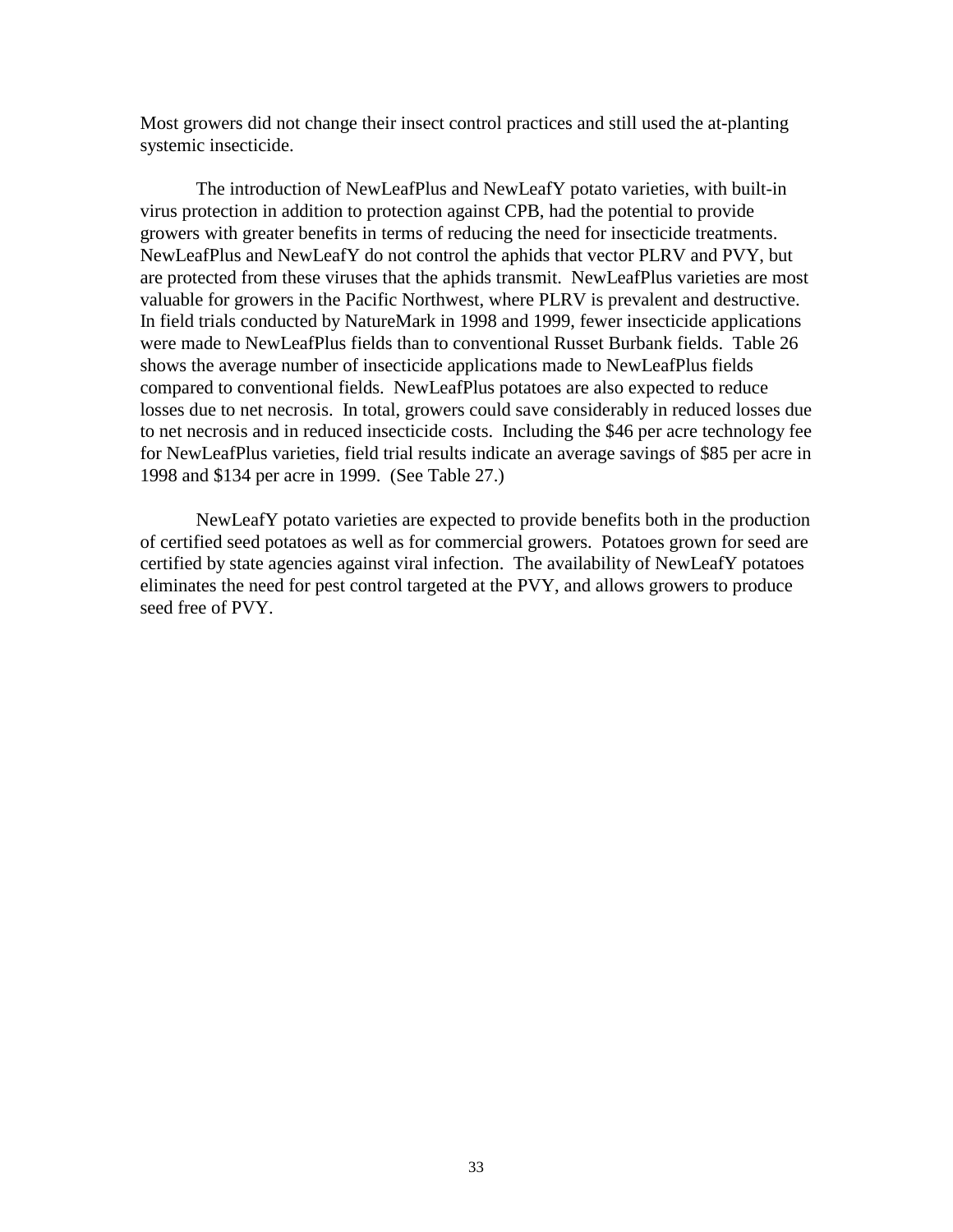|                    | <b>Percent of</b>    | <b>Total Applied</b> |
|--------------------|----------------------|----------------------|
|                    | <b>Acres Treated</b> | $(1,000$ lbs)        |
| Aldicarb           | 5                    | 141                  |
| Azinphos-methyl    | 7                    | 38                   |
| Carbaryl           | 3                    | 30                   |
| Carbofuran         | 10                   | 204                  |
| Cyfluthrin         | 3                    | **                   |
| Diazinon           | $\overline{2}$       | 31                   |
| Dimethoate         | 13                   | 100                  |
| Disulfoton         | 1                    | 19                   |
| Ethoprop           | 8                    | 331                  |
| Endosulfan         | 16                   | 221                  |
| Esfenvalerate      | 16                   | 9                    |
| Fonofos            | 1                    | 30                   |
| Imidacloprid       | 34                   | 55                   |
| Malathion          | $\ast$               | $\overline{2}$       |
| Methamidophos      | 29                   | 520                  |
| Methyl parathion   | 1                    | 12                   |
| Oxamyl             | $\overline{2}$       | 13                   |
| Permethrin         | 8                    | 15                   |
| Phorate            | 23                   | 691                  |
| Phosmet            | 4                    | 32                   |
| Piperonyl butoxide | $\overline{2}$       | 22                   |
| Propargite         | $\overline{4}$       | 76                   |
| Spinosad           | 3                    | 2                    |
| <b>Total</b>       | 93                   | 2,596                |

**Table 24. Insecticide Use in U.S. Fall Potato Production 1999**

\*less than 1% of acres treated \*\* less than 1,000 lbs. applied Source: USDA NASS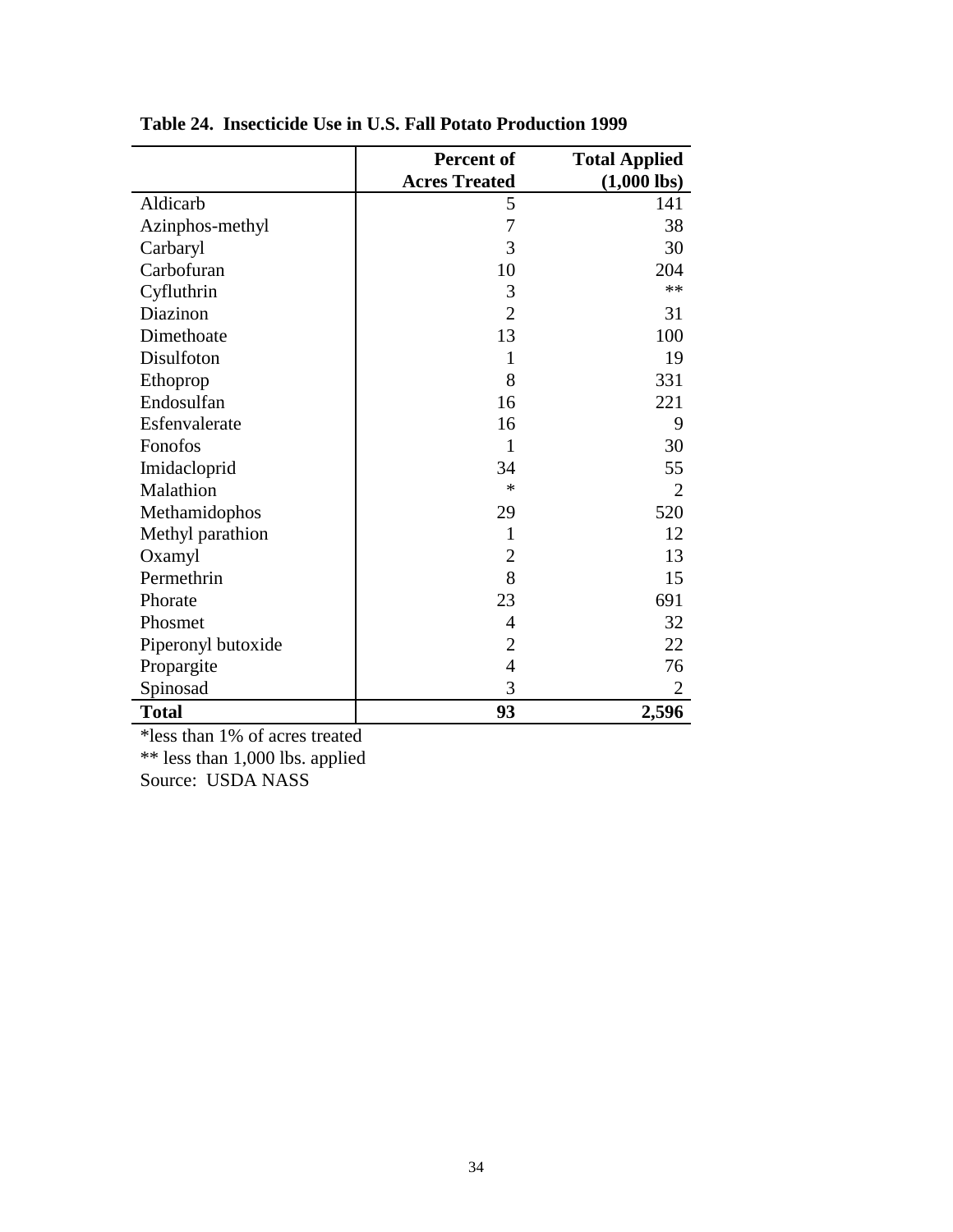|                |                | <b>Russet Burbank</b> |             | <b>NewLeaf</b>      |                    | <b>Difference</b>   |                    |
|----------------|----------------|-----------------------|-------------|---------------------|--------------------|---------------------|--------------------|
| <b>Region</b>  | # of Farms     | # of                  | Insecticide | # of                | <b>Insecticide</b> | # of                | <b>Insecticide</b> |
|                | <b>Sampled</b> | <b>Insecticide</b>    | Use         | Insecticide         | Use                | <b>Insecticide</b>  | <b>Use</b>         |
|                |                | <b>Applications</b>   | (lbs/acre)  | <b>Applications</b> | (lbs/acre)         | <b>Applications</b> | (lbs/acre)         |
| East           | っ              | 3.33                  | 1.89        | 1.67                | 1.29               | 1.66                | 0.6                |
| Midwest        | 15             | 3.85                  | 1.60        | 2.58                | 1.73               | 1.27                | $-0.13$            |
| Idaho          | 14             | 1.56                  | 3.25        | 0.53                | 1.69               | 1.03                | 1.56               |
| Columbia Basin |                | 4.00                  | 6.16        | 3.25                | 4.53               | 0.75                | 1.63               |
| Average        | 35             | 3.12                  | 2.43        | 1.77                | 1.95               | 1.35                | 0.48               |

**Table 25. Insecticide Use in NewLeaf and Conventional Potatoes 1998**

Note: Survey results from 35 farms representing all potato production regions.

Source: Owens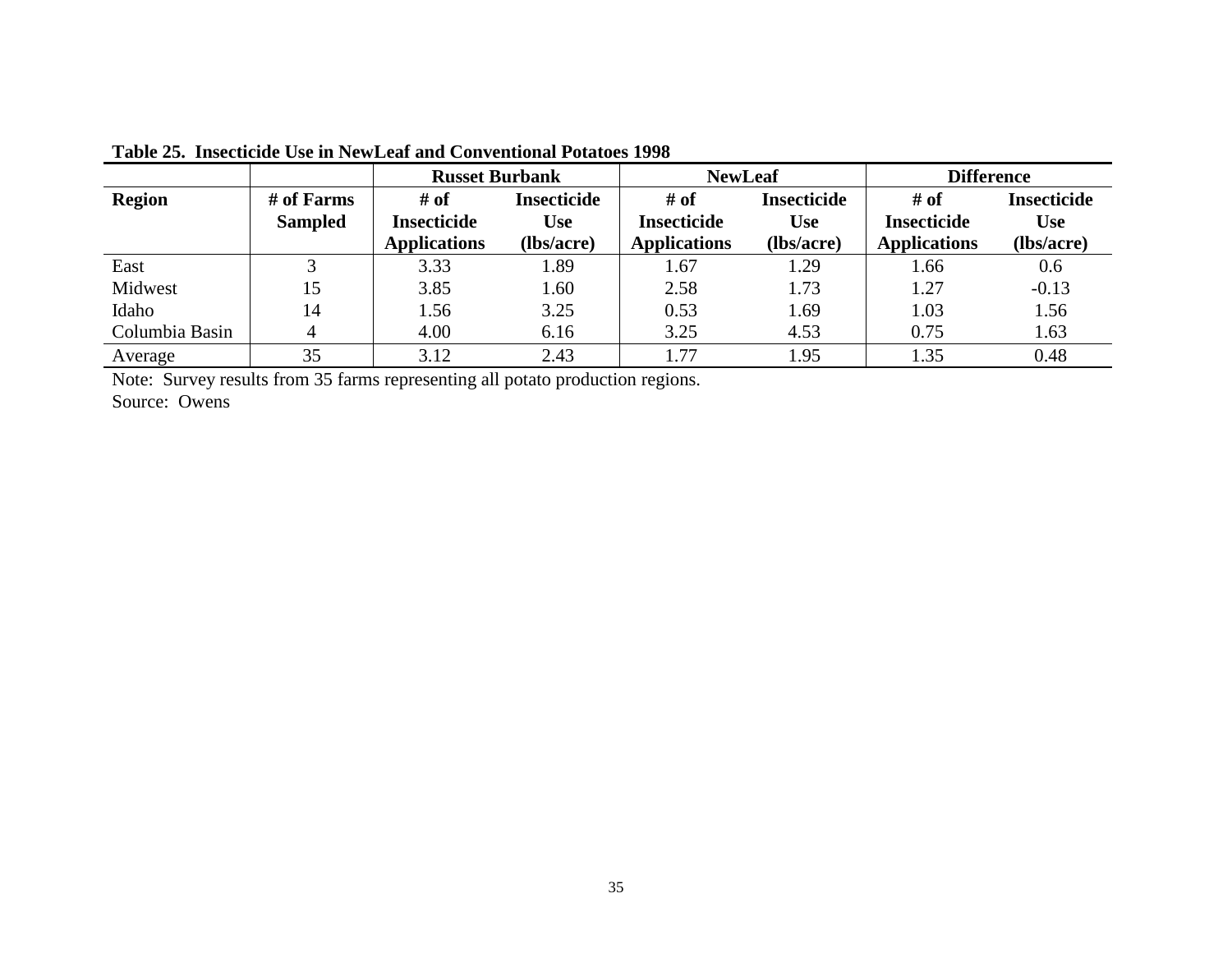| Table 26. Average Number of Insecticide Treatments for Conventional and |  |
|-------------------------------------------------------------------------|--|
| <b>NewLeafPlus Potatoes</b>                                             |  |

|                       | 1998 | 1999 |
|-----------------------|------|------|
| <b>Russet Burbank</b> |      |      |
| <b>NewLeafPlus</b>    |      |      |

Note: Results from field trials conducted in 8 locations in 1998 and 6 locations in 1999. Source: Owens

# **Table 27. Average Costs from Net Necrosis and Insecticides for Conventional and NewLeafPlus Potatoes**

|                       |                                                                  | 1998 | 1999                                       |                               |  |
|-----------------------|------------------------------------------------------------------|------|--------------------------------------------|-------------------------------|--|
|                       | <b>NewLeaf</b><br><b>Russet</b><br><b>Burbank</b><br><b>Plus</b> |      | <b>Russet</b><br><b>Burbank</b>            | <b>NewLeaf</b><br><b>Plus</b> |  |
|                       | $\frac{\sqrt{2}}{2}$                                             |      | $\frac{\text{a}}{\text{a} \cdot \text{b}}$ |                               |  |
| <b>Net Necrosis</b>   | 44                                                               |      | 122                                        |                               |  |
| <b>Insect Control</b> | 114                                                              | 68   | 98                                         | 85                            |  |
| <b>Total</b>          | 157                                                              | 72   | 220                                        | 86                            |  |

Note: Insect control costs include all insecticides and for NewLeafPlus, a \$46 per acre technology fee. Results from field trials conducted in 8 locations in 1998 and 6 locations in 1999.

Source: Owens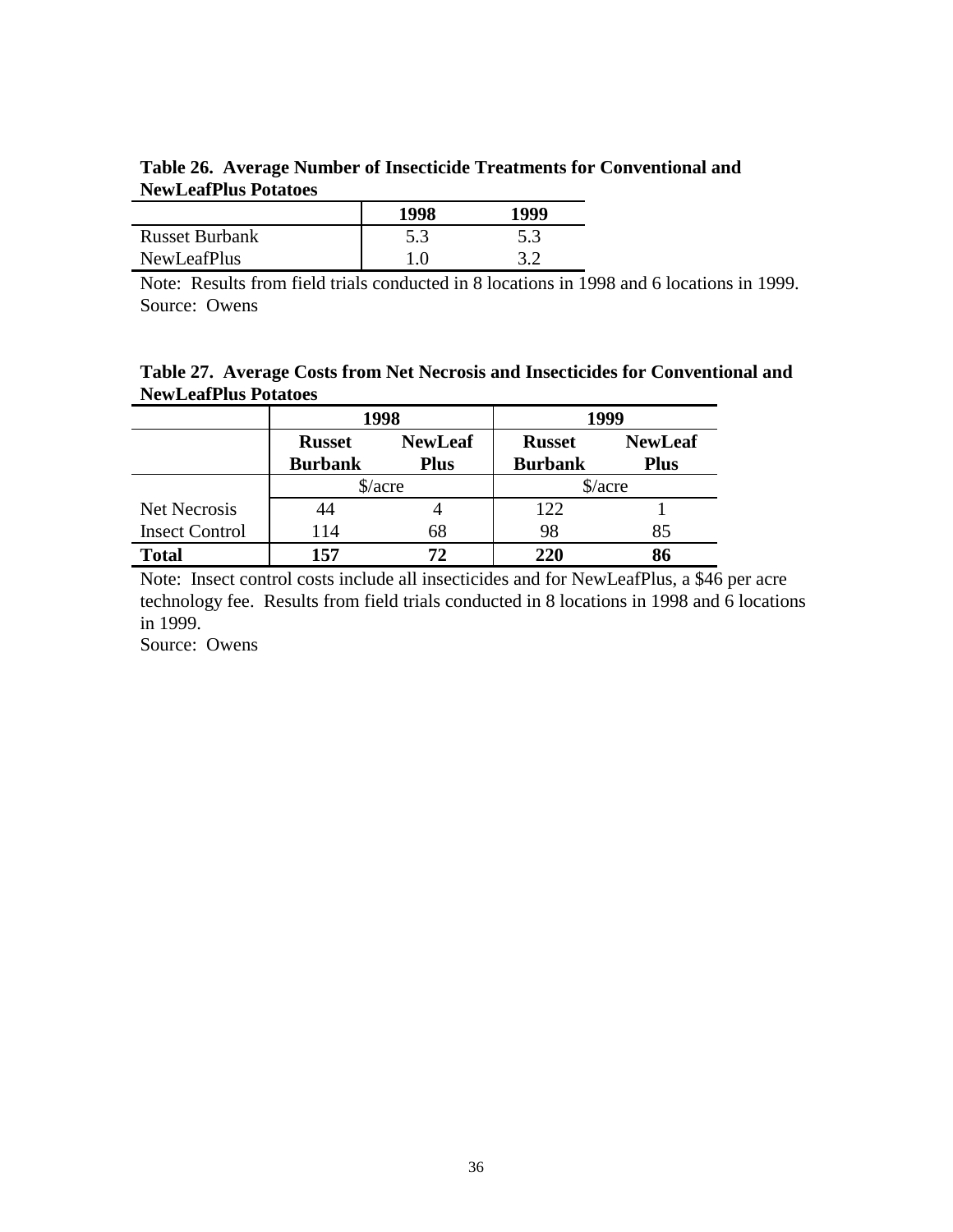### **Soybeans**

Roundup Ready soybean varieties were introduced for planting by U.S. farmers in 1996, allowing treatment of a growing soybean crop with glyphosate (Roundup). Roundup Ready soybeans have been widely adopted by U.S. growers. Figure 10 shows adoption rates since 1996 in the U.S. By 2000, growers planted 54% of U.S. soybean acreage to glyphosate tolerant soybeans (USDA NASS 2000a).



**Figure 10. Glyphosate Tolerant Soybean Adoption**

Sources: Marshall, USDA NASS 2000a

Soybean is the second largest crop in the U.S. after corn, planted on 74.5 million acres in 2000 (USDA NASS 2000a). Acreage planted to soybean has expanded in recent years due to several factors. Improved yields through variety improvements, adoption of moisture-saving no-till practices, strong soybean prices relative to other crops, and elimination of acreage reduction programs are all factors that have contributed to expanded plantings. Total soybean crop value in 1999 was \$13 billion (USDA ERS 1999).

Soybean acreage is centered in the Midwestern states, though 30 states have significant acreage planted to soybeans each year. Illinois and Iowa each plant over 10 million acres of soybeans. Other major soybean states include Minnesota, Indiana, Missouri and Ohio (USDA NASS 2000a).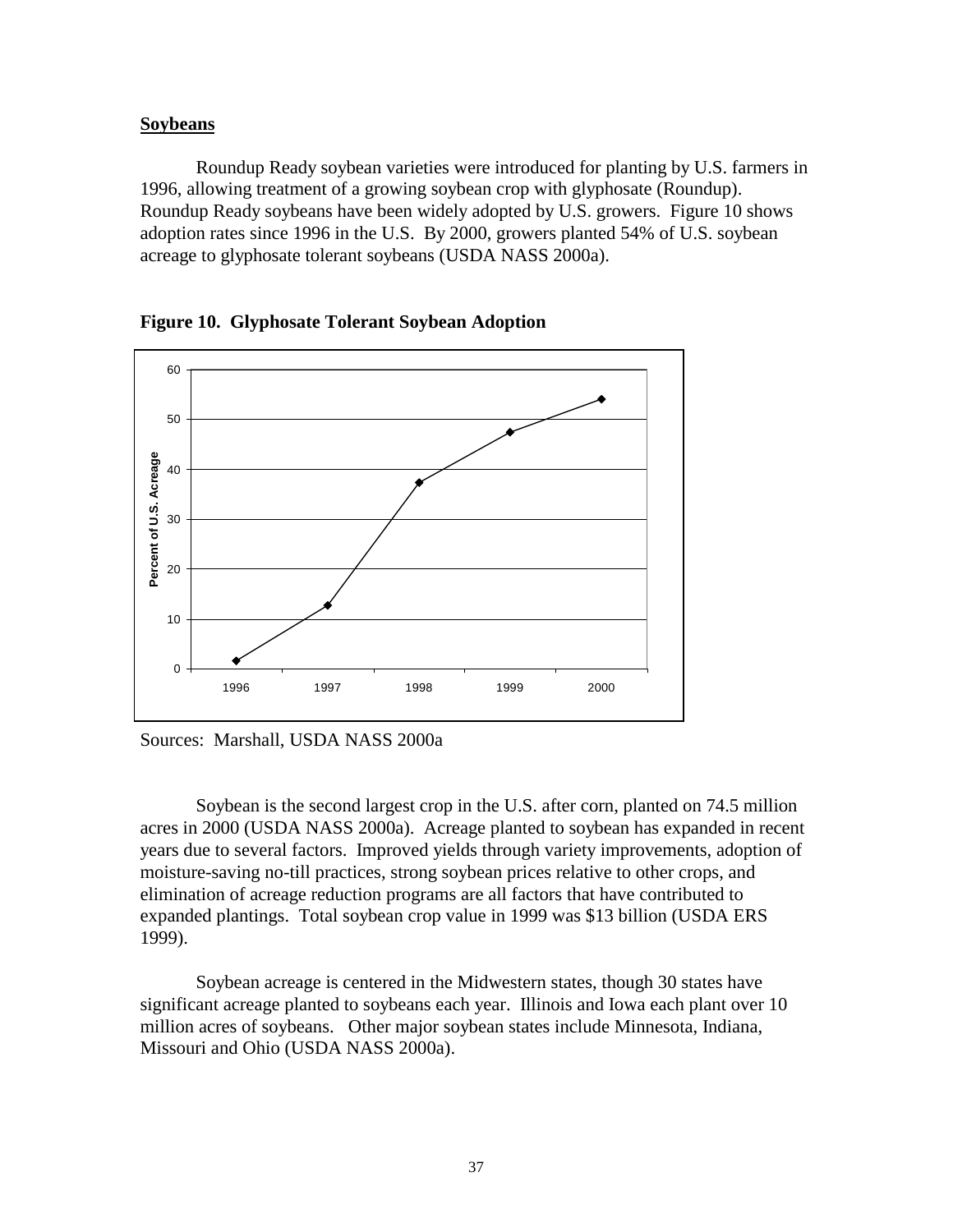The U.S. is the largest producer of soybeans in the world, growing nearly half of the total world soybean crop. Other major producing countries include Brazil, China and Argentina. The U.S. exports approximately one-third of its soybean production, primarily to Asia and Europe, which together account for over 70% of total exports. Competition in export markets comes from Brazil and Argentina, as China is a net importer of soybeans (USDA NASS 2000b).

The primary reason growers have adopted Roundup Ready weed control programs is the simplicity of a weed control program that relies on one herbicide to control a broad spectrum of weeds without crop injury or crop rotation restrictions. Before the introduction of Roundup Ready soybean varieties, growers would choose between many herbicides, often applying three or more active ingredients, some of which would cause damage to the growing soybean plants, or cause harm to corn crops that commonly follow soybeans (Gianessi, et al. 2000).

Roundup is a highly effective, broad spectrum herbicide that controls both broadleaf and grass weeds. Each year, state extension services release weed control guides for field crops including soybeans. The guides provide information on the efficacy of available herbicide treatments on specific weed species, as well as ratings of crop safety. In the Michigan State University weed control guide, in which 182 treatments are rated on 24 different weed species, Roundup, used over Roundup Ready soybeans received 23 good or excellent ratings. In addition, the Roundup treatment is rated with a minimal risk of crop injury. The next best available treatment with similar crop safety received only 16 good or excellent ratings (Kells, et al.).

Growers also have more flexibility in timing herbicide treatments with the Roundup Ready system. Maximum weed heights at which Roundup is effective on most weed species are higher than other available herbicides. This allows growers to treat later if needed and still get effective weed control. Further, some commonly used soybean herbicides may cause injury to rotation crops. Because of this potential for injury to crops following soybeans, rotation restrictions are specified on the labels of these herbicides. For instance, sugarbeets may not be planted for 40 months after a field is treated with imazethapyr, a commonly used soybean herbicide.

Potential impacts of adopting Roundup Ready weed control programs include changes in costs, yields and pesticide use. Roundup Ready programs were introduced to be price competitive with existing conventional programs. The introduction of competitively priced Roundup Ready programs resulted in manufacturers of other products dropping their prices, in some cases by 40%. This resulted in an estimated \$216 million cost savings for soybean growers in 1999 compared to 1995, the year before Roundup Ready varieties were introduced, including the technology fee paid by growers who planted Roundup Ready varieties. Table 28 shows estimated soybean weed control program costs for 1995, 1998 and 1999.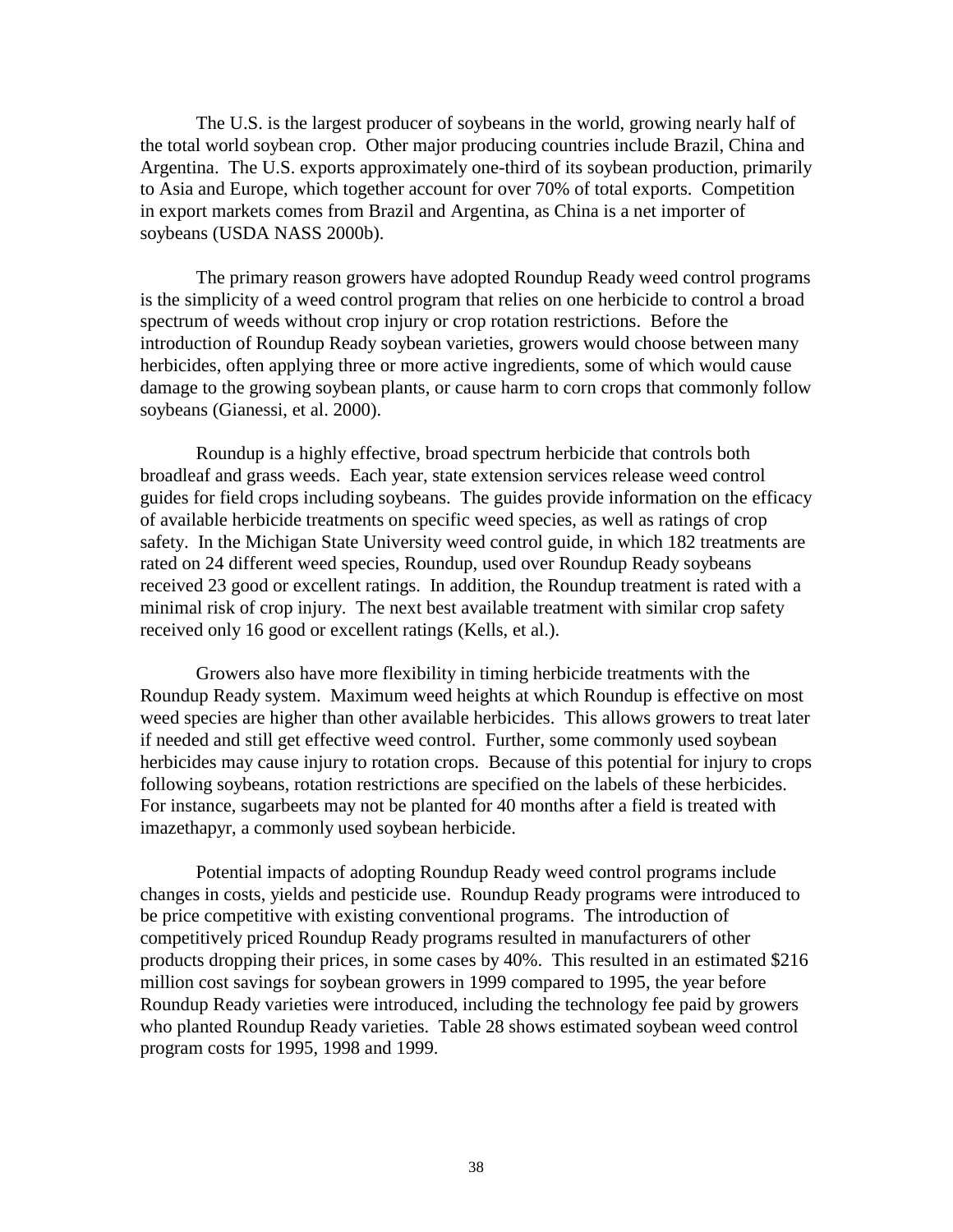|                        | 1995    | 1998     | 1999    |
|------------------------|---------|----------|---------|
|                        |         | millions |         |
| Herbicide Expenditures | \$1,865 | \$1,482  | \$1,441 |
| <b>Technology Fee</b>  | \$0     | \$160    | \$208   |
| Net Weed Control Costs | \$1,865 | \$1,642  | \$1,649 |

#### **Table 28. Soybean Weed Control Costs**

Note: Calculated assuming herbicide expenditures in 13 states represent 80% of U.S. total.

Herbicide use in soybeans has been affected dramatically by the introduction of Roundup Ready soybean varieties. The mix of herbicides being used in soybeans has changed. As one would expect, the use of glyphosate has increased, from being used on 20% of acreage in 1995 as a burndown or spot treatment, to being used on 62% of acres in 1999. The use of other herbicides has decreased. Imazethapyr, the most widely used soybean herbicide in 1995, was used on 44% of soybean acres in 1995, compared to 16% in 1999. Table 29 shows use estimates of individual soybean herbicides in 1995 and 1999.

USDA pesticide use estimates show an increase in the total amount of herbicides used in soybean production, which is at least partially due to increased acreage. (See Figure 11.) Herbicide application rates are the same in 1999 as in 1995. Table 30 shows applications rates for 8 states since 1990. Growers have reduced the number of herbicide applications. Comparing 1995, the year before Roundup Ready varieties were introduced, and 1999, the last year for which data are available, the number of herbicide applications decreased by 19 million, or 12%. These changes in herbicide use occurred even though the total number of soybean acres increased by 18% between 1995 and 1999. The decrease in herbicide applications demonstrates growers using fewer active ingredients and making fewer trips over the field, which translates into ease of management.

The benefits of the introduction of Roundup Ready soybeans include a cost savings of \$216 million in annual weed control costs and 19 million fewer soybean herbicide applications per year.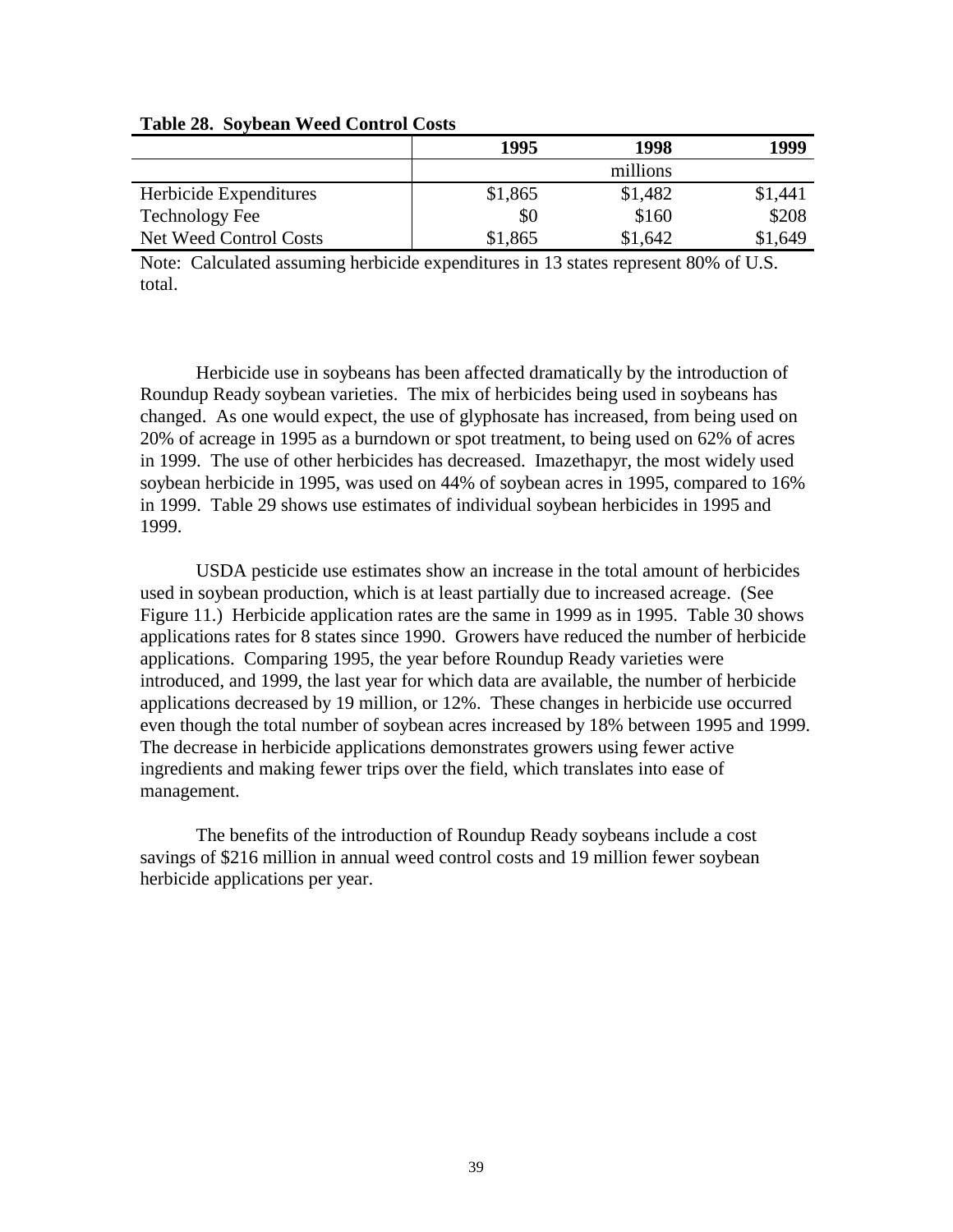| <b>Active Ingredient</b> | 1995                     | 1999           |
|--------------------------|--------------------------|----------------|
|                          | percent of acres treated |                |
| $2,4-D$                  | 10                       | 5              |
| $2,4-D,B$                | $\mathbf{1}$             | $\ast$         |
| Acifluorfen              | 12                       | 3              |
| Alachlor                 | $\overline{4}$           | $\overline{2}$ |
| Bentazon                 | 12                       | $\overline{4}$ |
| Chlorimuron              | 16                       | 12             |
| Clethodim                | 5                        | 5              |
| Clomazone                | $\overline{4}$           | $\mathbf{1}$   |
| Cloransulam              |                          | 5              |
| Dimethenamid             | $\mathbf{1}$             | $\ast$         |
| Ethalfluralin            | $\mathbf{1}$             | $\ast$         |
| Fenoxaprop               | 6                        | 4              |
| Fluazifop                | 10                       | $\overline{4}$ |
| Flumetsulam              | $\mathbf{2}$             | $\overline{2}$ |
| Fomesafen                | $\overline{4}$           | $\overline{4}$ |
| Glyphosate               | 20                       | 62             |
| Imazamox                 |                          | 3              |
| Imazaquin                | 15                       | 5              |
| Imazethapyr              | 44                       | 16             |
| Lactofen                 | 5                        | $\overline{2}$ |
| Linuron                  | $\overline{2}$           | $\ast$         |
| Metolachlor              | $\overline{7}$           | $\overline{4}$ |
| Metribuzin               | 11                       | 5              |
| Paraquat                 | $\overline{2}$           | $\mathbf{1}$   |
| Pendimethlin             | 26                       | 14             |
| Quizalofop               | 6                        | $\mathbf{1}$   |
| Sethoxydim               | 7                        | 3              |
| Sulfentrazone            |                          | $\overline{4}$ |
| Thifensulfuron           | 12                       | 5              |
| Trifluralin              | 20                       | 14             |

**Table 29. Soybean Herbicide Use 1995 and 1999**

Source: USDA NASS

 $\hspace{0.1mm}^*$  less than 1%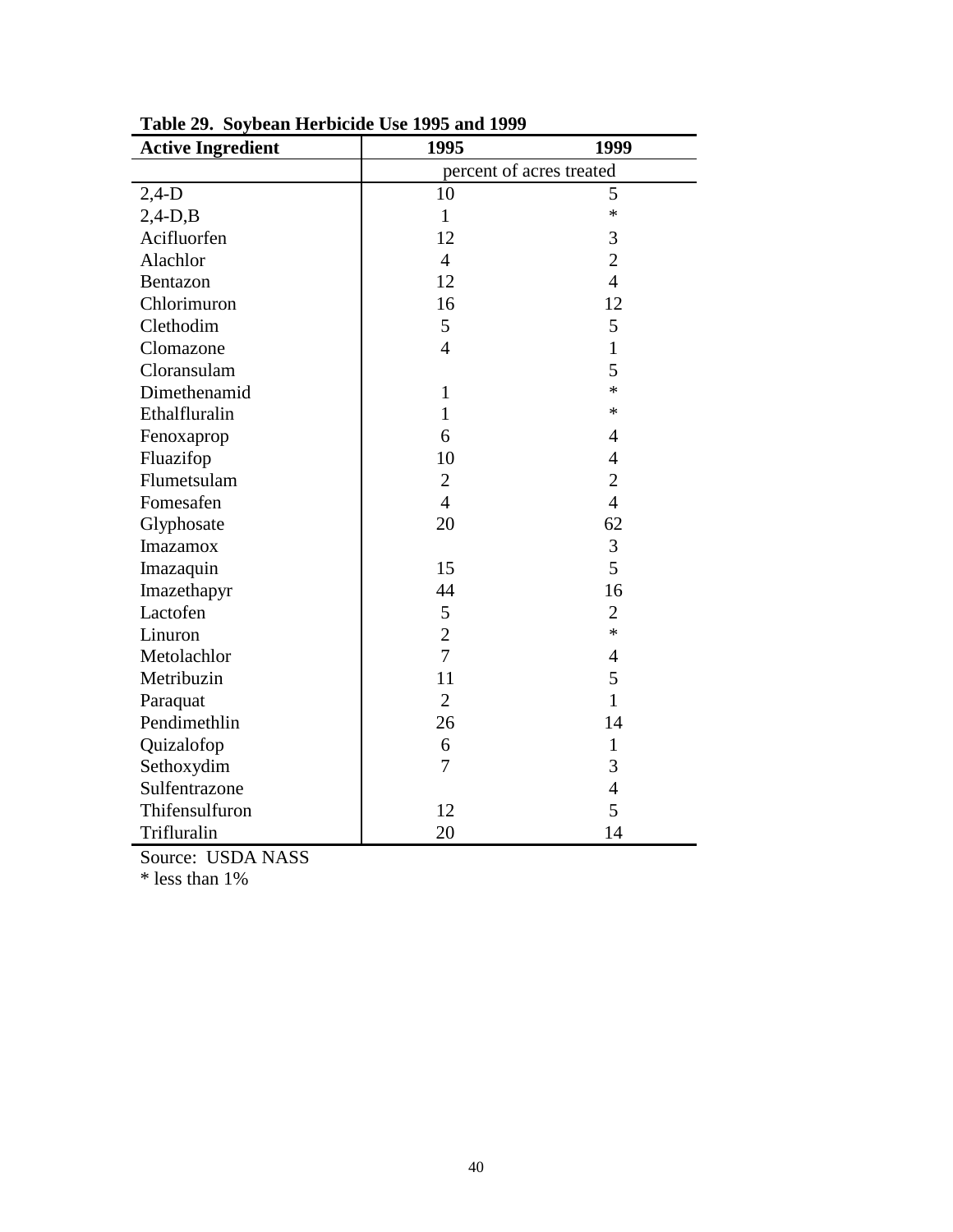

**Figure 11. Herbicide Use in Soybeans (AR, IA, IL, IN, MN, MO, NE, OH)**

Source: USDA NASS 1991-2000

| Table 30. Soybean Herbicide Application Rates (AR, IA, IL, IN, MN, MO, NE, OH) |  |  |  |
|--------------------------------------------------------------------------------|--|--|--|
|                                                                                |  |  |  |

| (lbs/acre)   |  |
|--------------|--|
| 1990<br>1.26 |  |
| 1991<br>1.23 |  |
| 1992<br>1.11 |  |
| 1993<br>1.06 |  |
| 1994<br>1.11 |  |
| 1995<br>1.00 |  |
| 1996<br>1.05 |  |
| 1997<br>1.18 |  |
| 1998<br>1.06 |  |
| 1999<br>1.00 |  |

Source: USDA NASS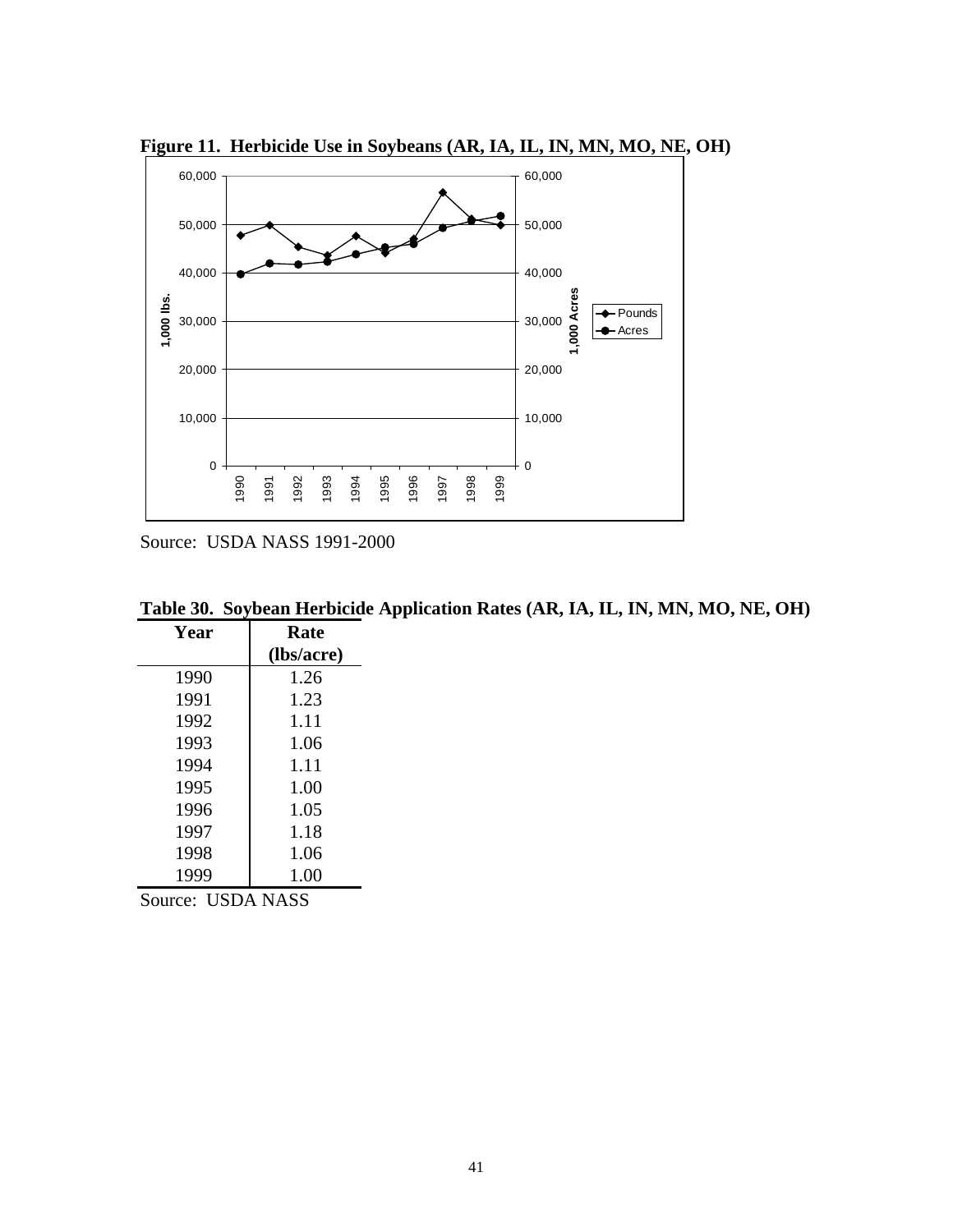### **Summary**

The reasons U.S. growers are adopting genetically modified crops vary. The fact that new genetically modified varieties are capturing a large portion of the very competitive pesticide markets for major crops indicates that the new technology is delivering benefits to growers.

Bt corn varieties have provided control of a destructive insect pest that was mostly uncontrolled previously, which has resulted in increased yields. Cotton growers have adopted varieties that are insect and/or herbicide tolerant, which has allowed reduced pesticide use, increased yields and increased grower returns. Potato growers have not yet widely adopted Bt varieties. Soybean growers have adopted Roundup Ready soybeans largely due to the simplicity and efficacy of weed control provided by the program. The result has been soybean herbicide cost savings and a significant reduction in the number of soybean herbicide treatments.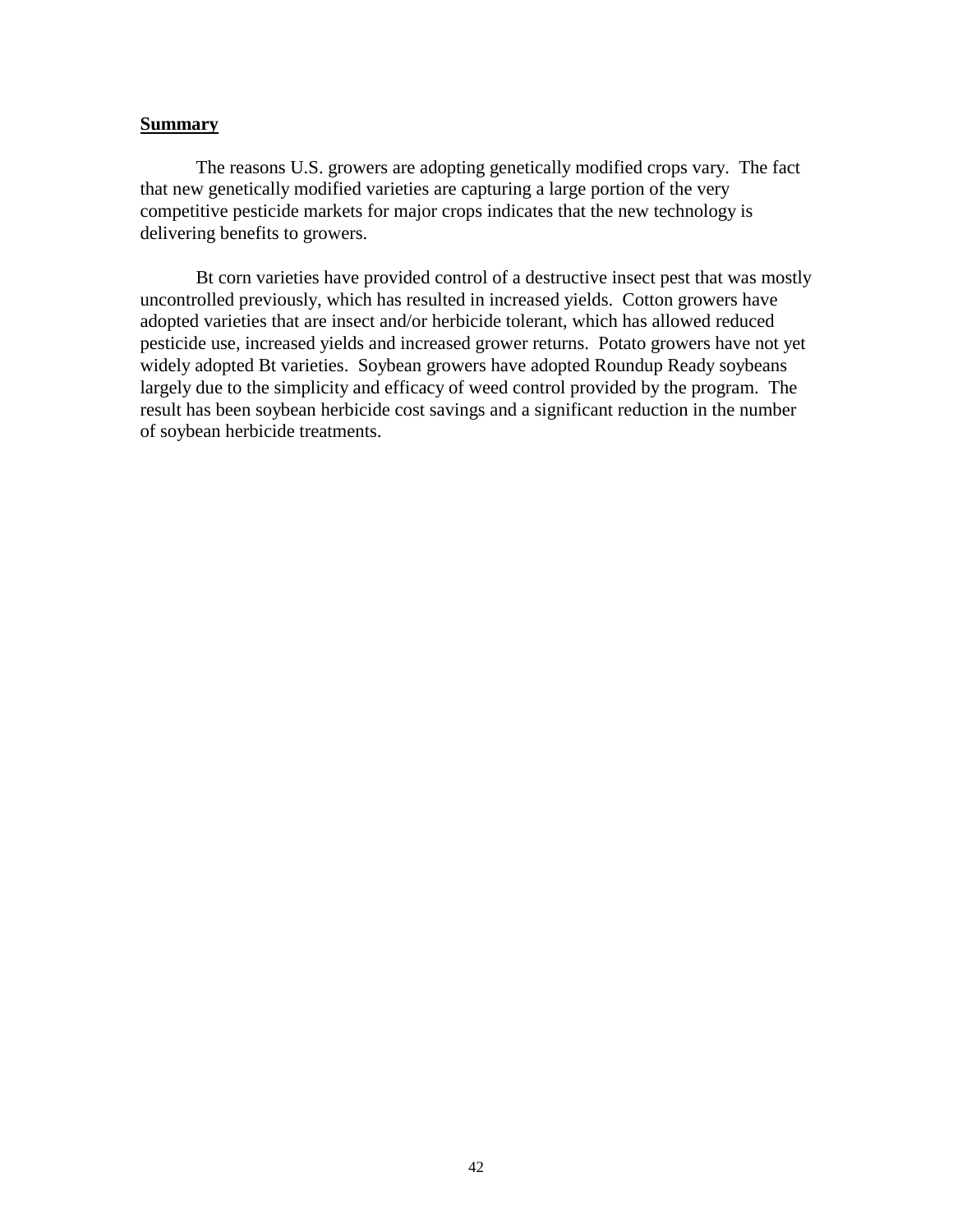# **References**

Benttari, Ernest E., "Management of Diseases Caused by Viruses and Viruslike Pathogens," Potato Health Management, American Phytopathological Society Press, 1993.

Bishop, G.W., et al., Management of Potato Insects in the Western States, Western Regional Extension Publication, WREP 64, 1982.

Brecke, Barry J., University of Florida, unpublished data.

Bridges, David C., University of Georgia, unpublished data.

Briggs, S.P. and C.A. Guse, "Forty Years of European Corn Borer Data: What Have We Learned?" 38th Illinois Custom Spray Operators Training Manual, Cooperative Extension Service, University of Illinois, 1986.

Byrd, J.D. Jr., "Report of the 1998 Cotton Weed Loss Committee," 1999 Beltwide Cotton Conferences.

Carpenter, Janet E. and Leonard P. Gianessi, "Value of Bt and Herbicide-Resistant Cottons," 2000 Beltwide Cotton Conferences.

Casagrande, R.A., "The Colorado Potato Beetle: 125 Years of Mismanagement," Bulletin of the ESA, 1987.

Coble, Harold D., "Genetically Engineered Cotton," Environmental Benefits and Sustainable Agriculture Through Biotechnology, Georgetown University, Washington, D.C., November 19, 1999.

Cooke, F.T., et al., "The economics of Bt cotton in the Mississippi Delta–a progress report," 2000 Proceedings Beltwide Cotton Conference.

Cornell Cooperative Extension, 1999 Integrated Crop and Pest Management Recommendations for Commercial Vegetable Production.

Ferro, David N., and Gilles Boiteau, "Management of Insect Pests," Potato Health Management, American Phytopathological Society Press, 1993.

Gianessi, Leonard P. and Janet E. Carpenter, Agricultural Biotechnology: Insect Control Benefits, National Center for Food and Agricultural Policy, 1999.

Gianessi, Leonard P. and Janet E. Carpenter, Agricultural Biotechnology: Benefits of Transgenic Soybeans, National Center for Food and Agricultural Policy, 2000.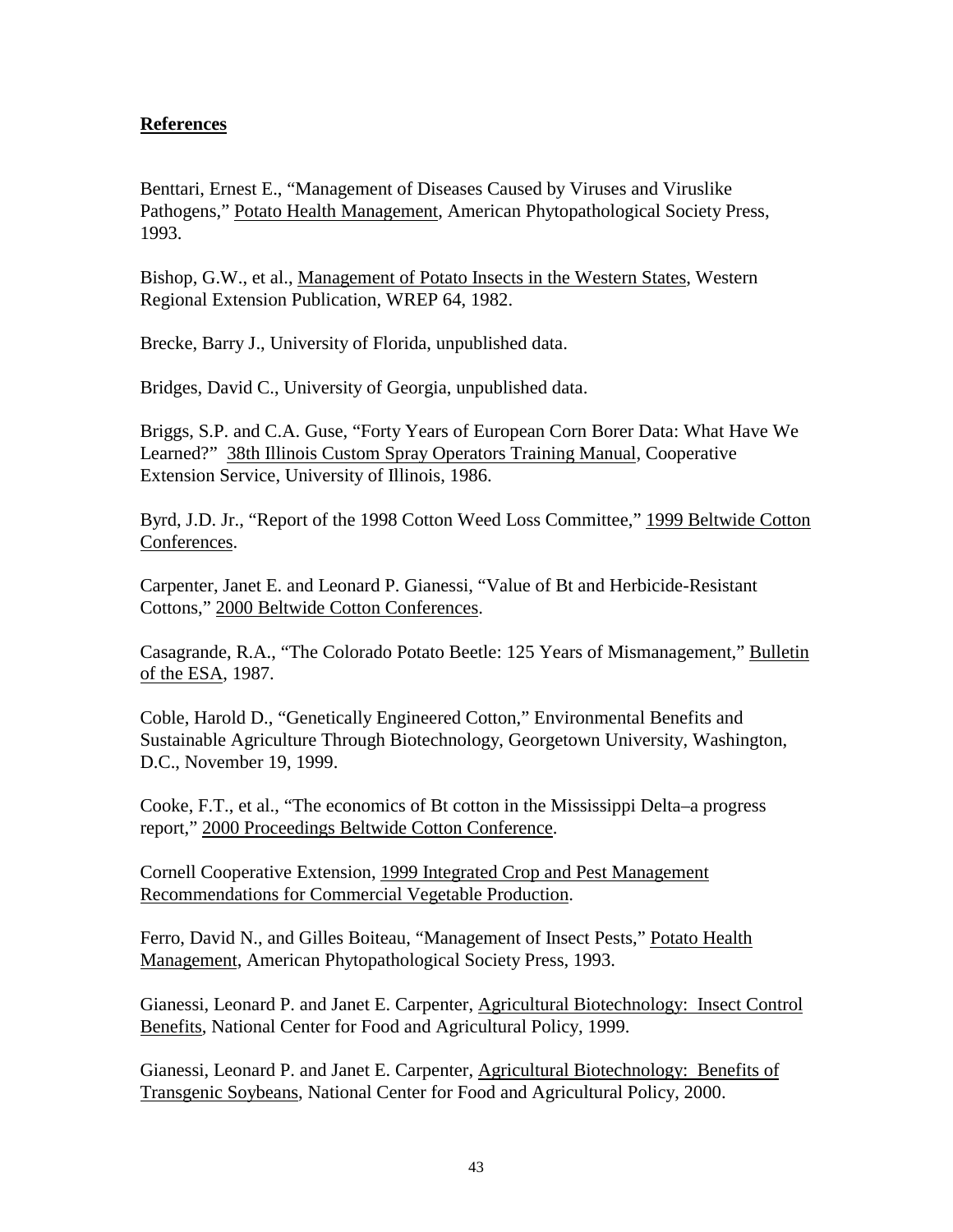Gray, Mike and Kevin Steffey, "European Corn Borer Population in Illinois Near Historic Low," Pest Management and Crop Development Bulletin, University of Illinois Extension, no. 24, 1999.

Hayes, Robert M., University of Tennessee, personal communication, 1999.

Hayes, Robert M., University of Tennessee, unpublished data.

Hooker, W.J. (ed.), Compendium of Potato Diseases, American Phytopathological Society, 1981.

Karner, M., et al., "Bollgard–Impact and value to Oklahoma's cotton industry," 2000 Proceedings Beltwide Cotton Conference.

Kells, James J. and Karen A. Renner, 1999 Weed Control Guide for Field Crops, Michigan State University, Extension Bulletin E-434.

Kilman, Scott, "Monsanto's Biotech Spud Is Being Pulled From the Fryer at Fast-Food Chains," Wall Street Journal, April 28, 2000.

Marshall, Karen, Monsanto, personal communication, 2000.

Michigan Potato Industry Commission and the Potato Growers of Michigan, Inc., 1998 Michigan Potato Pest Survey.

Miller, Donnie K., Louisiana State University, unpublished data.

Monsanto, "YieldGard: The Whole Plant The Whole Season," 1999.

Mullins, Walt, Monsanto, personal communication, 2000.

Murdock, Ed, Clemson University, personal communication, 1999.

Owens, Elizabeth, Monsanto, personal communication, 2000.

Pacific Northwest Insect Control Handbook 1999.

Reed, J.T., et al., "Bt and conventional cotton in the hills and delta of Mississippi: 5 years of comparison," 2000 Proceedings Beltwide Cotton Conference.

Rowe, Randall C. (ed.), Potato Health Management, American Phytopathological Society, 1993.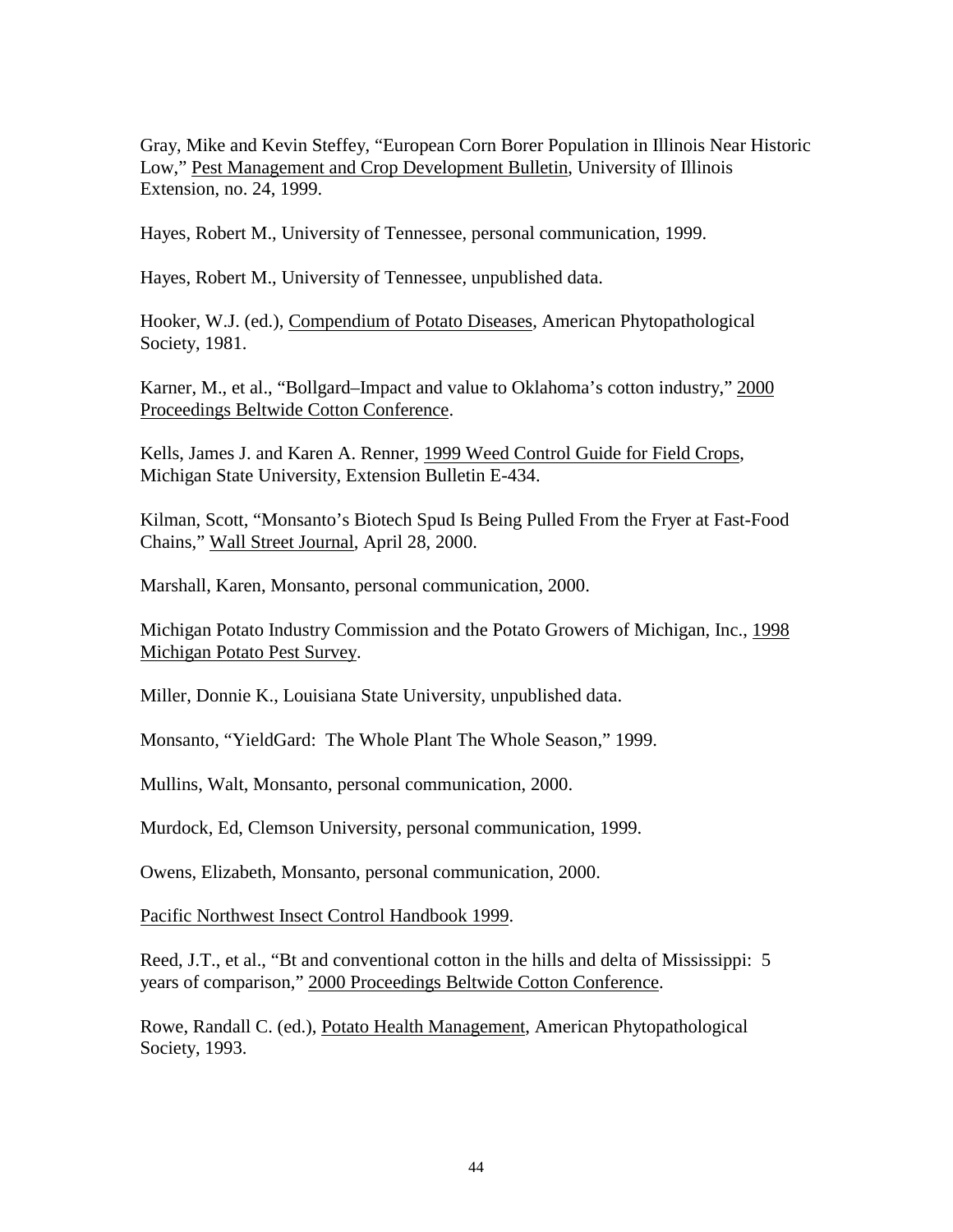Schreiber, Alan, and Laura Ritchie, Washington Minor Crops, Washington State University.

Seward, R.W. and P.P. Shelby, "Performance and insect control cost of Bollgard vs. Conventional Varieties in Tennessee," 2000 Proceedings Beltwide Cotton Conference.

Snipes, Charles E., Mississippi State University, unpublished data.

Steffey, Kevin, "A Flurry of European Corn Borer Activity, and Bt Corn for 1999?" Pest Management and Crop Development Bulletin, University of Illinois, no. 22, 1998.

Thomas, P.E., et al., "Reduced Field Spread of Potato Leafroll Virus in Potatoes Transformed with the Potato Leafroll Virus Coat Protein Gene," Plant Disease, December 1997.

USDA Agricultural Marketing Service, Cotton Varieties Planted, various issues.

USDA Animal and Plant Health Inspection Service, Cooperative Economic Insect Report, vol. 25, no. 32, 1975.

USDA Economic Research Service, 1997, Pest Management on Major Field Crops, AREI Updates, Number 1.

USDA Economic Research Service, 1999, Oil Crops Situation and Outlook.

USDA National Agricultural Statistics Service, Acreage, 2000a.

USDA National Agricultural Statistics Service, Agricultural Chemical Usage: Field Crops Summary, various issues.

USDA National Agricultural Statistics Service, Agricultural Statistics, 2000b.

USDA National Agricultural Statistics Service, Crop Production, 2000c

USDA National Agricultural Statistics Service, Crop Values, 2000d.

US Environmental Protection Agency, "Bromoxynil; Pesticide Tolerance," Fed. Reg. vol. 63, no. 92, p. 26,473, May 18, 1998.

US Environmental Protection Agency, "Biopesticides Registration Action Document: Preliminary Risks and Benefits Sections Bacillus thuringiensis Plant-Pesticides," Office of Pesticide Programs, Biopesticides and Pollution Prevention Division, 2000.

Whalon, Mark, and David Ferro, "Bt-Potato Resistance Management," Now or Never: Serious New Plans to Save a Natural Pest Control, Union of Concerned Scientists, 1998.